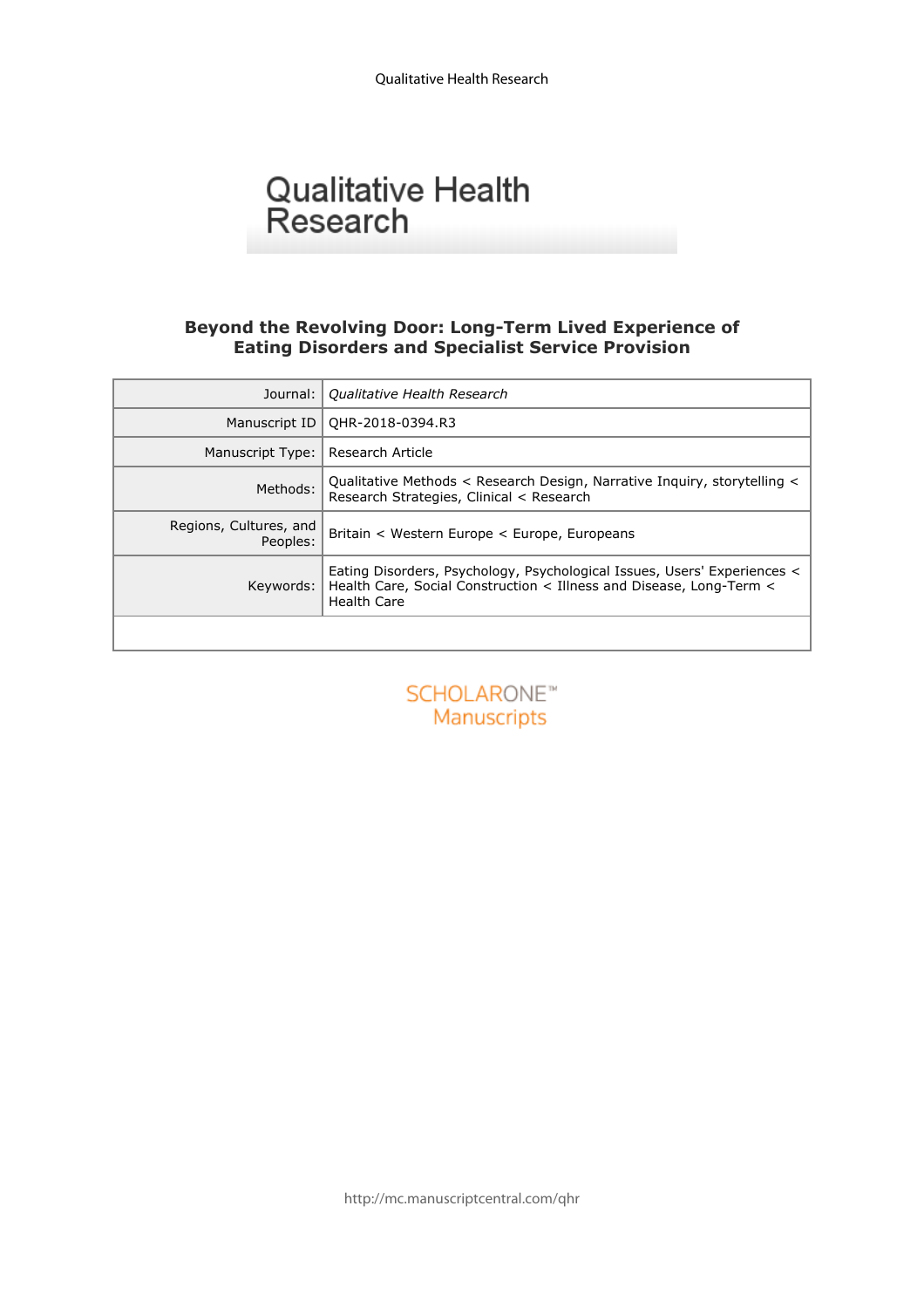$\mathbf{1}$  $\overline{2}$  $\overline{3}$  $\overline{4}$  $\overline{7}$  $\mathsf{Q}$ 

#### Running Head: EATING DISORDERS AND SPECIALIST SERVICES

#### **Article Full Title:**

Beyond the Revolving Door: Long-Term Lived Experience of Eating Disorders and

Specialist Service Provision

#### **Short Title:**

Eating Disorders and Specialist Services

#### **Primary and corresponding author:**

doctorate student at Lancaster University<br>
Psychologist and Student Counsellor in Ti<br>
ress: Student Counselling Services, Trinity<br>
h Leinster Street, Dublin 2. Ireland<br>
e.<br>
D., is a teaching fellow at Lancaster Univer<br>
s a Dr Ciara Joyce was a doctorate student at Lancaster University and is currently working as a Clinical Psychologist and Student Counsellor in Trinity College Dublin. *Correspondence address*: Student Counselling Services, Trinity College Dublin, Third Floor, 7-9 South Leinster Street, Dublin 2. Ireland

*Email*: *joyceci@tcd.ie.* 

#### **Co-authors:**

Dr Pete Greasley, PhD, is a teaching fellow at Lancaster University, UK. Dr Ste Weatherhead is a Consultant Clinical Psychologist, Senior Academic and Clinical Tutor with the Liverpool Clinical Psychology Programme. Dr Karen Seal, is a Clinical Psychologist and Family Therapist working as Clinical Lead in Lancashire Care Eating Disorders Service.

#### **Acknowledgements**

We would like to acknowledge and thank all of the participants who made this research possible.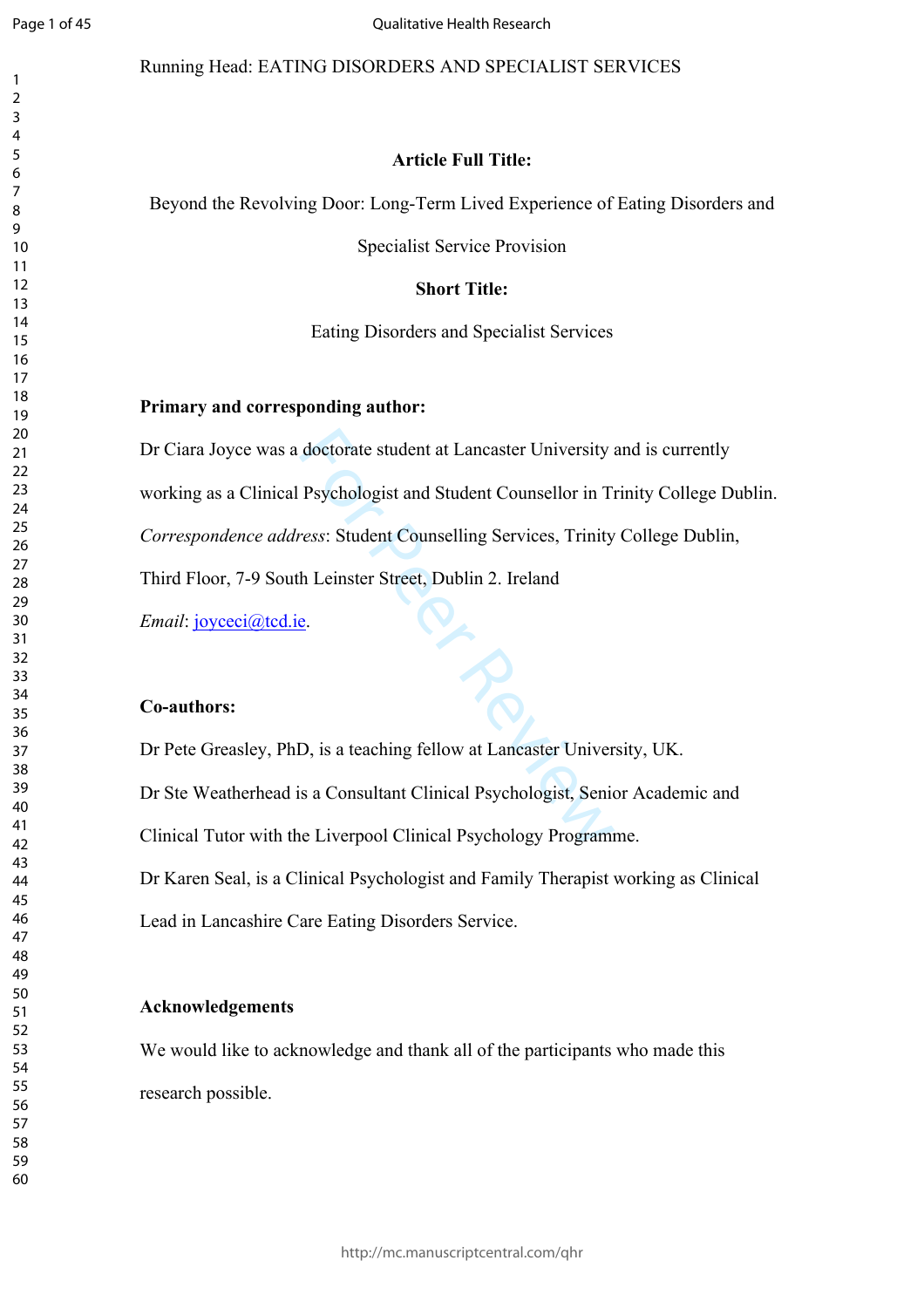#### 

## **Abstract**

For Prince In this study, we undertook a narrative analysis of participants' long-term lived experience of eating disorders and specialist service provision. Eight participants were recruited with service experience across five National Health Service (NHS) Trusts in the UK. All participants had a minimum of 10 years self-reported experience living with an eating disorder. The data are presented across different temporal stages that demonstrate the development of participants' self-construct in relation to their first contact with specialist services, what had happened in their lives for this to become necessary, and their current relationships with services, before gaining an appreciation for what they need from services to help them feel heard going forward. Findings suggest current methods of service delivery result in delayed and inappropriate supports, and a consequent "battling" against professionals, which can provide an obstacle to compassionate and collaborative working, and promote "revolving door" experiences.

#### **Keywords**

Qualitative Methods; Narrative Inquiry; Eating Disorders; Long-term experience; SEED; Users' Experiences; Psychology; Social Construction.

 $7267 + (145$  abstract) = 7412 total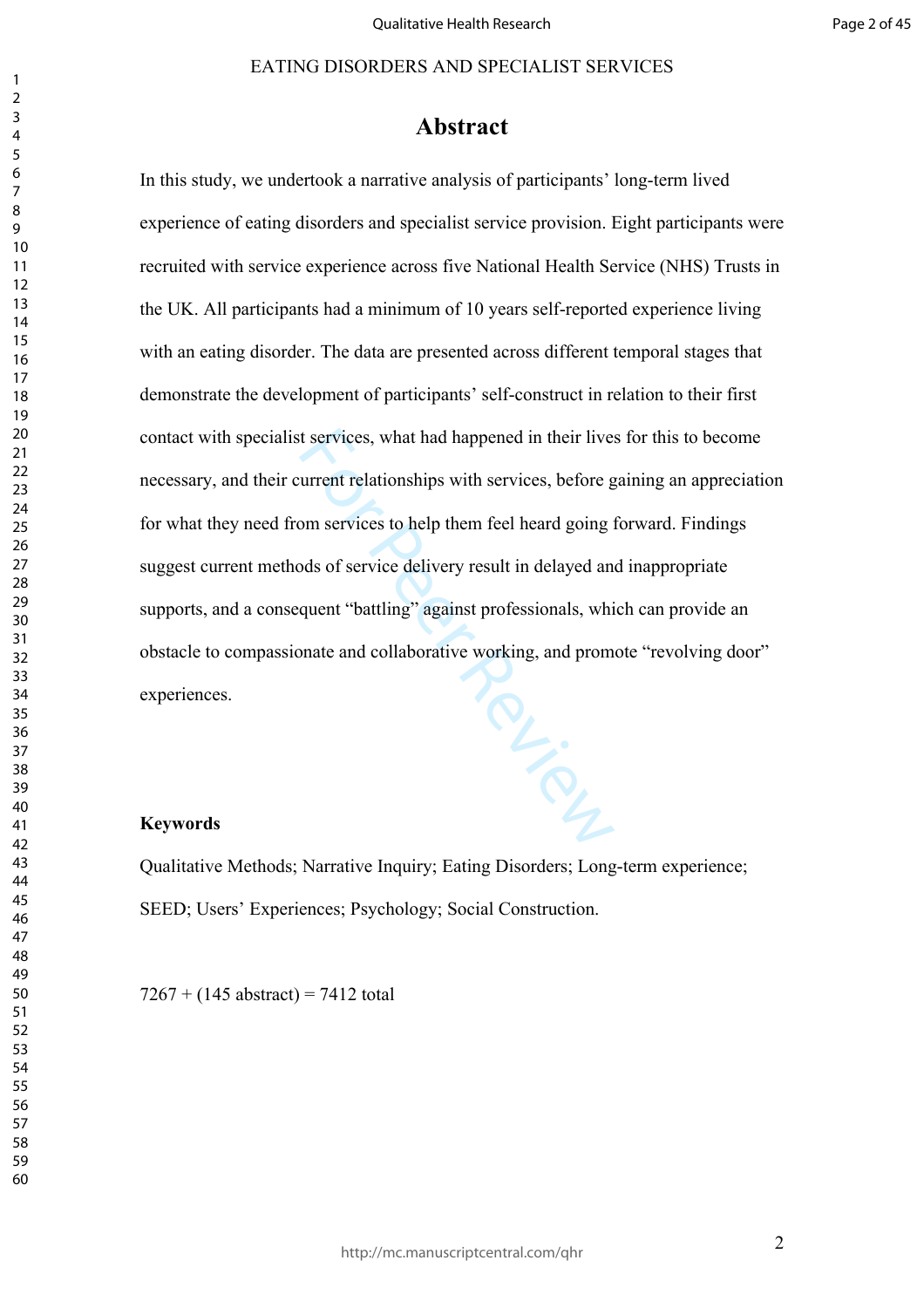$\mathbf{1}$  $\overline{2}$  $\overline{3}$  $\overline{4}$  $\overline{7}$ 

# **Introduction**

003; Orbach, 1986; Riley, Rodham, & Gav<br>
baches in particular advocate for a more the<br>
ces, gender roles and embodiment inform<br>
moses by highlighting the ways in which d<br>
s participate in the sociocultural processes<br>
pres EATING DISORDERS AND SPECIALIST SERVICES<br> **Introduction**<br>
The **Indiverse CEOS** and the feminised in the round disease<br>
v. & Buik, 2007, p. 182) located in the feminised individual, where<br>
the focused on the isolated measur Historically eating disorders (EDs) have been considered a "nervous disease" (Striegel-Moore  $\&$  Bulik, 2007, p. 182) located in the feminised individual, where clinical research focused on the isolated measurement of individual factors like body image satisfaction (Malson, Riley, & Markula, 2009). More recently, researchers are drawing attention to how distress that manifests in body concerns is constructed within socio-political, cultural and service contexts (Brooks, 2009; Eivors, Button, Warner, & Turner, 2003; Orbach, 1986; Riley, Rodham, & Gavin, 2009; Wiggins, 2009). Feminist approaches in particular advocate for a more thorough understanding of how cultural practices, gender roles and embodiment inform the experience of living with these diagnoses by highlighting the ways in which dominant psychomedicalised narratives participate in the sociocultural processes that inform the very development of these presentations (Gelo, Vilei, Maddux, & Gennaro, 2015; Gremillion, 1992; Malson et al., 2009; Orbach, 1986, 2009). Specialist ED services have the potential to create the conditions from which EDs emerge and are exasperated, or provide the safe and nurturing environment necessary for healing, and service-users' experiences currently shift along this continuum (Eli, 2014; Gremillion, 2003).

Eating disorders predominantly affect well-educated, Caucasian women from middle to upper-class backgrounds living in Western societies (Bruch, 1973). These are the same societies in which psychiatric explanations and treatments for these presentation prevail (Gremillion, 1992). Much research and theoretical debate surround the experience of Anorexia Nervosa (AN), the most salient ED, for which standardised 'causes' remain elusive. There have been minimal improvement in treatment outcomes in EDs over the last 50 years (Botha, 2015; Steinhausen, 2002),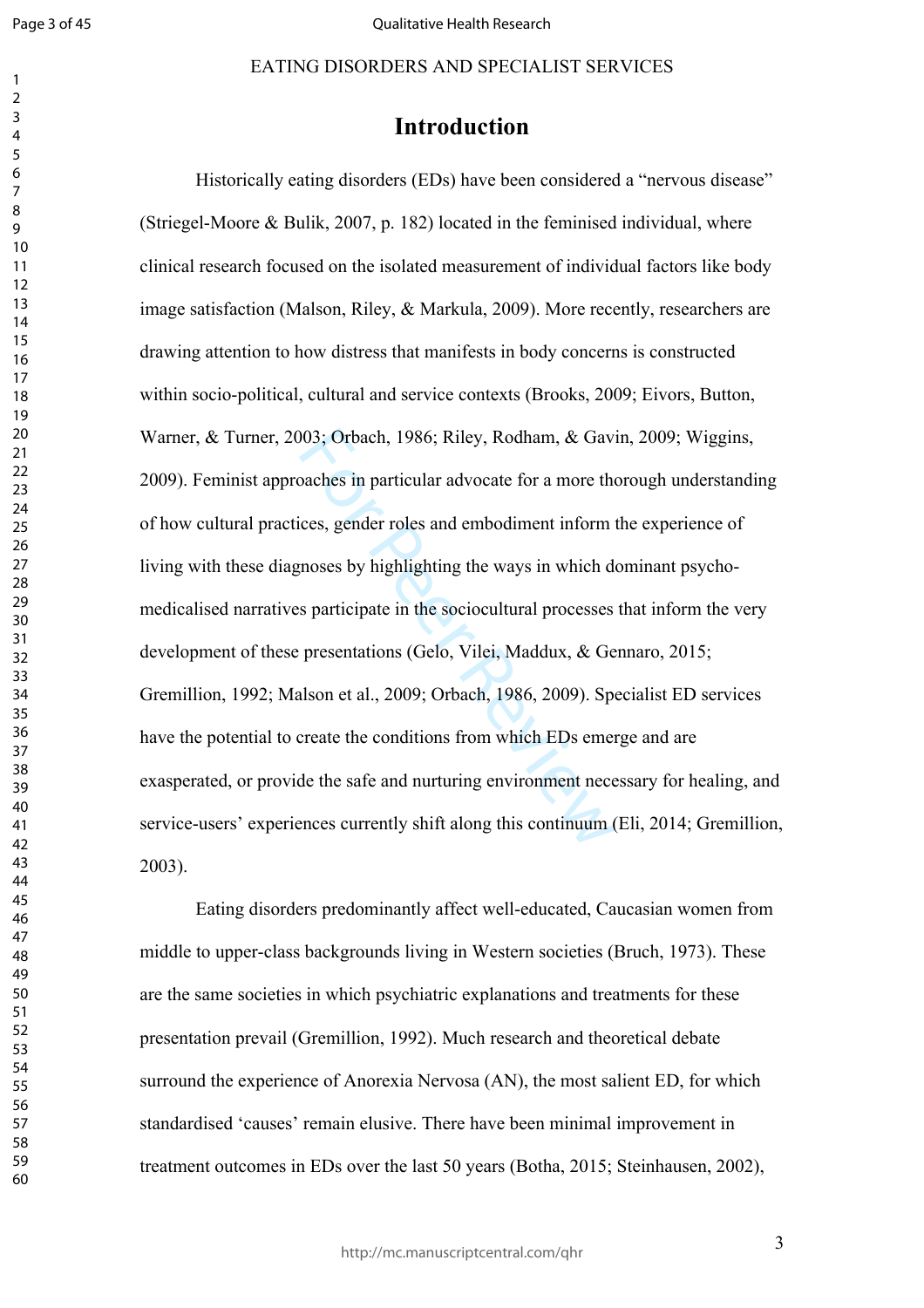high drop-out rates (Fassino, Pierò, Tomba, & Abbate-Daga, 2009) and low levels of service-user satisfaction (Botha, 2015). By considering AN as an inherently gendered phenomenon situated within a gendered culture and political system (Orbach, 1986) we can start to make sense of these outcomes in terms of their relationship to feelings of powerlessness and issues of control.

spreading across ethnic, socioeconomic and that the slender body ideal can be viewed<br>statempt to move towards increased social<br>34; Cheney, 2011). In Westernised cultures<br>d self-denial as a 'good thing'... a particular<br>an w In a neo-liberal consumer culture, the slender body is heralded as the epitome of ideal femininity inscribed with culturally esteemed values of self-denial, achievement, and success (Bordo, 1993). Increasingly, research which has started to address how EDs are spreading across ethnic, socioeconomic and geographical boundaries, is finding that the slender body ideal can be viewed as a type of currency with which individuals attempt to move towards increased social acceptance and mobility (Becker, 2004; Cheney, 2011). In Westernised cultures, individuals have been "taught to regard self-denial as a 'good thing'… a particularly 'good' thing for women, as it is women who are more inherently prone to badness and moral weakness." (Lawrence, 1979, p. 95). The control and denial of food thus becomes an overly conforming reaction to societal controls, and also a resistance to "an excessively controlling society in which systems and institutions assert organized, systematized, and collective control over women" (Surgenor, Horn, Plumridge, & Hudson 2002, p. 92). Through this lens AN is understood as a purposeful attempt to establish an ownership of the self in an inherently power imbalanced and expectant world. Paradoxically however, this very attempt to feel more in control results in a loss of power and agency as individuals' mental and physical health deteriorates, and they become dependent on the services around them for their survival (Surgenor et al. 2002).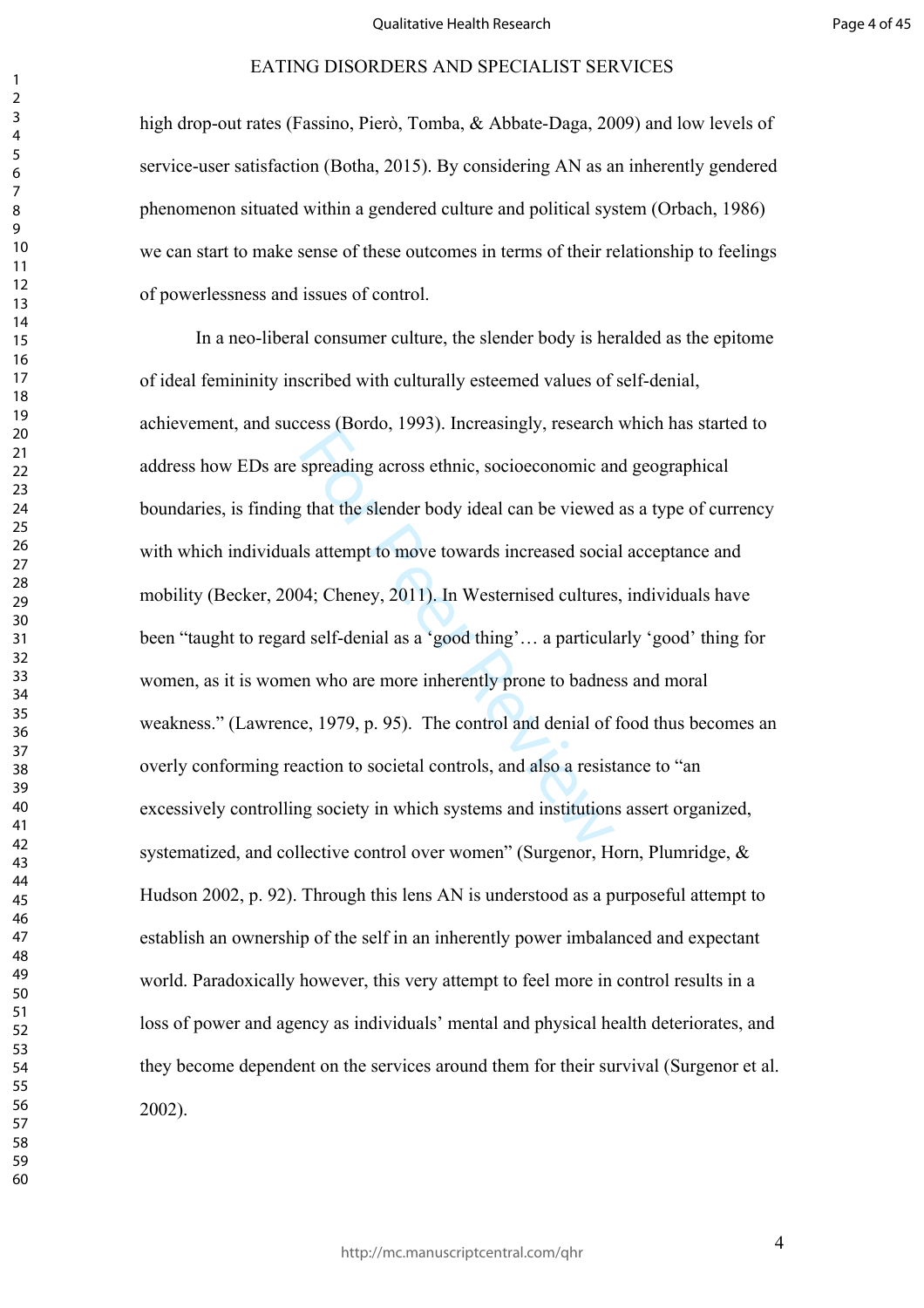$\mathbf{1}$  $\overline{2}$  $\overline{3}$  $\overline{4}$  $\overline{7}$ 

#### Qualitative Health Research

#### **Systemic oppression and dominant models of care**

By the time that individuals with EDs access services, the majority have been taught to view their eating practices, and their inability to loosen their control of these as the 'illness' (Lawrence, 1979). Within the psychiatric and medicalised model of care, individuals are not afforded much transformative agency from this viewpoint, but rather their sense of 'will' is instead positioned as a problematic source of guilt and remorse (Gremillion, 1992). Psychiatry therefore becomes a cultural practice that unquestioningly supports the status quo that individuals with EDs are simultaneously prescribing to and rebelling against (Gremillion, 1992). In a condition which has developed around issues of self-governance, the possibility of resolving these becomes more challenging, if not impossible, when the dominant regime of care seeks to assume such functions (Lawrence, 1979).

belling against (Gremillion, 1992). In a con<br>ues of self-governance, the possibility of re<br>nging, if not impossible, when the dominar<br>ons (Lawrence, 1979).<br>as a problem within an individual is consisted<br>ical narratives, an EATING DISORDERS AND SPECIALIST SERVICES<br>
exsion and dominant models of earc<br>
exsion and dominant models of earc<br>
time that individuals with EDs access services, the majority have been<br>
their eating practices, and their in Treating EDs as a problem within an individual is consistent with the prevailing psycho-medical narratives, and neoliberal logic that downplays the importance of the social components of mental health and enforces a cultural imperative around self-management by pathologizing experiences that deviate from what is considered "functional, productive or desirable" to the market economy (Esposito & Perez, 2014, p.414). Treatment 'resistance', which is said to accompany the 'ego-syntonic' features of EDs (Fassino & Abbate-Daga, 2013) becomes the main culprit in the increasing chronicity of ED presentations (Strober, 2004) and the "revolving door" phenomenon of relapse rates (BEAT, 2015, p. 35). Wider political discourses collude with a diminished sense of social accountability, and place the burden of improvement and compassionate care on overwhelmed services (Cambell, 2015), unsupported staff (Crawford, Gilbert, Gilbert, Gale, & Harvey, 2013) and disenfranchised service-users.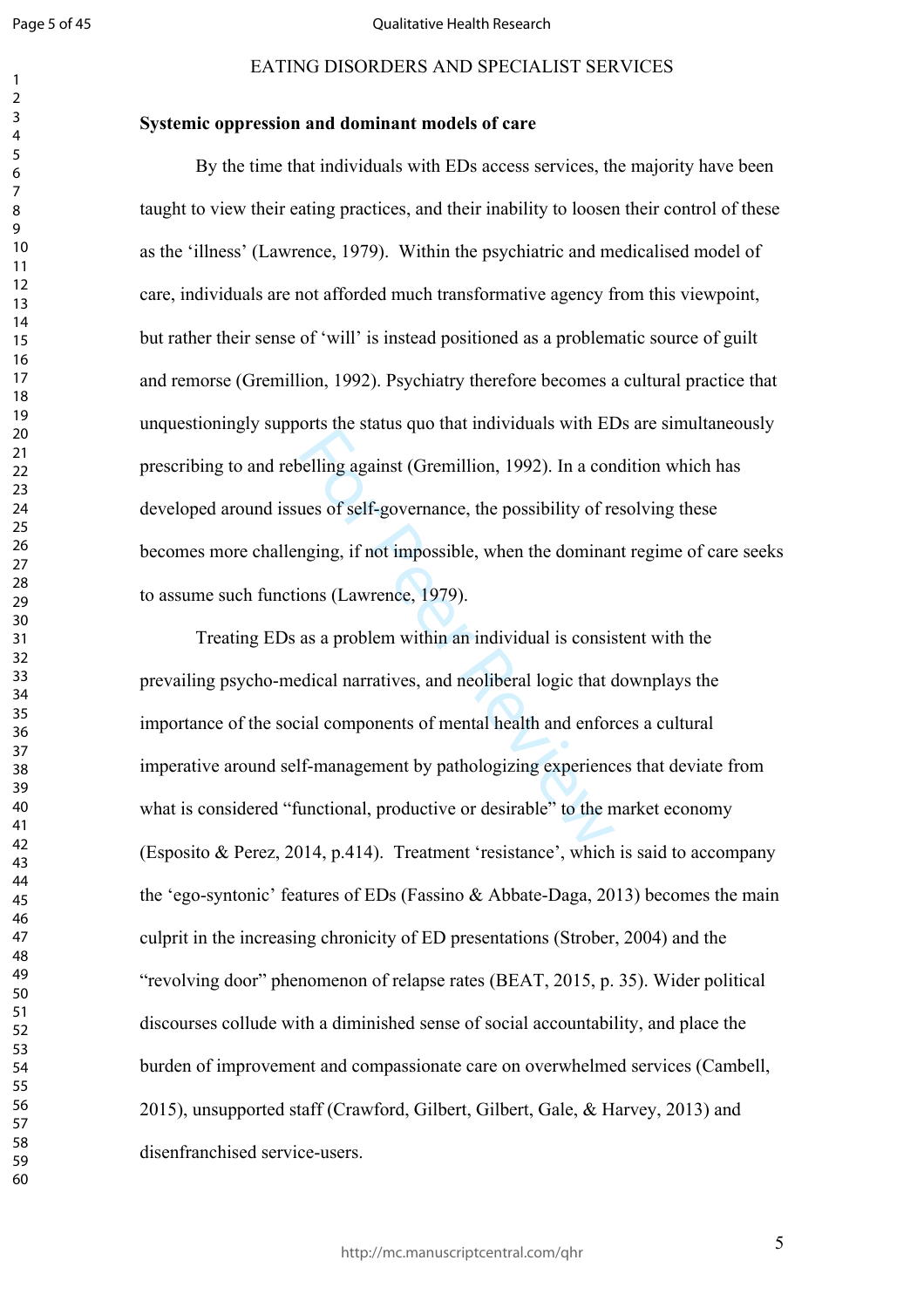sover *L*<sub>2</sub> and the sector, they are realized and the sector. The sector of the sector of the sector of the sector of the sector of the sector of the sector of the sector of the sector of the sector of the sector of the d Correspondingly, growing prevalence and poor outcome rates associated with EDs, and the disproportionate amount of funding allocated to research in this area, reflects how dominant models of understanding and delivery of services are worryingly insufficient (Schmidt et al., 2016). There has been a call for "fresh perspectives" (Botha, 2015, p.328) and "a new paradigm" (Touyz & Hay, 2015, p. 1) in the way we conceptualise, research and develop interventions for EDs. Nevertheless, despite their association with topical discourses around treatment resistance and low 'recovery' rates (Botha, 2015; Hay & Touyz, 2015), long-term experiences of EDs have received relatively little attention in research to date (Hay & Touyz, 2015; Hay, Touyz, & Sud, 2012; Schmidt et al., 2016). Recent qualitative research has started to explore the lived experience of those with 'severe and enduring' presentations (Robinson, Kukucska, Guidetti, & Leavey, 2015), and is beginning to challenge the dominant more hopeless narratives by finding that full recovery in such presentations is possible where hope, support, motivation and selfefficacy can be nurtured (Dawson, Rhodes, & Touyz, 2014).

The present research explores the following questions:

- 1. What are people's experiences of receiving input from services for long term eating disorders?
- 2. What are the social, political, and cultural narratives which impact on those experiences?

These questions are explored through a Narrative Analytical lens: "The study of narrative is the study of the ways humans experience the world" (Connelly  $\&$ Clandinin 1990, p. 2), and can be useful in exploring the impact of dominant societal discourses, culture and self (Weatherhead, 2011). A narrative approach was employed in seeking to explore the research question through the lens of participants'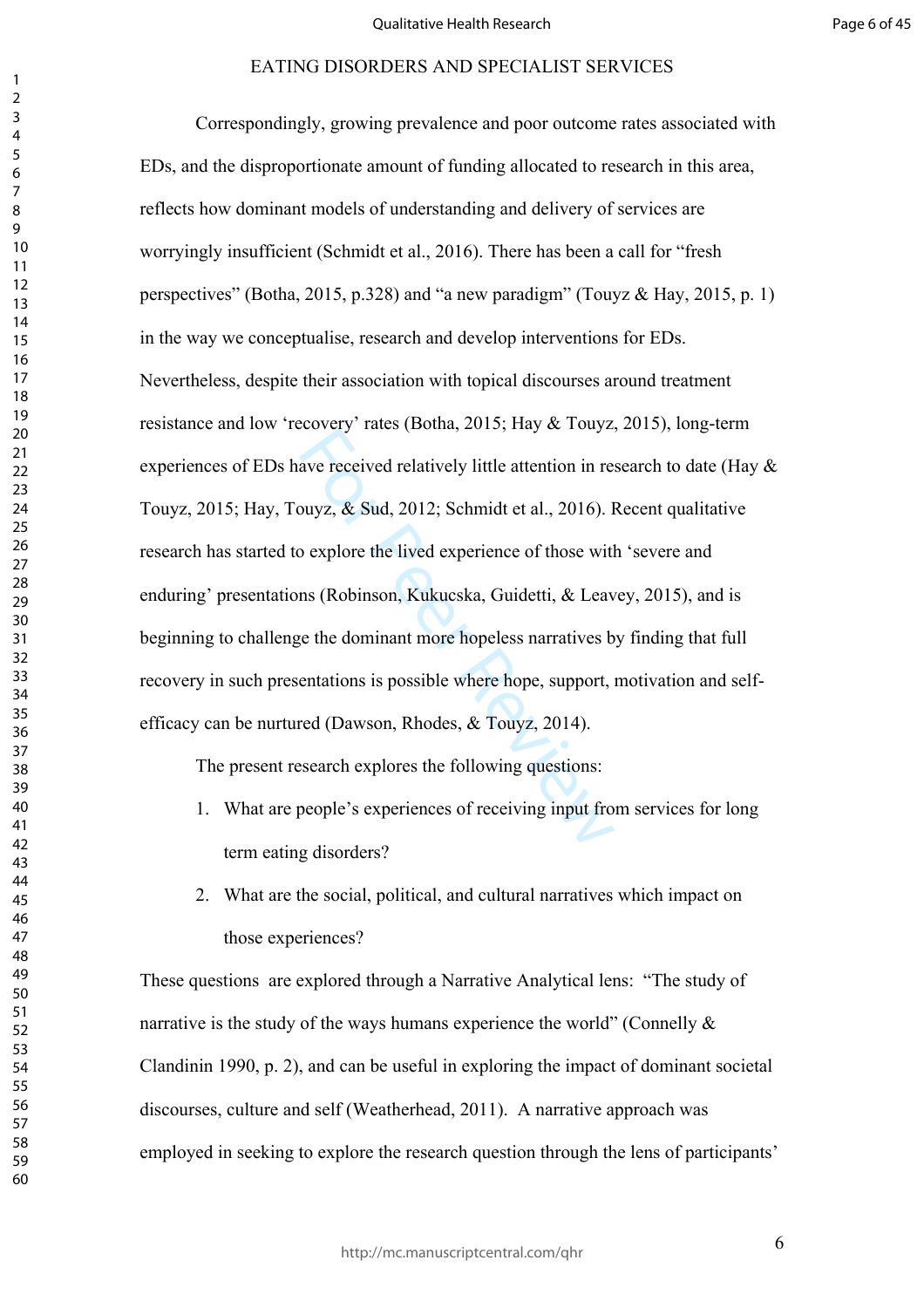Page 7 of 45

 $\mathbf{1}$  $\overline{2}$  $\overline{3}$  $\overline{4}$  $\overline{7}$ 

#### Qualitative Health Research

subjective life experiences as they become grounded within a particular time, social context and perspective (Personal Narratives Group, 1989). By valuing and understanding the subjective nature of personal experience, we can start to acknowledge these, and hopefully learn from them.

# **Method**

### **Design**

e meaningful because of their placement in<br>ide a creatively authored, and socially con-<br>irrative inquiry assumes that storied experi-<br>connelly & Clandinin, 1990). Narrative res-<br>ig and relating meaning across the ideation<br> EATING DISORDERS AND SPECIALIST SERVICES<br>experiences as they become grounded within a particular time, social<br>experiences as they become grounded within a particular time, social<br>spective (Personal Narratives Group, 1989). Events become meaningful because of their placement in an individual's narrative, which provide a creatively authored, and socially constructed account (Riessman, 1993). Narrative inquiry assumes that storied experiences represent our subjective realities (Connelly & Clandinin, 1990). Narrative research provides methods for examining and relating meaning across the ideational (content-specific), interpersonal (relational) and textual (structural) qualities implicit within the stories people tell about their lives (Riessman, 1993). Narrative analysis preserves accounts shared by participants within their social and cultural context (Riessman, 2008) and therefore allows for the exploration of these, with the aim of understanding them better (Patton, 2002).

In qualitative research in general, and narrative approaches in particular, the researcher's professional, personal and epistemological positioning is important<sup>i</sup>. The researcher is considered a co-creator of meaning (Riessmann, 1993; 2008) where sharing narratives comprise a social function for both narrator and listener (Squire, 2008). Ethical approval was gained from the NHS Research Ethics Committee and the Health and Research Authority in England. Participants provided written consent to be included in the research, and for their data to be published.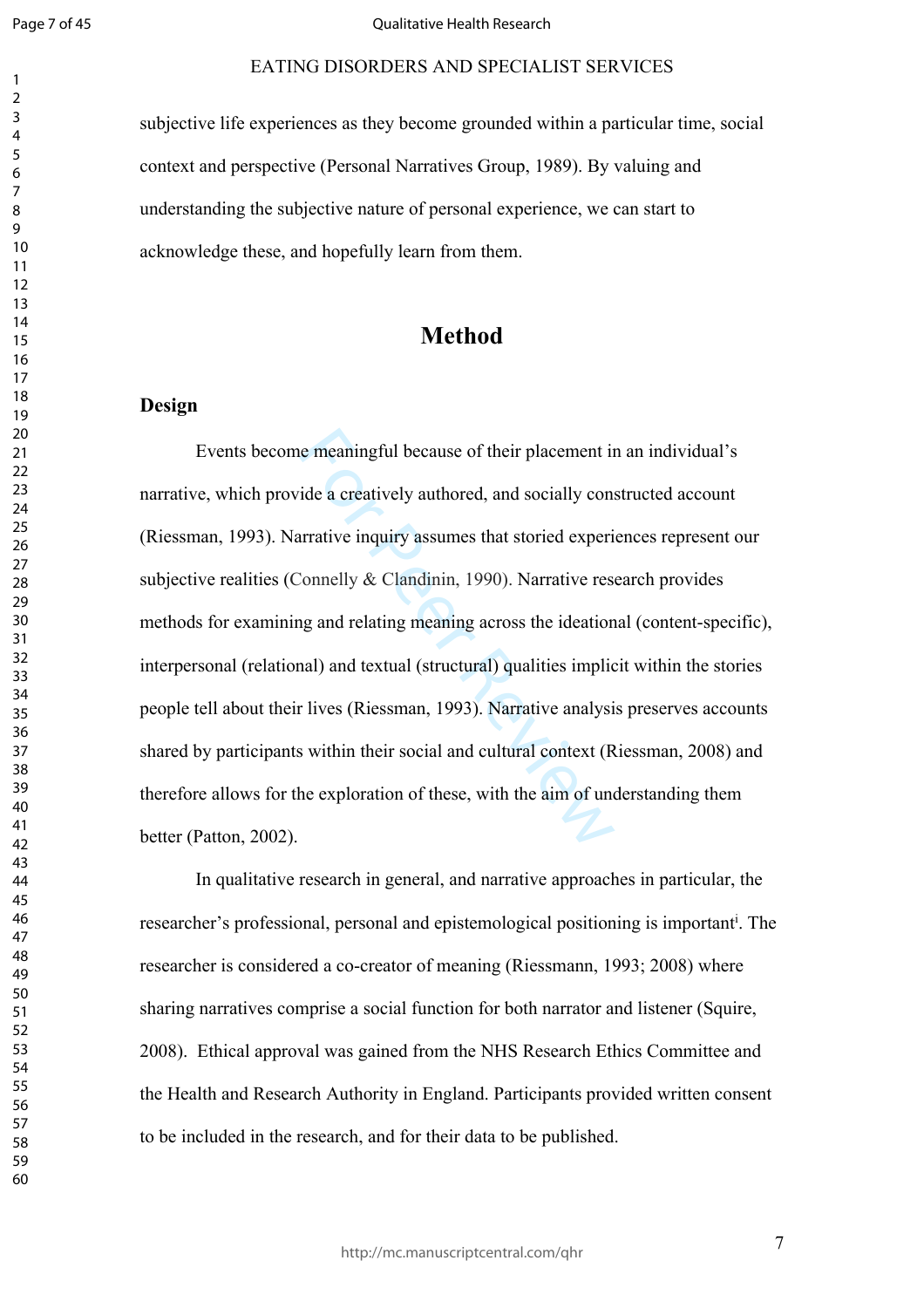#### **Participants**

Participants were invited to take part in the study if they were 18 years or older, had self-reported experience of specialist ED services, and were living with an ED for 10 years or more. This is consistent with Robinson's (2009) description of severe and enduring eating disorders. In keeping with a 'transdiagnostic' approach to EDs, where eating too much or too little are seen as conceptually inseparable ways of managing emotional distress (Fox & Power, 2009), participants were not excluded based on any particular diagnostic category. They were recruited directly through two NHS Trusts. In addition to this, an advertisement was circulated within a special interest group formed to collaboratively develop understanding of EDs from serviceuser, carer and professional perspectives.

at diagnosic cacgory. They were rectanted<br>on to this, an advertisement was circulated<br>to collaboratively develop understanding<br>sional perspectives.<br>Performance and two people were excluded for<br>ist services. A total of eigh Fifteen people expressed an interest in participation. Five people ceased responding to correspondence, and two people were excluded for not having experience of specialist services. A total of eight participants (seven female), with experience across five NHS Trusts volunteered to take part. Participants' ages ranged from 20-64 years. The average age was 44 years. Length of experience living with an ED ranged from over 10 to over 40 years, and average length of experience receiving input from specialist services was 10 years. Five of the eight participants had experienced multiple inpatient admissions, one had a singular admission and two had none. Six out of eight participants were working or studying at the time of their participation.

#### **Procedure**

Recruitment leaflets and emails were circulated. Participants expressed interest in the project with the researcher directly, or through their service. Participants were invited to bring images or objects that felt meaningful to their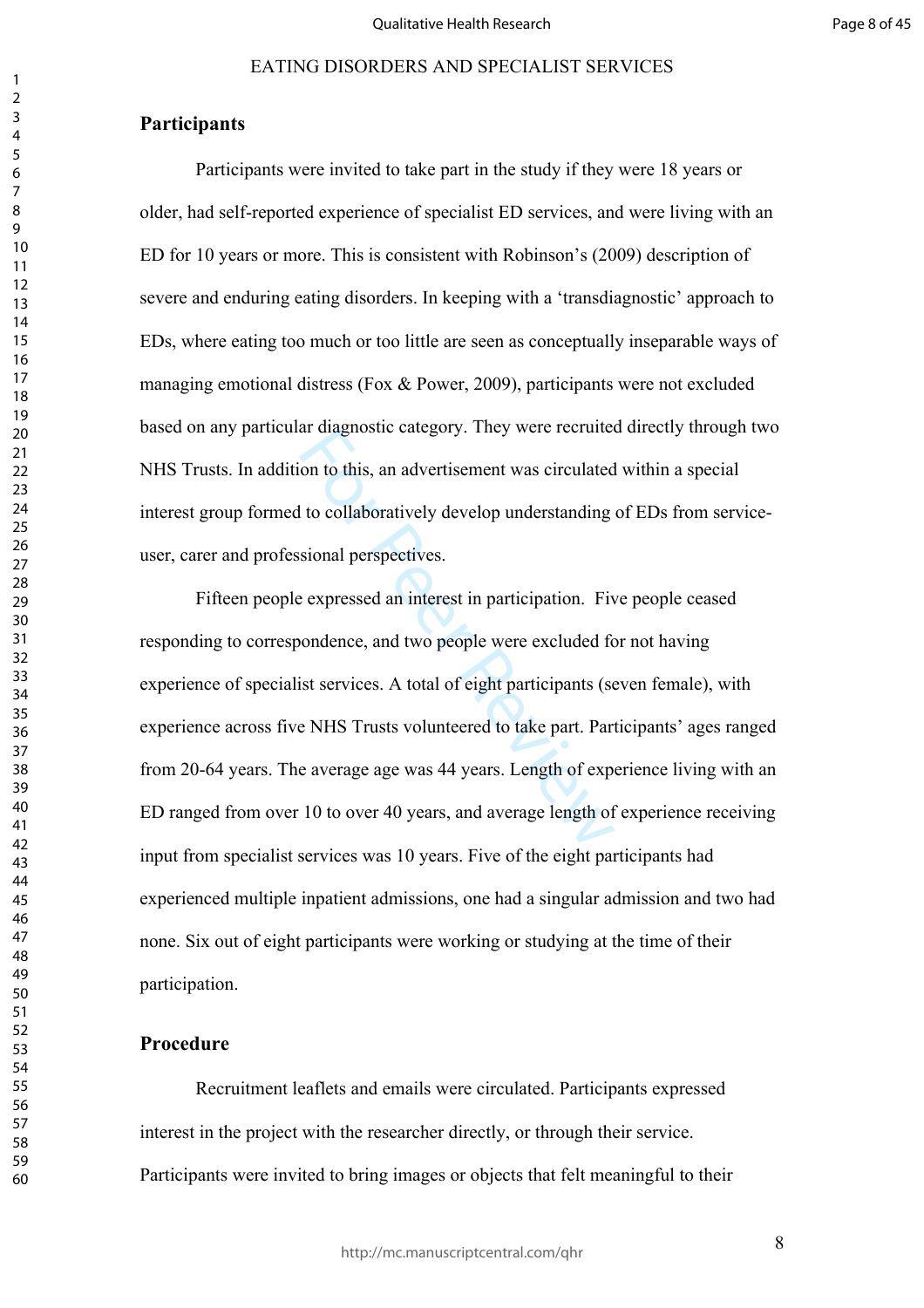$\mathbf{1}$  $\overline{2}$  $\overline{4}$  $\overline{7}$ 

#### Qualitative Health Research

experience to interviews, where photographs of these could be taken with permission and included with the analysis. Consent was gained in person before each interview, and participants were given the choice of using their own name or a pseudonym for the purposes of the research. A number participants chose to waive their right to anonymity and use their own names, however the guidelines of the current journal did not permit the use of these. Consequently, all names have been removed from this article.

Freence of participants were setagated at a variety<br>ference of participants and feasibility for the<br>article of participants and feasibility for the<br>riview and encourage a natural starting poi<br>mal prompts were included wher EATING DISORDERS AND SPECIALIST SERVICES<br>
metrviews, where photographs of these could be taken with permission<br>
metrviews, where photographs of these could be taken with permission<br>
rith the analysis. Consent was gained in Individual, life history accounts were sought at a variety of locations depending on the preference of participants and feasibility for the researcher. All interviews began with the same open-ended narrative statement to explain the boundaries of the interview and encourage a natural starting point. Clarifying questions and additional prompts were included where necessary to facilitate the expansion of the narrative (Riessman, 1993). Participants were encouraged to share their stories at a comfortable pace, and in a way that facilitated a consideration of how they viewed and understood their experiences (Josselson, 2011).

Interviews lasted 90-180 minutes, and were transcribed verbatim. To enhance trustworthiness of the data, the researcher created summary stories, which were offered to participants with an option of meeting again to review these. One participant declined this offer, three took part in face-to-face conversations, three chose to review these by email, and one discussed theirs over the phone.

#### **Data Analysis**

Narrative analysis (NA) is grounded in principles of narrative psychology (Howitt, 2010) which aims to explore and understand the narrator's construction of self and identity in relation to their cultural contexts (Weatherhead, 2011). There is no definitive framework for conducting NA which can promote creativity (Crossley,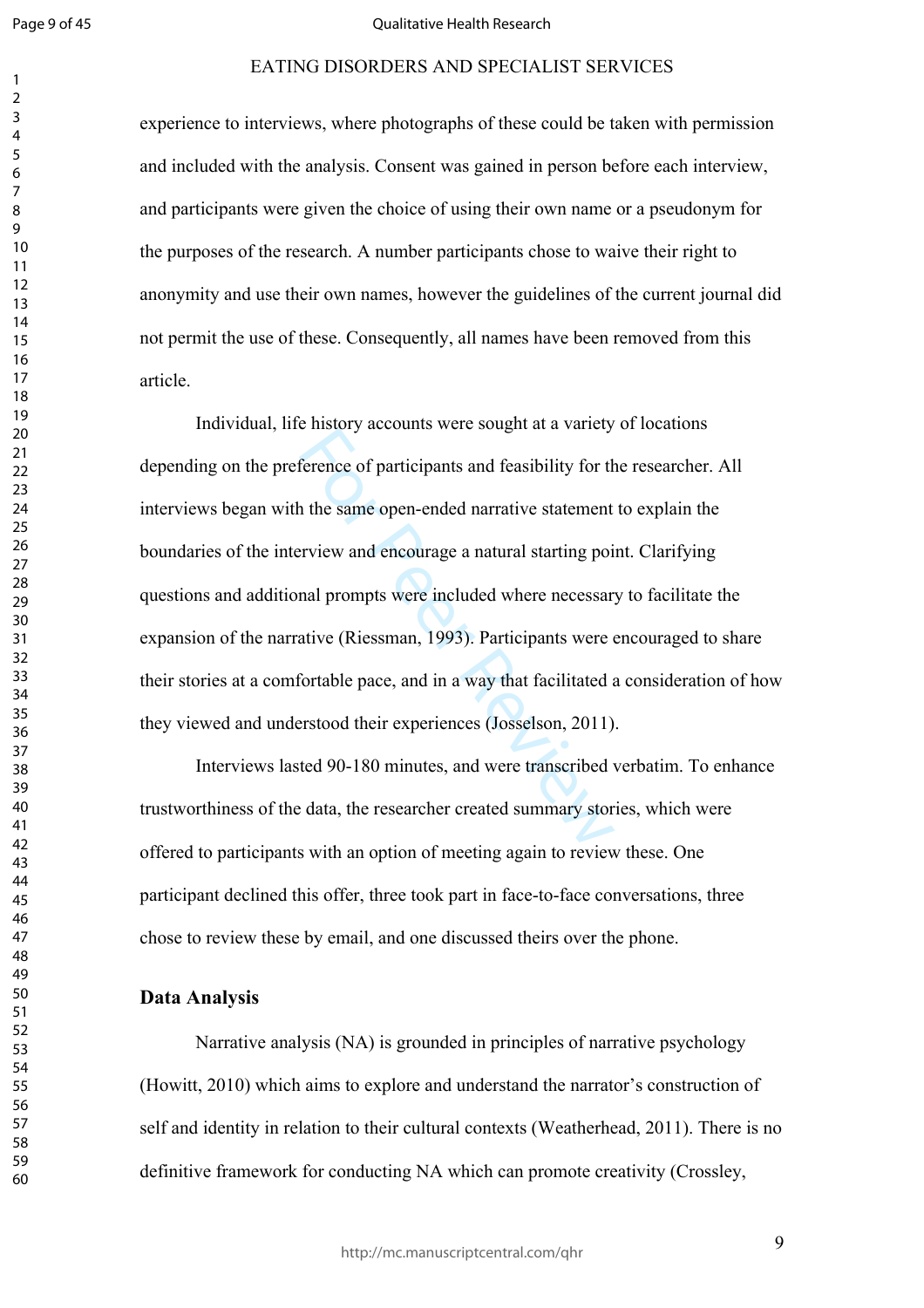2007). This research was guided by several frameworks including Crossley (2007; 2000), Howitt (2010), Riessman (1993; 2008) and Weatherhead (2011).

Each interview was listened to, transcribed and read through a number of times to enhance engagement with the data (Crossley, 2007). Summary stories were created for each participant by highlighting and reflecting on events that the researchers deemed salient and emotive. Any additional reflections deemed pertinent to the participant or researchers, were incorporated into the final version of these stories. These were then plotted across difference levels of context before being organised into themes based on temporal and contextual qualities. This focus was aided by the use of a visual map to plot the location of themes and images across individual, familial, social, political and societal levels for each participant (Joyce, 2017).

s based on temporal and contextual qualities<br>visual map to plot the location of themes a<br>ocial, political and societal levels for each<br>are presented in terms of acts and scenes to<br>bsection of the available data, and that t The findings are presented in terms of acts and scenes to respect the fact they represent a narrow subsection of the available data, and that the participants' individual life stories continue behind these scenes. Scenes emerged from the data as a way to unify the diversity of participants' interactions with services and elicit the consequent impact of these on the development of their self-constructs. They are intended to illustrate fluidity across narratives, while maintaining a sense of each participant. To increase the reflexivity and rigour in the analytical process, co-authors were invited to listen to interviews, provide feedback and remain involved in the analytic process throughout.

# **Findings**

Act One introduces the character of specialist ED services. The opening scene depicts the point and context around participants' first contact, and the second scene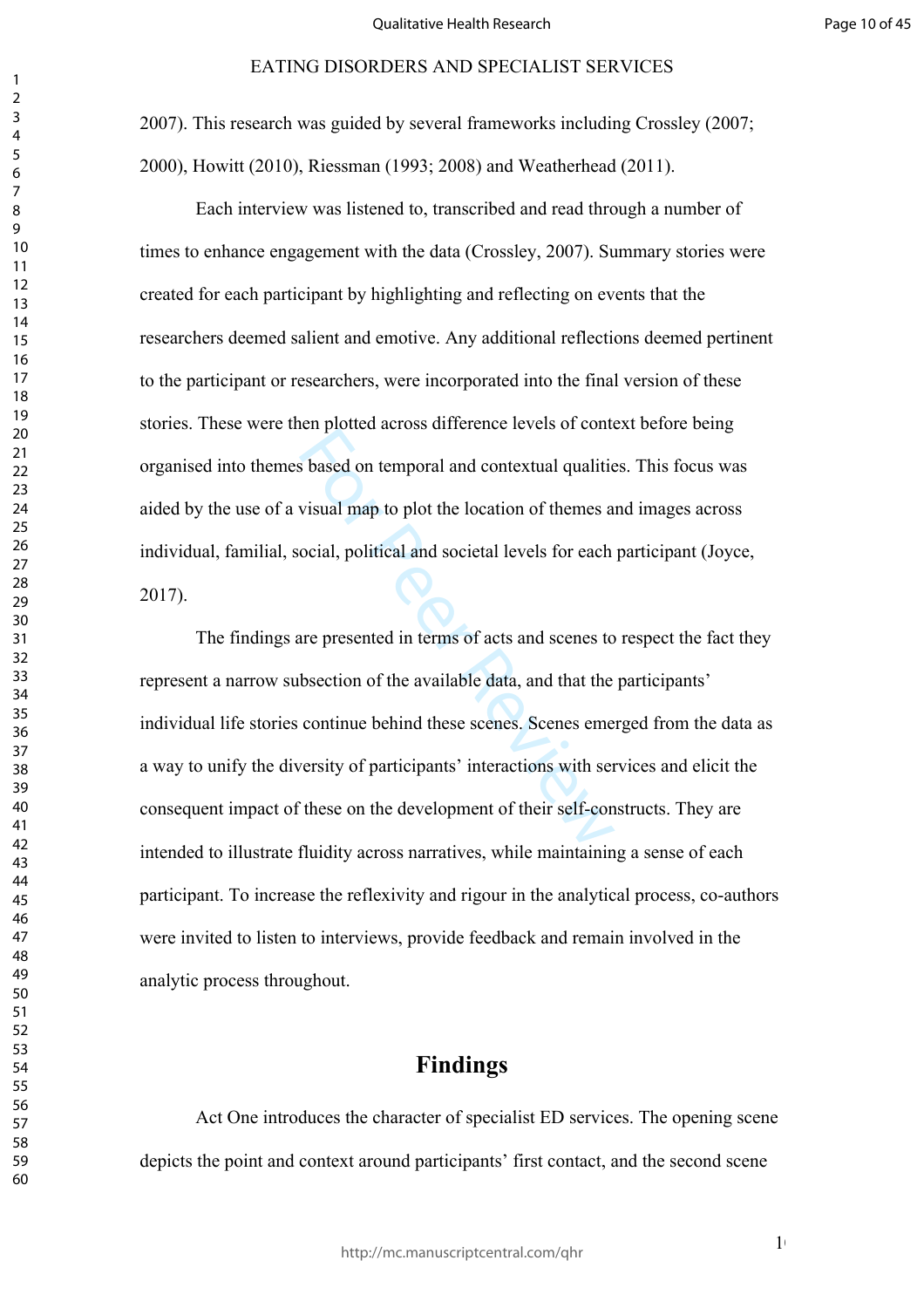$\mathbf{1}$  $\overline{2}$  $\overline{3}$  $\overline{4}$  $\overline{7}$ 

#### Qualitative Health Research

#### EATING DISORDERS AND SPECIALIST SERVICES

explores participants' accounts of what had happened in their lives to get them to that point. Act Two scene one captures what services have conveyed to the participants' through their interactions, and Act Two scene two depicts the battling nature that characterises these interactions. Act Three exposes the 'villains' behind services' perceived malice, and explores what participants need from services to feel heard, as well as their hopes for the future. For a diagrammatical overview of these scenes, and the themes and imagery they contain see Figure 1.

For Per Review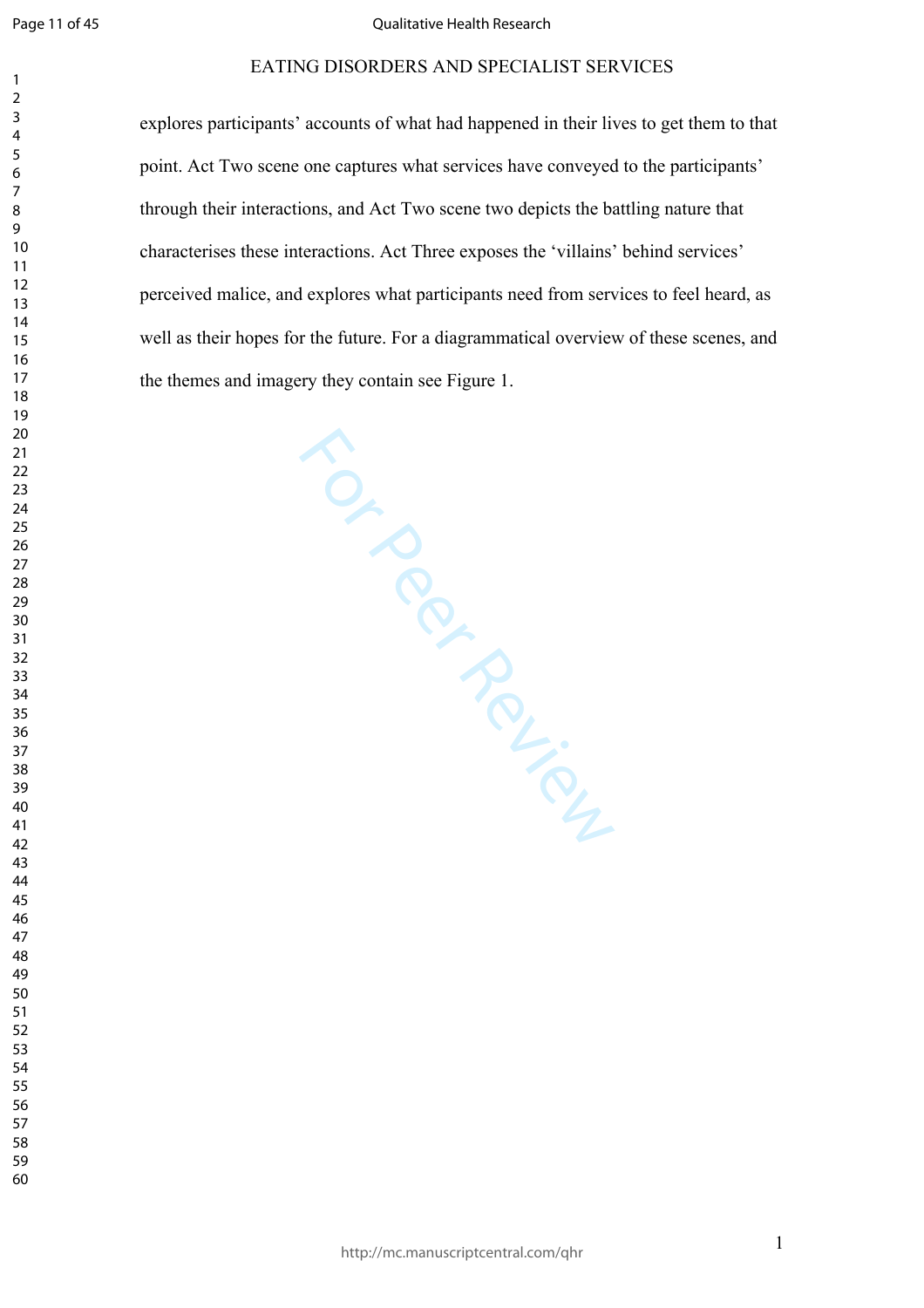Qualitative Health Research Qualitative Health Research

Running Head: EATING DISORDERS AND SPECIALIST SERVICES Running Head: EATING DISORDERS AND SPECIALIST SERVICES

-



Figure 1. Diagrammatical overview of acts, scenes and the narrative plots and imagery they contain Figure 1. Diagrammatical overview of acts, scenes and the narrative plots and imagery they contain.

http://mc.manuscriptcentral.com/qhr

http://mc.manuscriptcentral.com/qhr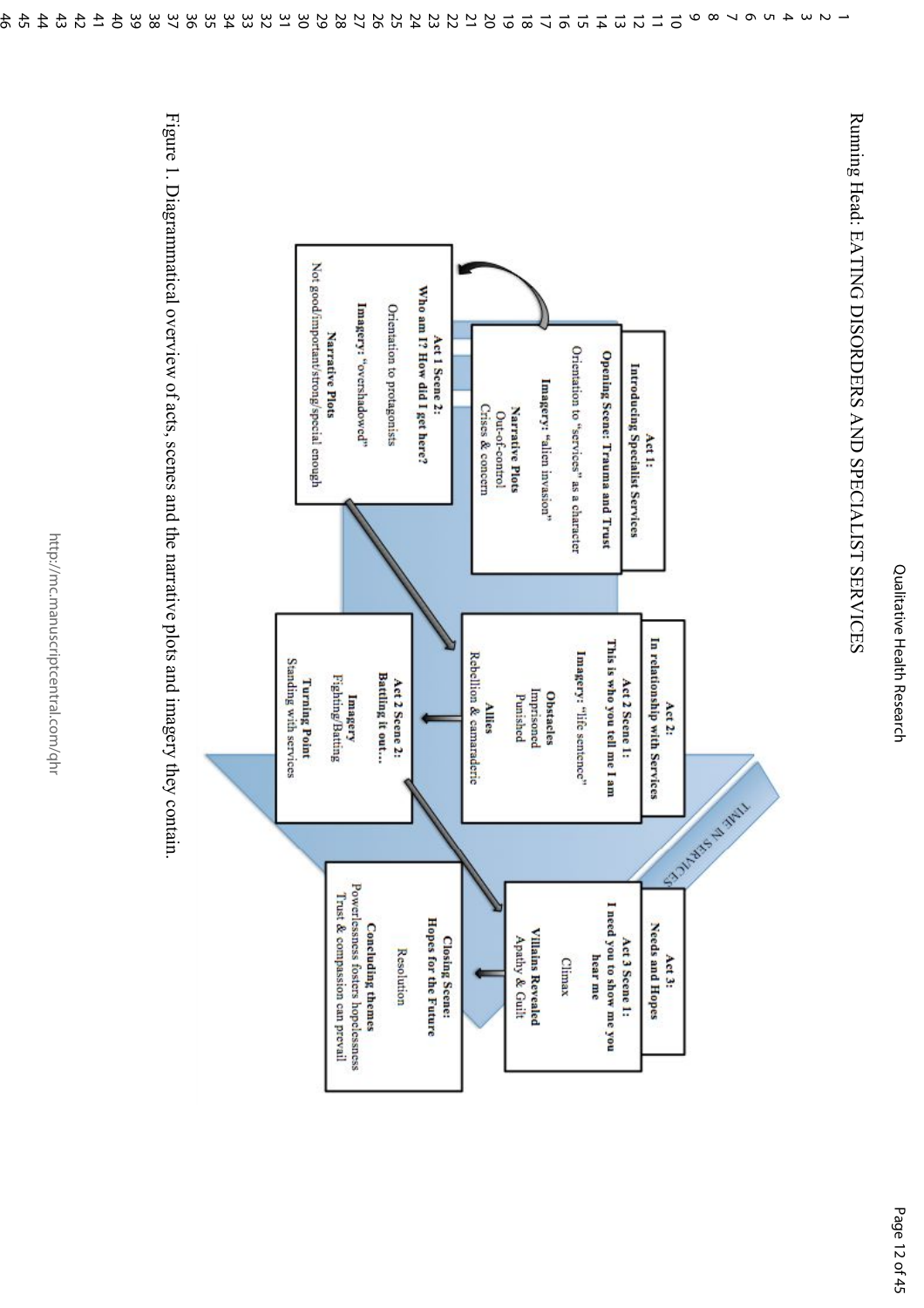$\mathbf{1}$ 

#### Running Head: EATING DISORDERS AND SPECIALIST SERVICES

#### $\overline{2}$  $\overline{3}$  $\overline{4}$  $\overline{7}$

# **Act One: Introducing Specialist Services**

#### **Opening Scene: trauma and trust**

emotive language to describe how "horrifict<br>s. One participant's experience caused the<br>therapeutic input to understand why she for<br>could manage the resulting distress: "I ga<br>biled it on thick and fast...this sort of alien<br> Picture an old, grand, red-brick building set amongst a mature modest garden and old-fashioned turning circle for cars to pull up and drop people off. It feels quite warm here on a bright sunny day, but as you get closer to the entrance the smell of hospital and the dank, chill of uncirculated air runs out to meet you. Many participants made their initial contact with ED services on inpatient wards like this. They used vivid and emotive language to describe how "horrific", "dehumanising" and "agonising" it was. One participant's experience caused them to question her identity, without any therapeutic input to understand why she found eating so difficult, and how she could manage the resulting distress: "I gained weight quite quickly - they really piled it on thick and fast…this sort of alien invasion…my body had just been taken over it was almost like it wasn't me in the mirror".

In contrast, another participant found that it was a relief to have the control taken away, even if the involuntary nature of their hospitalisation had come as a surprise:

I was suddenly admitted, and I knew I was in trouble… I didn't realise it was compulsory until after they showed me around…I said what!? I can't do that! Which is when I realised yeah they had sectioned me I think.

All but two participants did not choose to engage with services but were strongly encouraged, coerced, or sectioned. Some participants had been already known to mental health (MH) services and found their general practitioner (GP)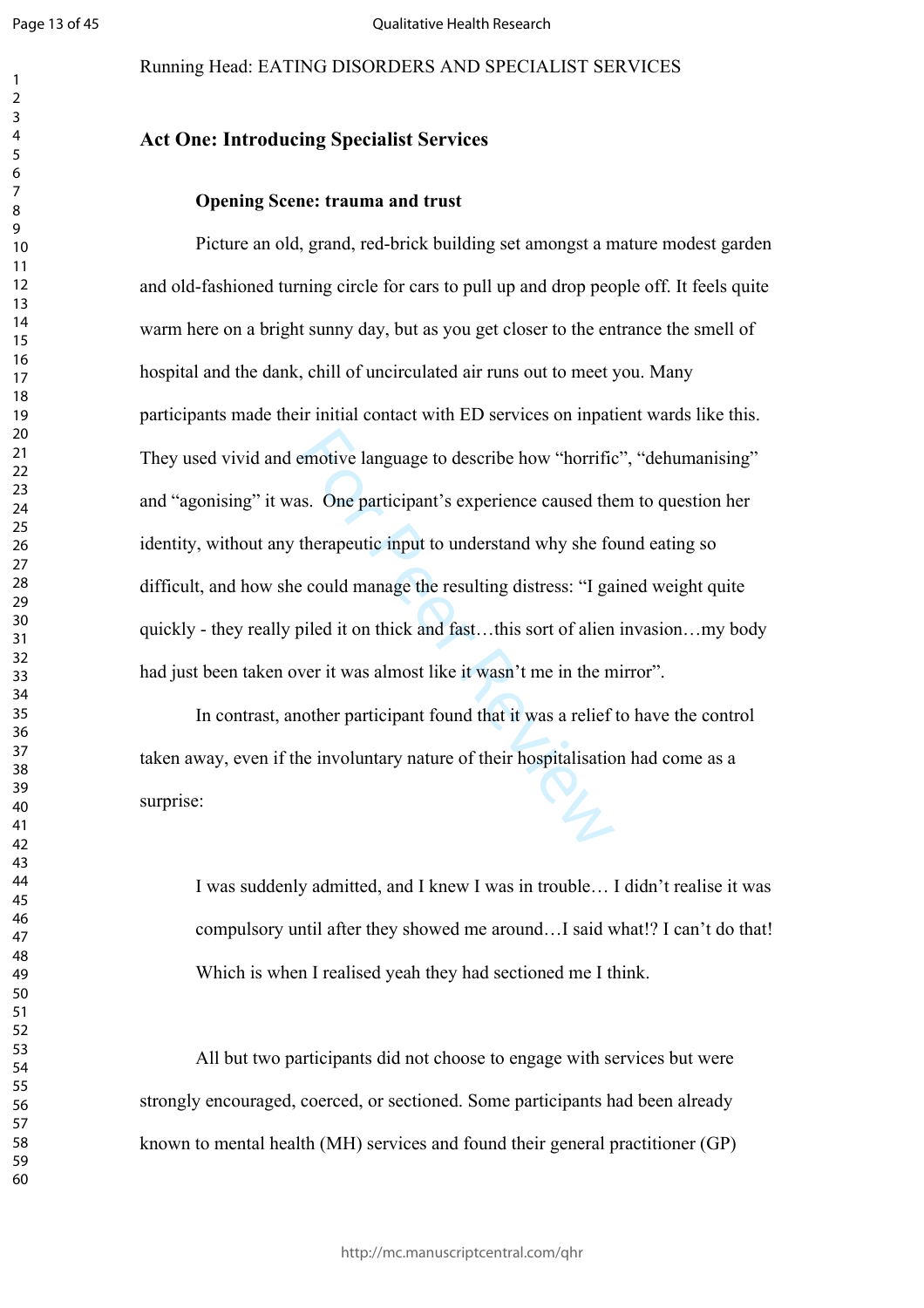responsive to their requests, while others did not. Although one participant had a diagnosis of AN on their medical record, their later request for support was declined by their GP, who asserted that their weight was not "low enough" to qualify. They attempted again a couple of years later:

…At that point I kind of just thought well there mustn't be anything wrong with me then because I kind of I was better than I had been at my worst - I think I kind of thought I must be too well to get help… I had a couple of experiences like that with GPs but that was the only time I asked for help until I took [in] my own referral form.

Example 1 mast be to work to get neip...<br>Reviewer Reviewer Reviewer Reviewer 2.<br>Sketchat with GPs but that was the only time<br>own referral form.<br>Imagers, families, partners and professional<br>as participants sought help. For Concerned managers, families, partners and professionals featured prominently as reasons participants sought help. For one person it was their manager, and for another it was their orthopaedic consultant. Having conveyed concerns about low mood, and an inability to eat to their GPs respectively, these participant's relationship with food was not explicitly addressed until they were so severely underweight it was either affecting their ability to work, or had resulted in severe physical health consequences such as osteoporosis.

Similarly, half of the participants were already known to MH services before any concern about an ED was identified. For example, two participants were only referred to specialist services after making several attempts to end their life. Thus, many participants were in quite a raw, and fragile condition by the time they first encountered services, which were then rarely perceived as welcoming places.

 $1<sub>1</sub>$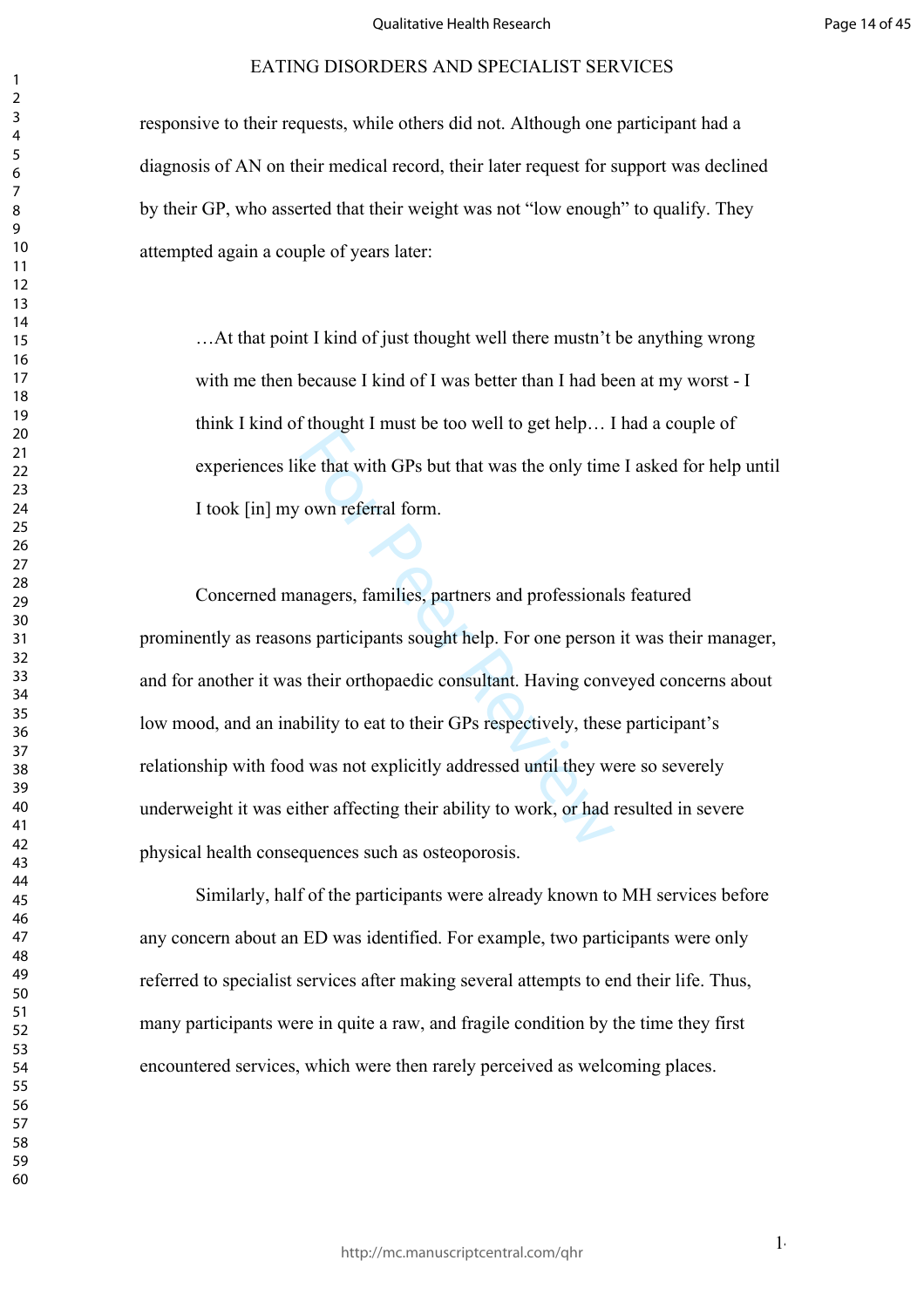$\mathbf{1}$  $\overline{2}$  $\overline{4}$  $\overline{7}$ 

#### EATING DISORDERS AND SPECIALIST SERVICES

#### **Act One, Scene Two: Who am I? How did I get here?**

All participants expressed feeling *not good enough*, and were able to relate this to early life experiences and relationships. Many shared experiences of trauma and abuse, objectification, exploitation, and struggling to feel safe in the world. For example, on participant grew up "in the shadow" of their brother, and became resigned to her place as a woman and a "second-class citizen" to all of those more deserving. She was "the good girl" that could "never quite fit in". While trying to ensure the needs of others were always met, hers were silenced, and love and joy remained perpetually out of reach (see Figure 2).

INSERT FIGURE 2 HERE

--------------------------------------------

--------------------------------------------

The Mate and Julie with the Figure 2).<br>
INSERT FIGURE 2 HERE<br>
The participant spoke about feeling "unlow<br>
g been accustomed to a controlling and pung their frod intake initiated a way to imper-<br>
The their first memory of f Similarly, another participant spoke about feeling "unloved" and "unnoticed" all her life and, having been accustomed to a controlling and punitive home environment, restricting their food intake initiated a way to impart some "control" on their newfound independence from an abusive mother. Another participant related the development of their ED to their first memory of feeling "powerful" and "in control" of their father, after feeling overshadowed by his "Victorian" attitude, and the need to always do "the right thing". In the context of feeling unimportant and not "special enough", they found a sense of achievement and control in restricting their food intake and exercising excessively.

Another participant's lifelong on-and-off relationship with services started when they reached puberty, and began to experience depression. Four decades later they remain affected by chronic low mood, and a need to feel empty to be

 $1<sub>5</sub>$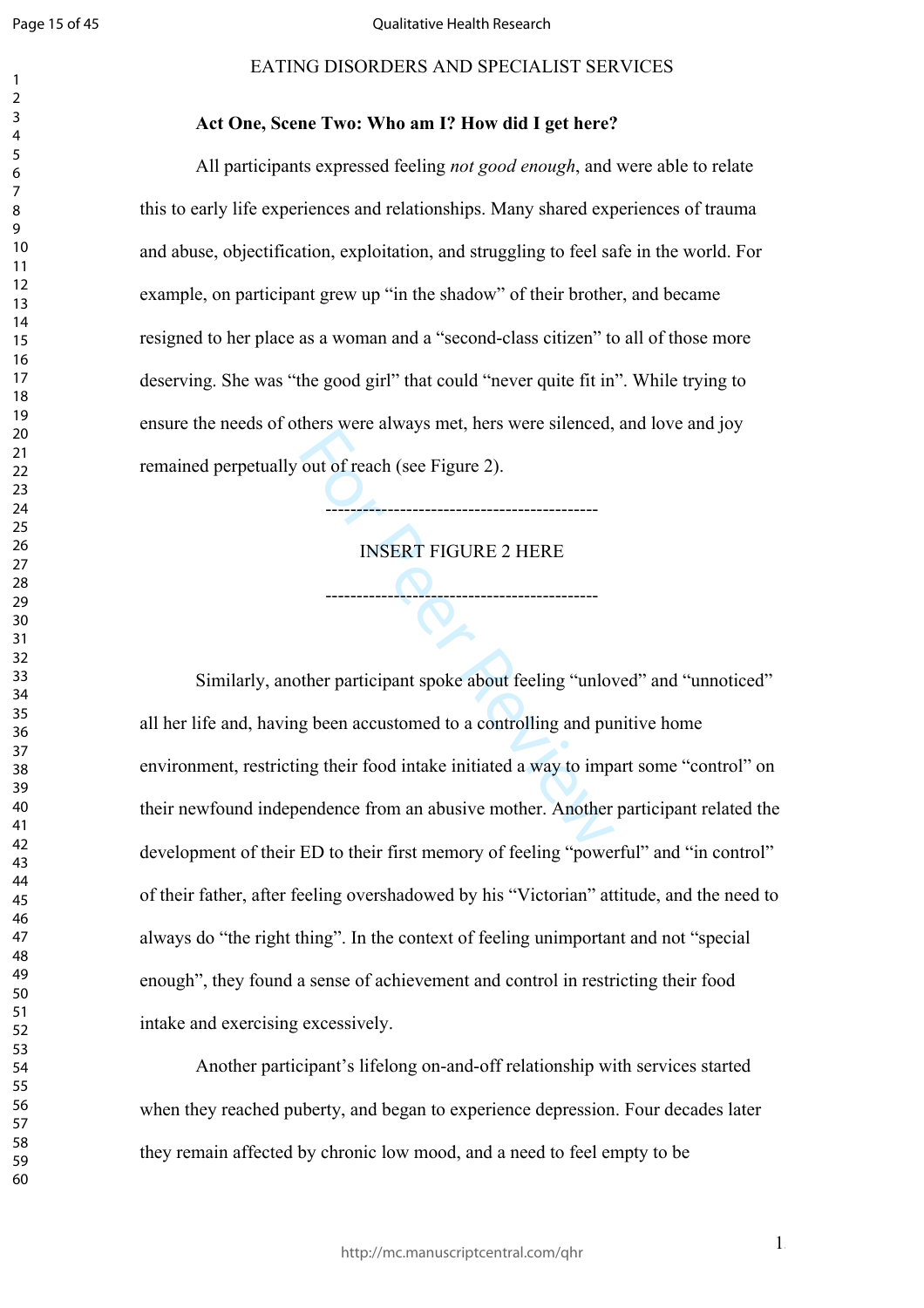comfortable. Exercise helped them manage the "tension and anger" of self-hatred that accompanied the unwanted sexualised attention they received from men growing up, and restricting helped them "cut off" from the more difficult feelings. Similarly, another participant described their ED as serving a protective function:

I then when my parents split up, which was<br>out that, things didn't really settle as you w<br>d they would. That's when things actually<br>nd that's what was going on really so you k<br>ose you know? That was just how I coped<br>III" f My dad was an alcoholic … And my mum didn't cope particularly well, and it was in that context that things developed so I think there was a lot of stuff going on around me that felt very difficult - and emotionally felt very difficult - to cope. And then when my parents split up, which was a good thing and I was happy about that, things didn't really settle as you would have - as I certainly hoped they would. That's when things actually became more difficult for a while, and that's what was going on really so you know it's not rocket science I suppose you know? That was just how I coped.

Things went "downhill" for this participant after leaving University without a sense of direction and purpose, and they described getting "really hooked on the sense of achievement - that sense of doing something".

Another participant had felt controlled, put down and abused within many of their early relationships: "it was almost like I wasn't strong enough". They described how they "always hated" their body, and "seemed to be always battling and didn't know how to eat normally". They experienced being both significantly under, and over-weight: "it was kind of like me rebelling against myself". Similarly, for the male participant, his experience related to demonstrating strength, and a protest against internalised gender norms and social expectations. He spent his life doing "more than others on less".

 $1<sub>6</sub>$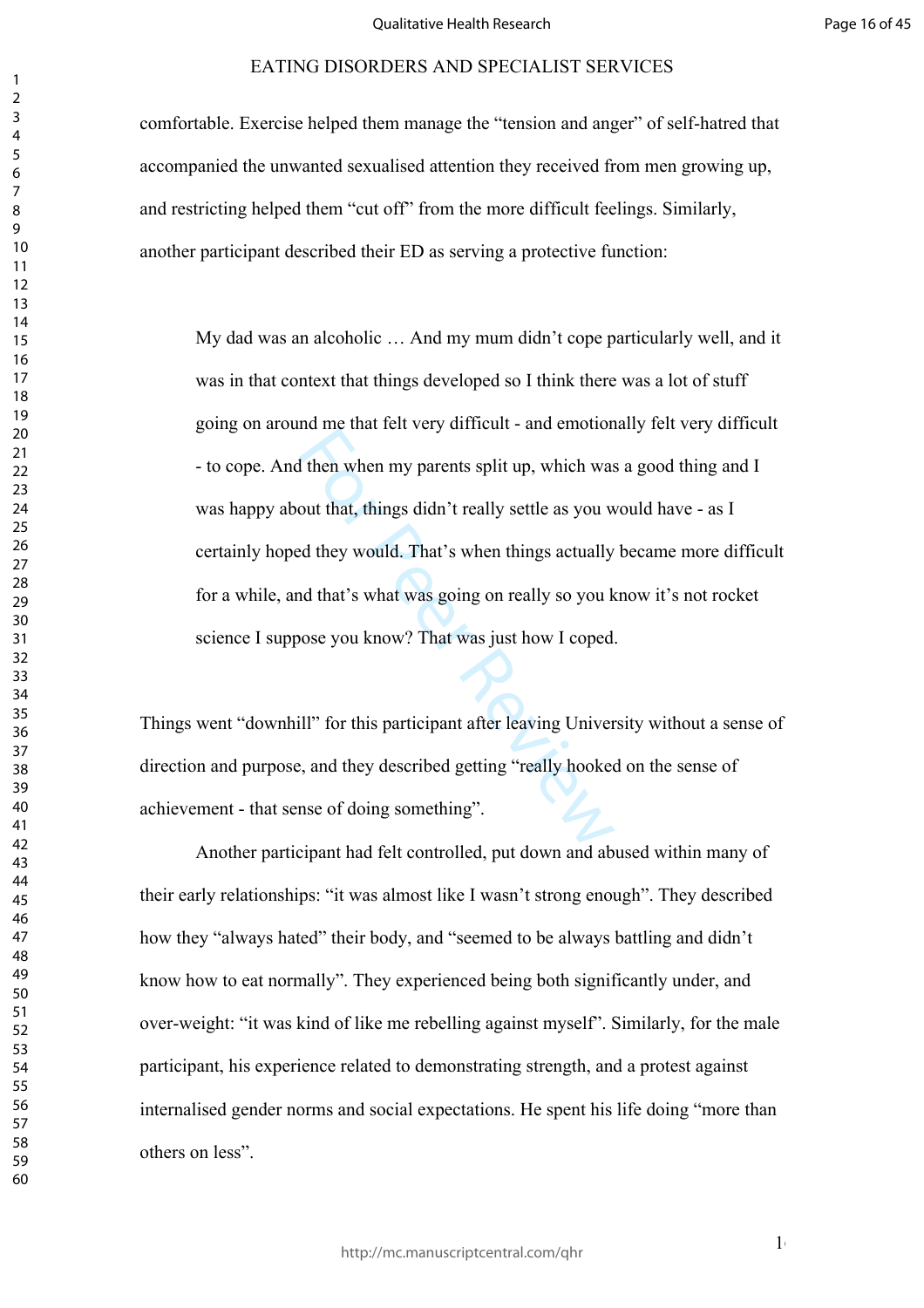$\mathbf{1}$  $\overline{2}$  $\overline{3}$  $\overline{4}$  $\overline{7}$ 

#### Qualitative Health Research

#### EATING DISORDERS AND SPECIALIST SERVICES

All but two participants spoke about how "food was always an issue", "from a young age". For example, having grown up with stories about how "different" and "faddy" she was as a child, one participant found it difficult to feel like she was "in a comfortable skin". She did not "want to take up space", and felt trapped in childhood but also "terrified" of becoming an adult. For many participants EDs became a way of acknowledging and understanding the consequences of their early life experiences, but this happened at various stages sometimes with, and sometimes without, the help of services.

The parameter intervals are the same of the property and the same, there were many overlooked<br>were the same, there were many overlappin<br>ade sense of the courage, and the vulnerab<br>ed services for help.<br>**Conship with Service** Overall, all participants' narratives referred to how their ED developed in the context of managing unmet need for psychological security and autonomy, self-worth and purpose in the context of feeling powerless, and overlooked by others. Thus, while no two stories were the same, there were many overlapping themes and narrative plots that made sense of the courage, and the vulnerability with which participants approached services for help. Participant 1.<br>Act Two: In Relationship with Services

#### **Act Two, Scene One: This is who you tell me I am**

Inpatient services were described as "prison-like", recreating the critical and controlling conditions from which EDs emerged, and reinforcing the rigidity that accompanies them. Seemingly punitive rules and absurd circumstances (see Figure 3), contributed to a sense of injustice and oppression, where participants felt they were "being punished for having an illness". One participant spoke about how such punitive measures escalated distress, and highlighted staff's inability to manage this by imposing their own agenda rather than demonstrating compassion or understanding: "The worst bit though is explaining and not being listened to… I'm

 $1^{\circ}$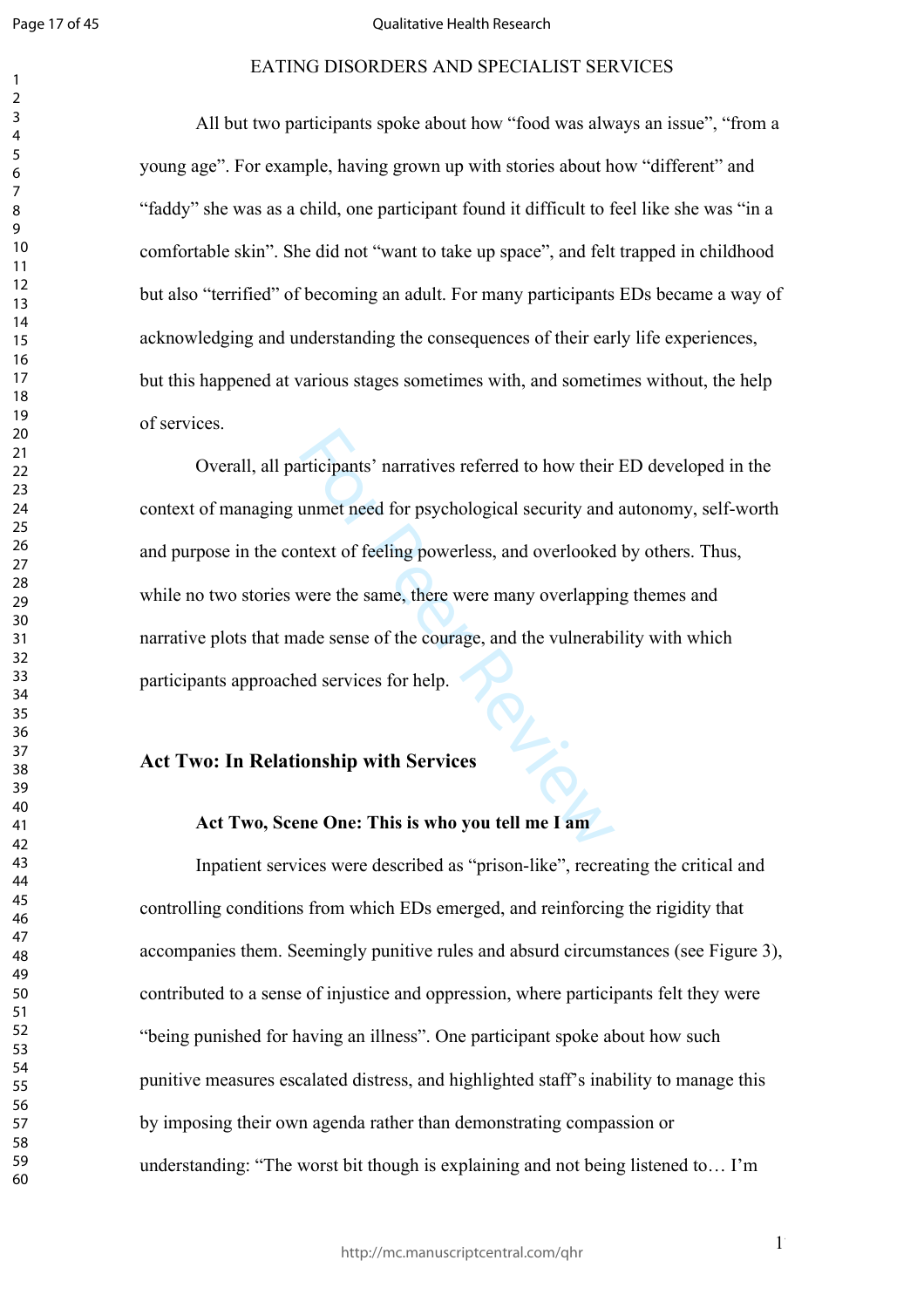used to staying in situations where I'm not actually heard, or [I'm] told what I'm saying".

For Peer Review Most participant's spoke about how critical, malicious and consuming an ED is, which services can then collude with when they restrict focus to weight management, adhering to rigid rules, arbitrary weight thresholds and mealtime routines (see Figure 4): "patients are told not to focus on the numbers and weight yet your progress is judged purely on what you weigh". Success and worthiness became explicitly defined in terms of "numbers", reinforcing a sense of objectification, and reflecting wider socio-cultural values about there being a "right" weight. Consequently, "there probably is an atavistic sense of self-punishment and lack of worth associated with ED, that the structure and nature of inpatient treatment exacerbates".

INSERT FIGURE 3 HERE  $-\sqrt{2}$ -------------------------------------------- INSERT FIGURE 4 HERE

--------------------------------------------

--------------------------------------------

Many participants felt inpatient experience did them "more harm than good", contributing to their "revolving door" admissions where they "came out worse" than when they went in: "I was not helped I was drugged". One participant spoke about losing hope after their first inpatient stay because they had seen the "experts" and nothing had changed. Similarly, another participant spoke about how AN felt like a "life sentence", providing them with a label that undermined hope and attacked their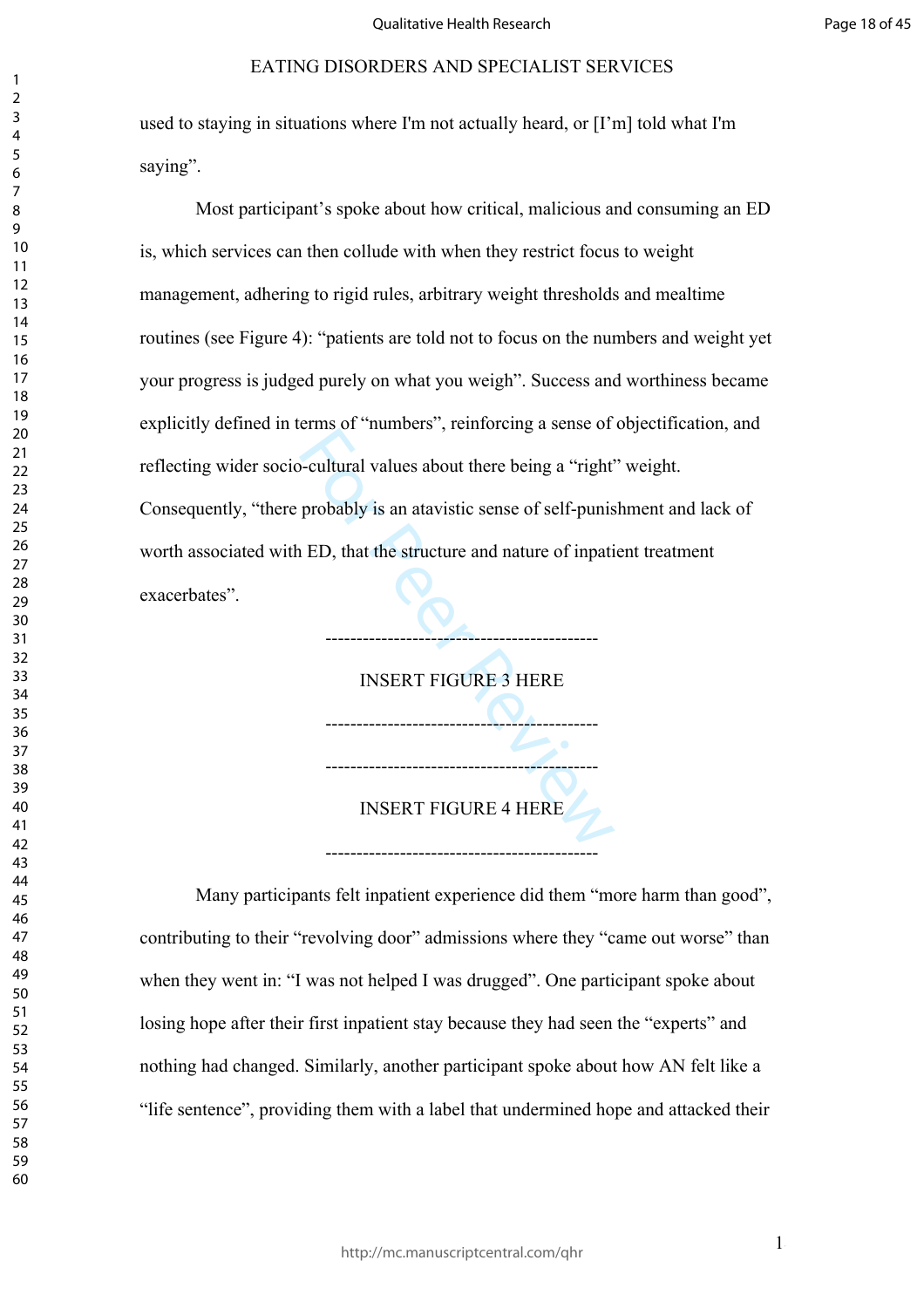$\mathbf{1}$  $\overline{2}$  $\overline{3}$  $\overline{4}$  $\overline{7}$ 

#### Qualitative Health Research

#### EATING DISORDERS AND SPECIALIST SERVICES

sense of self-worth, while simultaneously offering an identity they felt the need to defend against losing:

And when you haven't got the words… I mean you know I really didn't understand what was wrong with me so having this label that said I was anorexic well you're not going to bloody take that away from me! It's the only thing I'm good at.

expect the they were being set up to fail. They<br>the in preparing for transitioning into the ou-<br>ED: "it's like you can be in hospital and f<br>there you get some therapeutic input but yo-<br>you're kind of getting one or the oth Participants felt like they were being set up to fail. They spoke about how there was little support in preparing for transitioning into the outside world and to thinking beyond their ED: "it's like you can be in hospital and fed or then you come into the community where you get some therapeutic input but you're not getting the same food support so you're kind of getting one or the other all the time – you're never getting them kind of hand in hand".

Conversely, many participants who engaged with ED services on an outpatient basis - described finding their therapists supportive, even if the work itself was "frustrating", and at times "confusing". They spoke similarly of the benefit, and hope that could come from working with interested and understanding professionals. However, for others this compassion, and validation was only found amongst the other service-users: "you can see in their eyes that they are feeling exactly the same". The professionals were often less informed, which led to feelings of frustration:

I started to get a bit indignant then - you know - I thought well why don't they understand - they are looking after us - why don't they read up on it you know but again there wasn't much understanding of it.

 $1<sup>9</sup>$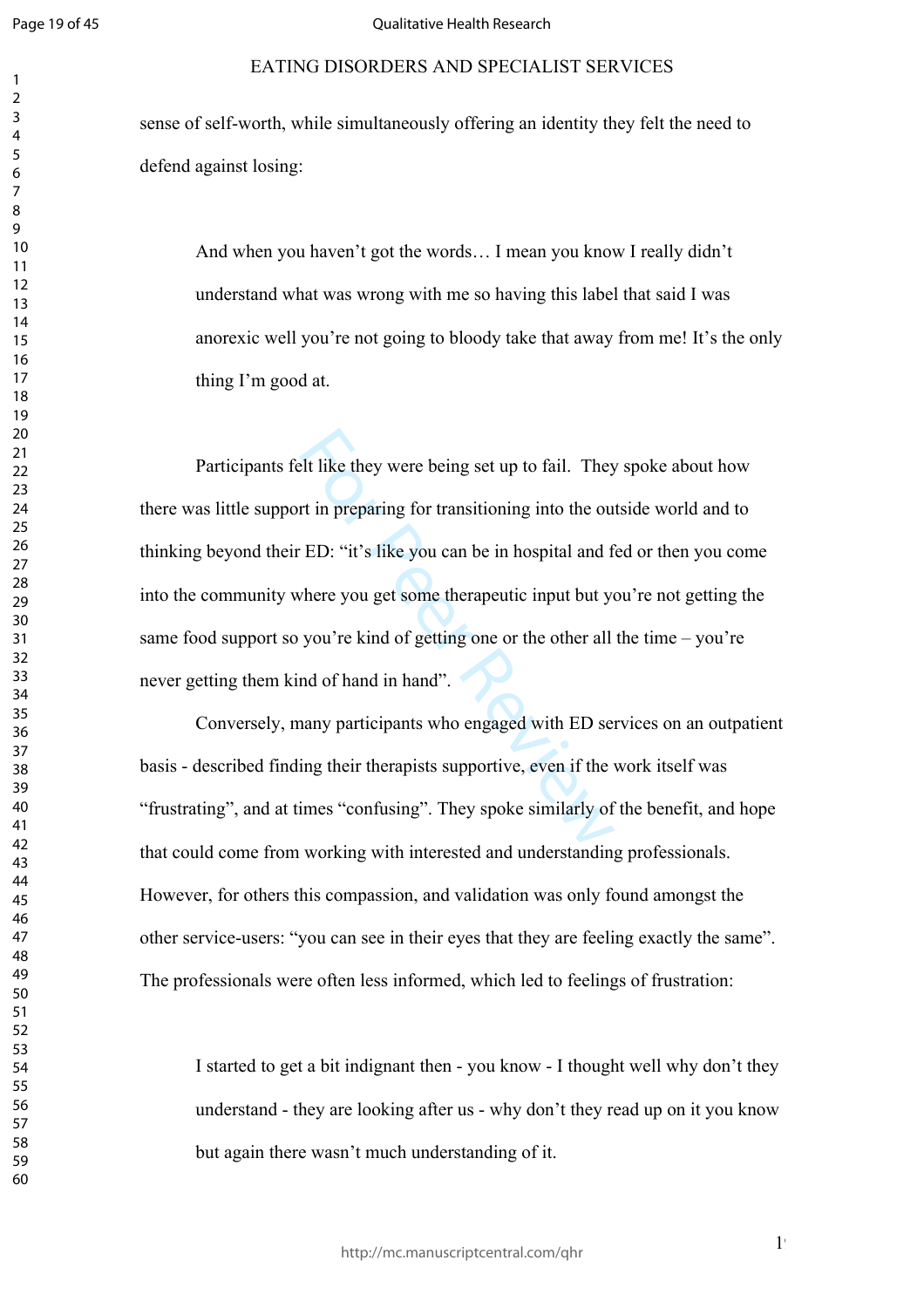#### 

 

#### **Act Two, Scene Two: Battling it out**

As individuals begin to experience oppression, they may seek refuge in the support of others. The socio-political context of eating difficulties as expressed through service barriers or limitations, added to stigmatising and criticising social narratives, often creates a context in which people with long term eating difficulties see others with similar experiences as their primary source of support.

ached services with a fragile sense of self,<br>sing their vulnerability in looking for help<br>nishment where they had hoped to find car<br>ation as participants started to use "fightin<br>and descriptive imagery around not receiv<br>of Having approached services with a fragile sense of self, and expending the last of their courage exposing their vulnerability in looking for help from others, participants found punishment where they had hoped to find care. This lead to indignation and frustration as participants started to use "fighting" language, "battling" metaphors, and descriptive imagery around not receiving any help to "tackle the problem" of eating in the outside world; "the battle I've been up against with professionals to get them to stop solely focusing on the physical experience". and the "struggle" with holding on to hope in this relationship with EDs and services.

As a result, participants described a process of "banding together" with other service-users, sharing stories of camaraderie (Figure 5) and "rebelling against" the professionals by hiding on them or refusing to comply with treatment protocols. One participant described how her third inpatient stay had "allowed us to be the children that we'd never been…we laughed we joked we were told off we didn't care". Due to the benevolent figures of the ward sister as the fond disciplinarian "she created the boundaries so it was a very safe place", and the psychiatrist who "was very much like the father that I never had…" this experience of camaraderie had a more healing impact.

 $2<sub>0</sub>$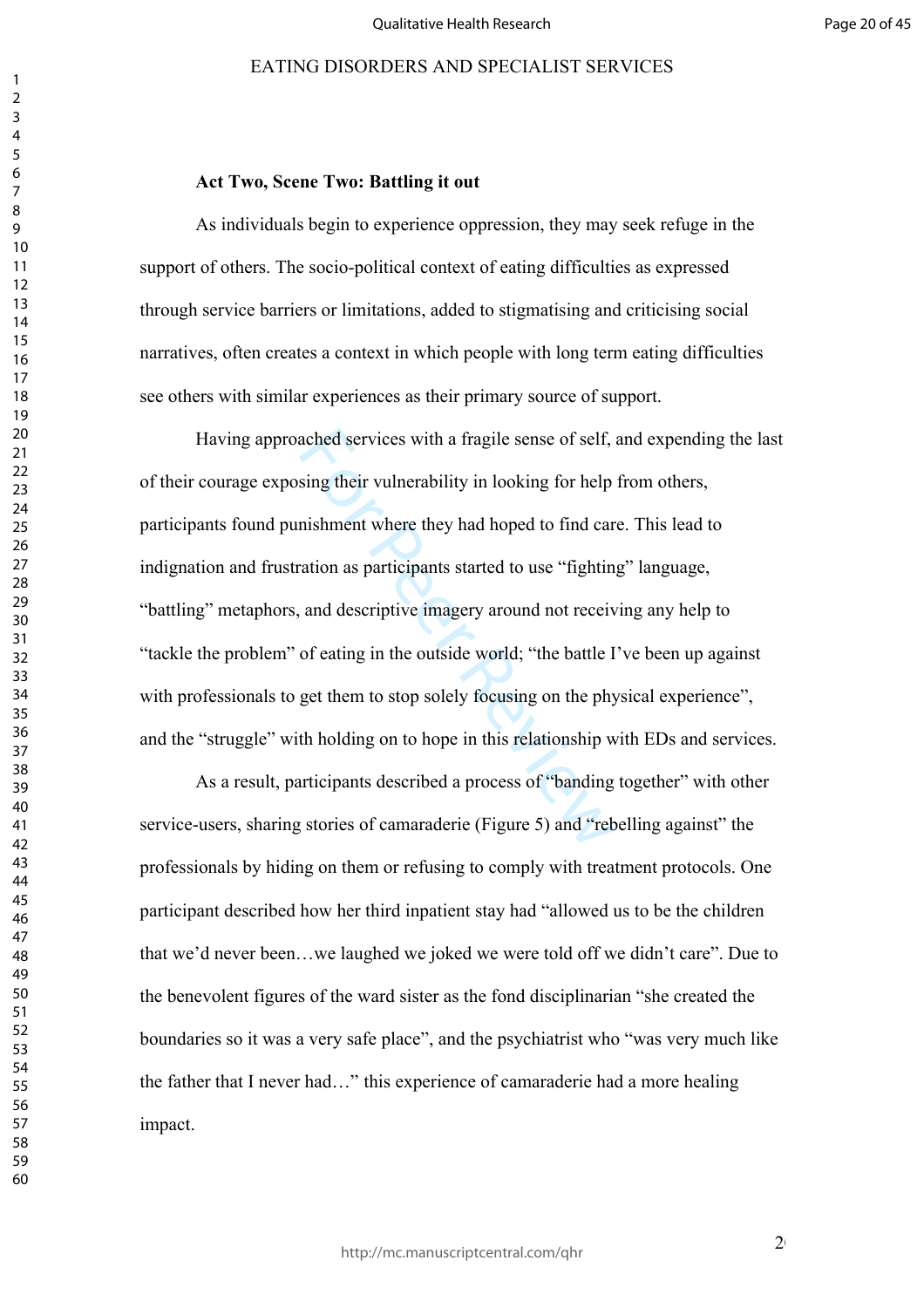$\mathbf{1}$  $\overline{2}$  $\overline{4}$  $\overline{7}$ 

#### Qualitative Health Research

#### EATING DISORDERS AND SPECIALIST SERVICES

-------------------------------------------- INSERT FIGURE 5 HERE

--------------------------------------------

Compassion featured prominently in the narratives that depicted more positive relationships with services, where participants and services battled together *against the ED* rather than each other. Many participants spoke about turning points in terms of learning that "compassion [for oneself] is the key", developing "powerful tools" to support this outlook, and shared, credible weight goals with the service that made long-term sense: "the service set target weight at a BMI of 20 [which] is so helpful it's difficult but it's so helpful because there is no way that my natural weight is less than that".

passion [for oneself] is the key", developire<br>and shared, credible weight goals with the<br>service set target weight at a BMI of 20 [v<br>o helpful because there is no way that my r<br>nt spoke about the benefits of the service "<br> One participant spoke about the benefits of the service "holding their line", and giving them "the push" they needed but doing this at a pace that allowed them to develop trust. With weight gain came an increase in distress and anxiety from feeling physically uncomfortable and psychologically out of control. But because of their rapport with their therapist, and the service's flexibility to offer person-centred therapeutic models, this facilitated "formulating things in that way [which] really helped me to start to put the pieces together a bit more". Similarly, for another participant, the turning point came when they stopped looking at their life, their MH diagnosis and the ED as *separate* experiences, and found a supportive space within services to help them make sense of this as a whole.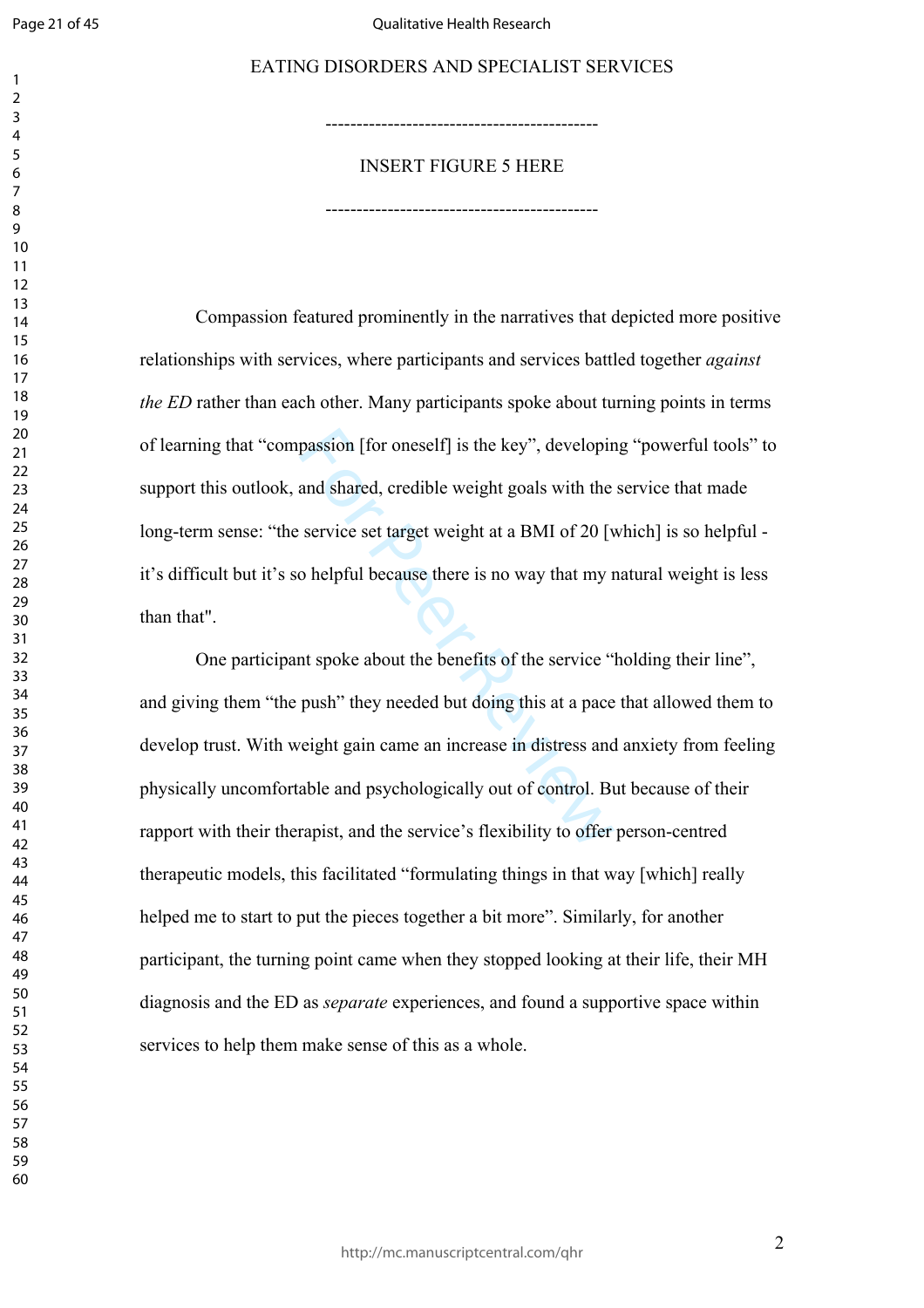#### **Act Three: Climax and Resolution: Needs and Hopes**

#### **Act Three, Scene One: I need you to show me you hear me**

Services could be experienced as maliciously indifferent, where "cold", "clinical" and "corrupt" experiences of professionals reinforced participants' sense they were worthless, unimportant and *not* good, strong, special, important or low weight *enough*. But services were also depicted in a warmer more compassionate light, when particular staff had been perceived as supportive, encouraging, nurturing, caring, and patient. Participants reflected on how the wider social and healthcare systems' apparent lack of understanding could promote such indifference, and undermine such compassion:

articipants reflected on how the wider sociant is a set of understanding could promote such incondension:<br>
A set of understanding could promote such incondensity<br>
an eating problem while that's the sympto<br>
we sit there and They see it as an eating problem while that's the symptom…the person gets forgotten and we sit there and talk collectively about ED or SEEDii as opposed to the person who struggles for so many years with this illness and how can we support them to move forward - there's a kind of an apathy…

Consequences of such perceived apathy were considered in two, seemingly self-serving, threads. One was the limited availability of fit-for-purpose services and the capacity for GPs to appropriately assess and refer into these. The second reflected the participants' own understanding of EDs, which, similarly to the unhelpful professionals they encountered, were based on very "stereotypical" media portrayals. Consequentially, participants did not consider themselves "bad", "young" or, in the male participant's case, female "enough" to be legitimately considered as experiencing an ED, which resulted in delayed opportunities to receive specialist input.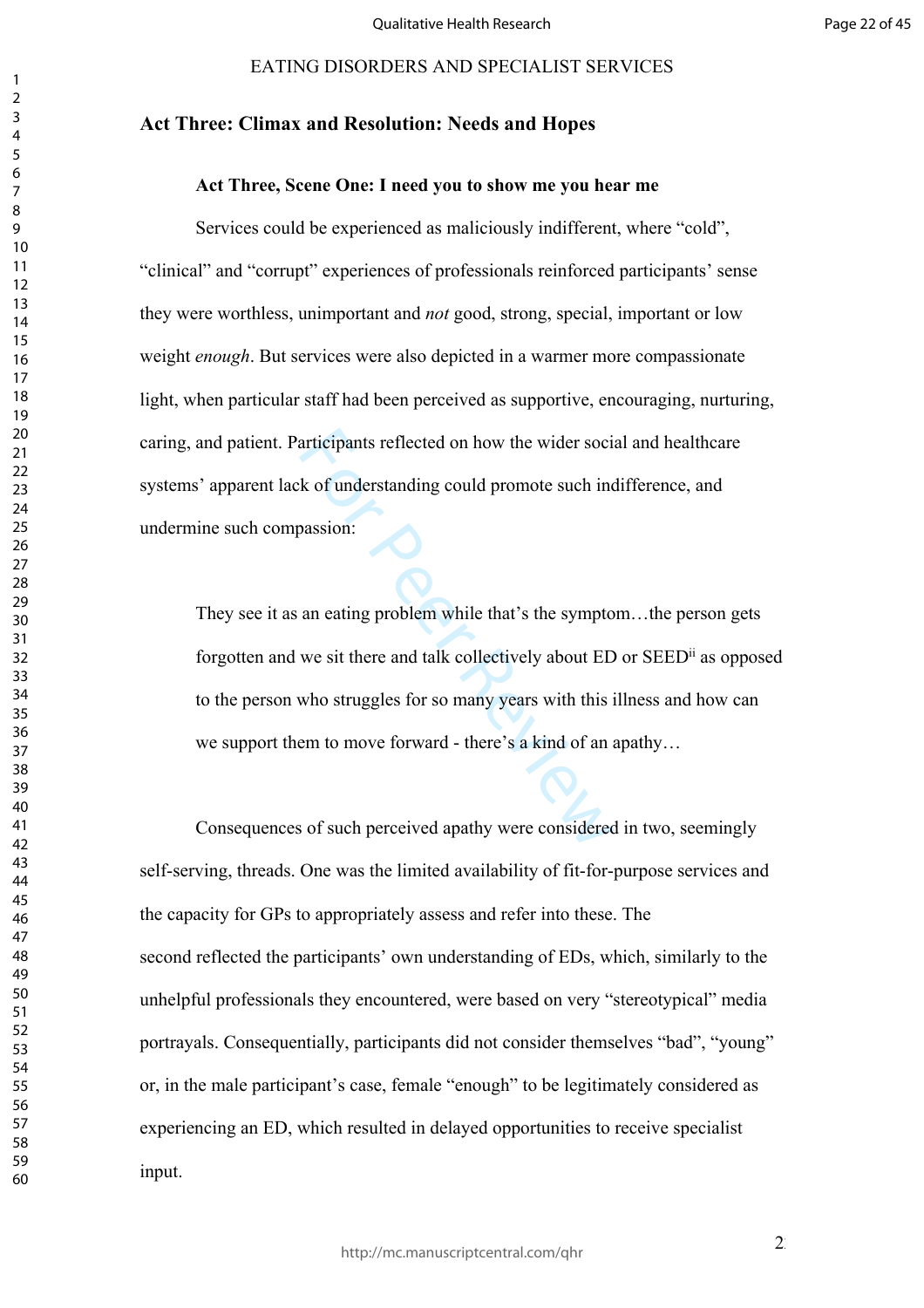$\mathbf{1}$  $\overline{2}$  $\overline{3}$  $\overline{4}$  $\overline{7}$ 

#### Qualitative Health Research

#### EATING DISORDERS AND SPECIALIST SERVICES

Once somebody says 'it's that' I can go and fuel myself, and I can educate myself on what that is. I'm not saying I can get myself out of it but I can understand it better … it's an eating disorder it's a label and I didn't ask to have this. It makes it better - a lot better - because you feel like you're not the only one, you're not a freak… knowledge is power really.

However, even when participants had been signposted in the right direction, some ended up avoiding services due to frightening first experiences of the professionals involved:

In when participants that seen signified in<br>d:<br>d:<br><br>me one of the patient bedrooms and she w<br>e bedroom... and supervision after meals...<br>ing about 'Oh well I don't do that I don't in<br>the said well 'by the time we are finish …she showed me one of the patient bedrooms and she was talking about the spy hole in the bedroom… and supervision after meals… and I remember saying something about 'Oh well I don't do that I don't make myself sick I just restrict' and she said well 'by the time we are finished feeding you you might start!' and I drove off like a scene out of the dukes of hazard - there was like dust coming out of from behind (laughs. pauses)...Needless to say I didn't get admitted, I didn't go for a voluntary admission because I was absolutely petrified.

Similarly, another participant spoke to how their experiences had made them "suspicious" and untrusting of professional support. They were no longer in direct contact with these having experienced a number of inappropriate interactions with staff, which were triggering in terms of early life experiences of powerlessness and objectification: "the male doctors they've been very abusive and you know in a sexual

 $\overline{2}$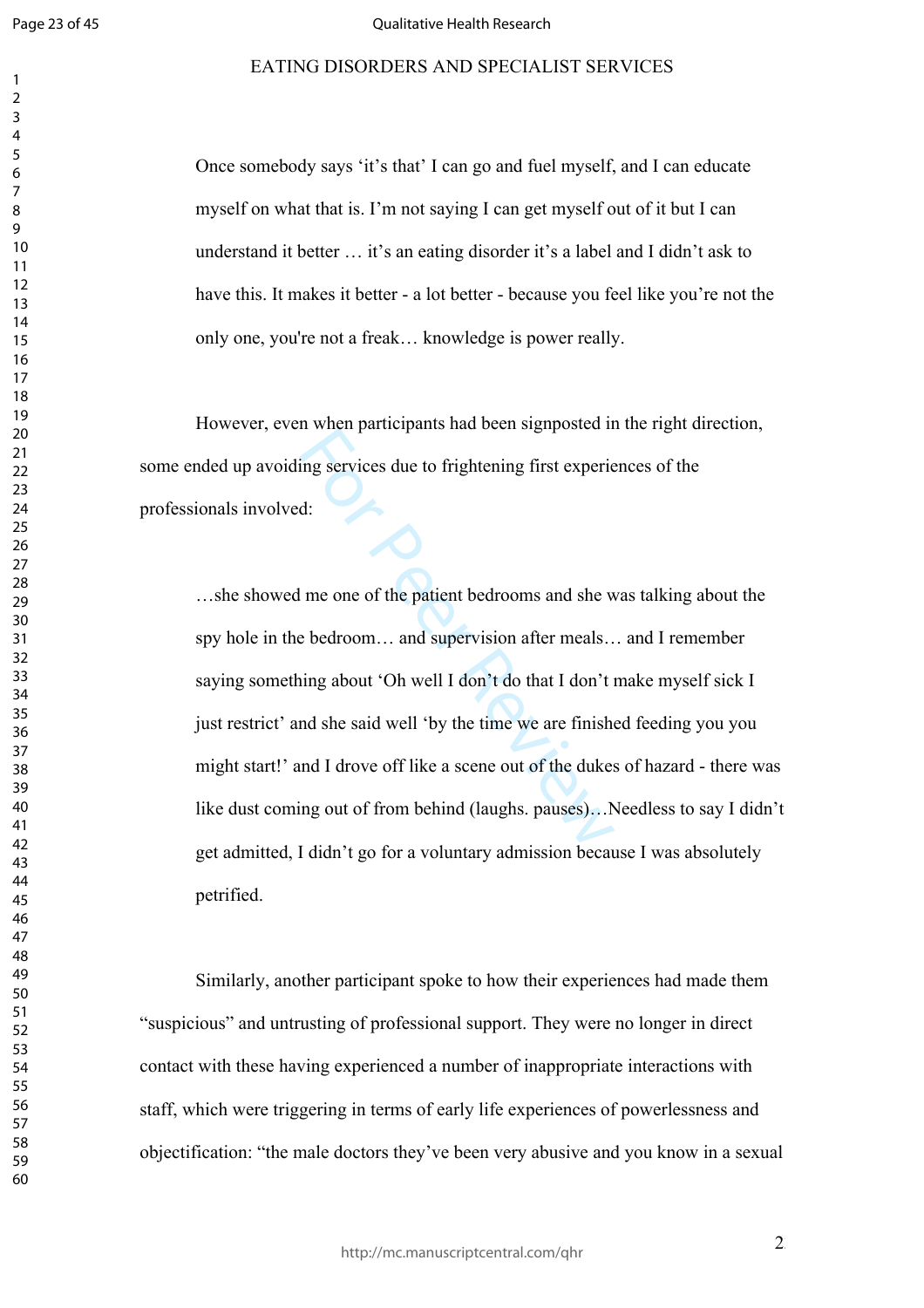way and that doesn't help...they've let me down"iii. Such direct accounts of malice were thought about in terms of how certain professionals could be drawn into these positions of power, with opportunities to "exploit the vulnerable", or "get away with" indifference.

Correspondingly, it was believed that from a political and economic standpoint there is a vested interest in maintaining the status quo in a culture of "stretched" NHS resources when services are put out to tender "under pressure" there is no safeguard against the prioritising of "profits over people". Participants argued that it would be more cost effective to invest more in services:

For the profite of profits over peepte.<br>
cost effective to invest more in services:<br>
For Peepte and European Services:<br>
For Peer Review and Fundamer and Fundamer and Tension<br>
the about the consequent "guilt" associates are Yet because it [the current system] guarantees repeat income and if you invest in what people need…it costs money and I'm not saying an NHS funded option would have a bottomless pit of money but at least it's not for profit it's about meeting patient need and it's a huge frustration to me because I'm a taxpayer at the end of the day.

One participant spoke about the consequent "guilt" associated with receiving on-going support from community services when "everyone" is aware of the lack of funding, and the blaming social narratives around ED "being a choice" not an illness. Another spoke about feeling others were more worthy of services' limited resources. This sense of "judgement" and "stigma" was found in the social narratives that participants reflected on, such as those surrounding employment benefit and social media. Participants felt vilified, leaving them vulnerable to internalising the blame they heard about in their wider social contexts.

 $2<sup>i</sup>$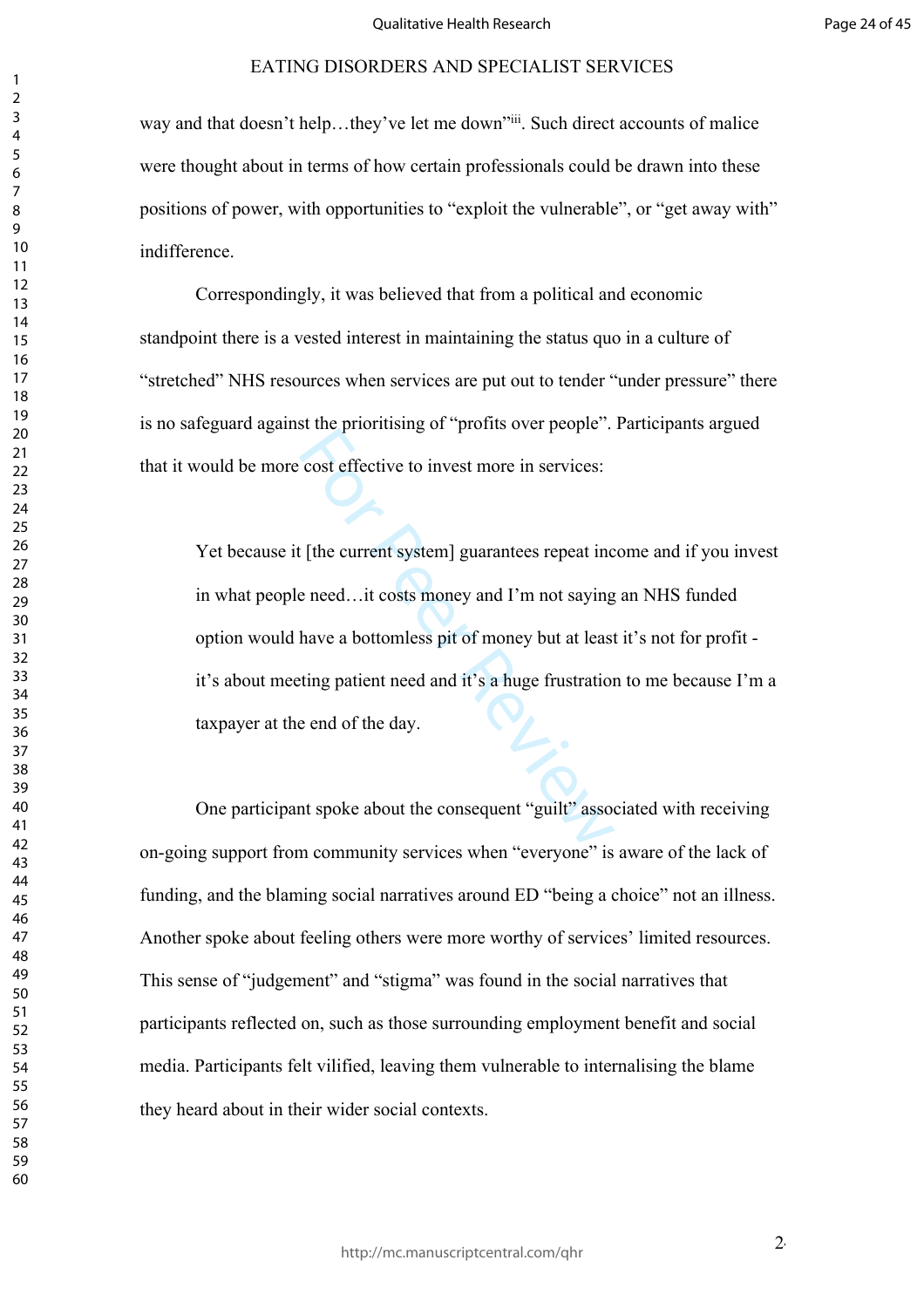$\mathbf{1}$  $\overline{2}$  $\overline{3}$  $\overline{4}$  $\overline{7}$ 

#### Qualitative Health Research

### EATING DISORDERS AND SPECIALIST SERVICES

#### **Closing Scene: Hopes for the future**

All participants shared concern about how a "one size fits all" approach promotes a sense of disempowerment, and undermines trust, compassion and hope, which were considered fundamental to living beyond this diagnosis (see Figure 6). Participants reflected how the high turnover rate of inpatient staff, particularly in the private services they had attended most commonly, acted as a barrier to consistency and compassionate understanding, as staff were not provided with necessary training.

Two in particular described their hopes that regardless of what someone's first contact with services looks like it can be meaningful and considerate, where trust can be fostered, unlike their own experiences. Participants believe this will depend on changing attitudes in service delivery, which currently maintain an "us and them" culture, where rigidity and powerlessness promotes dependency and hopelessness:

The absenced that repetitive that regulates of<br>looks like it can be meaningful and consid<br>eir own experiences. Participants believe th<br>service delivery, which currently maintain<br>y and powerlessness promotes dependency<br>atin You're not treating them and giving them a packet of pills and saying take these and you will be better or take food six times a day and you will be better. They have to want to do it, but they need motivation and they need emotional support…even those of us who don't want to recover…It's not that I'm being treated, it's that I'm being allowed to reflect and be guided to solve things my own way (pause) and it's not a cure because it's not making me better in that sense of the word but it's allowing me to keep living.

Participants emphasised how they wanted to share their experiences in the hope it would help others receive timelier, or more appropriate support. Through art and online blogs; sharing their stories with advocacy initiatives and NHS representatives; becoming involved in service development and clinical practice "one day"; or being

 $2<sup>5</sup>$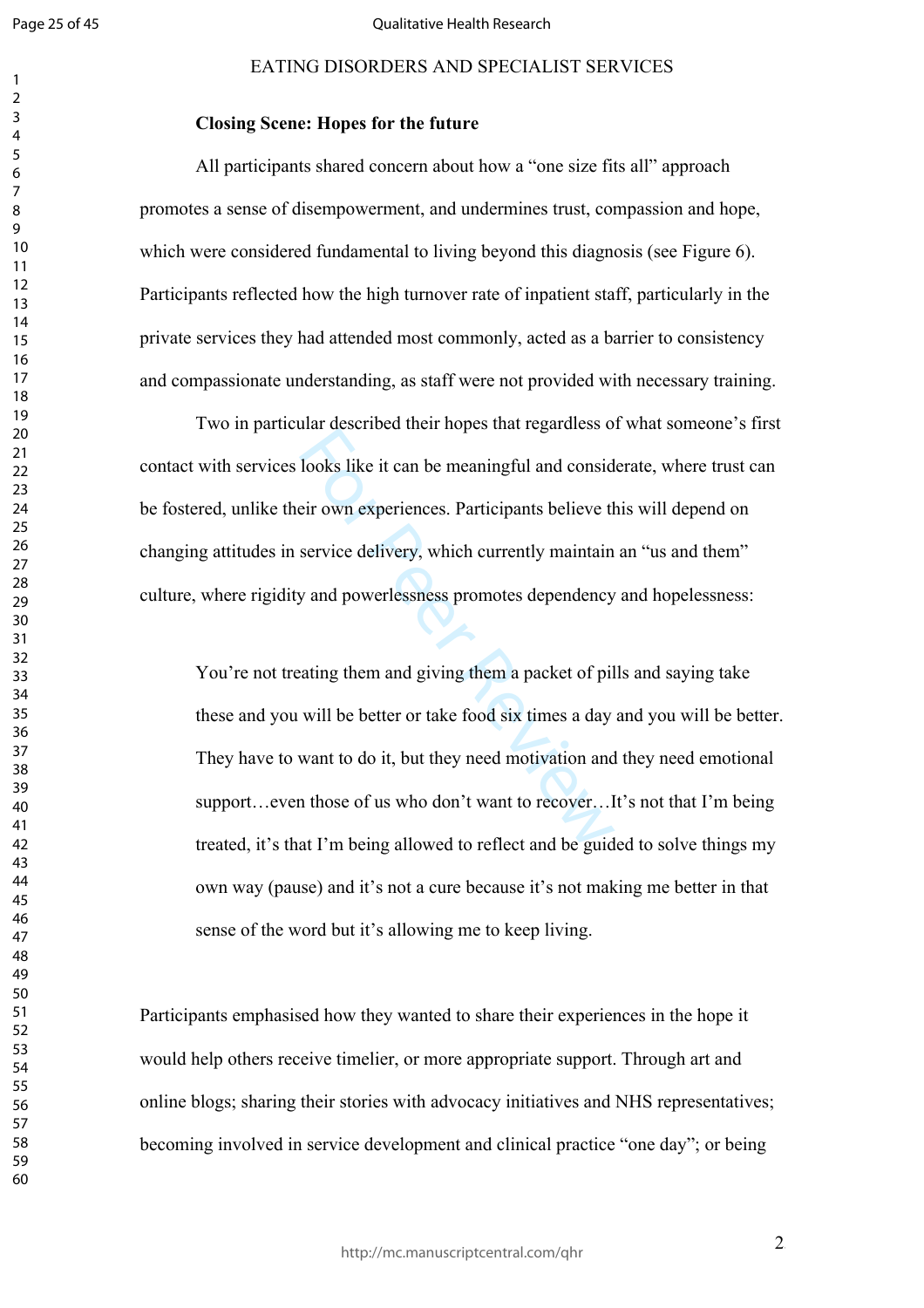involved in this research; all participants wanted to play their part in promoting better understanding of EDs and encourage a more compassionate consideration of this experience.

#### INSERT FIGURE 6 HERE

--------------------------------------------

--------------------------------------------

stigmation of the hypothes<br>plogy, stigmatising social narratives, and set sthat was described by the participants. T<br>lace within a triad of vilification (consisten<br>ipants' perception of stigmatising social di<br>ent with them Figure 7 contains a visual representation of the hypothesised relationships between political ideology, stigmatising social narratives, and service-level apathy in staff and service-users that was described by the participants. These relationships are conveyed as taking place within a triad of vilification (consistent with current political ideologies, and participants' perception of stigmatising social discourses), vulnerability (consistent with themes from participants' life experiences) and violence (consistent with the "battling" language and imagery participants used when describing their relationship with services). Such a process likely undermines hope in those who work in mental health settings, as it does with those who experience EDs. It perpetuates a "them and us" culture between practitioners and service-users (Richards, 2010, p.40), which reinforces the "us and them" experience the participants described in this study.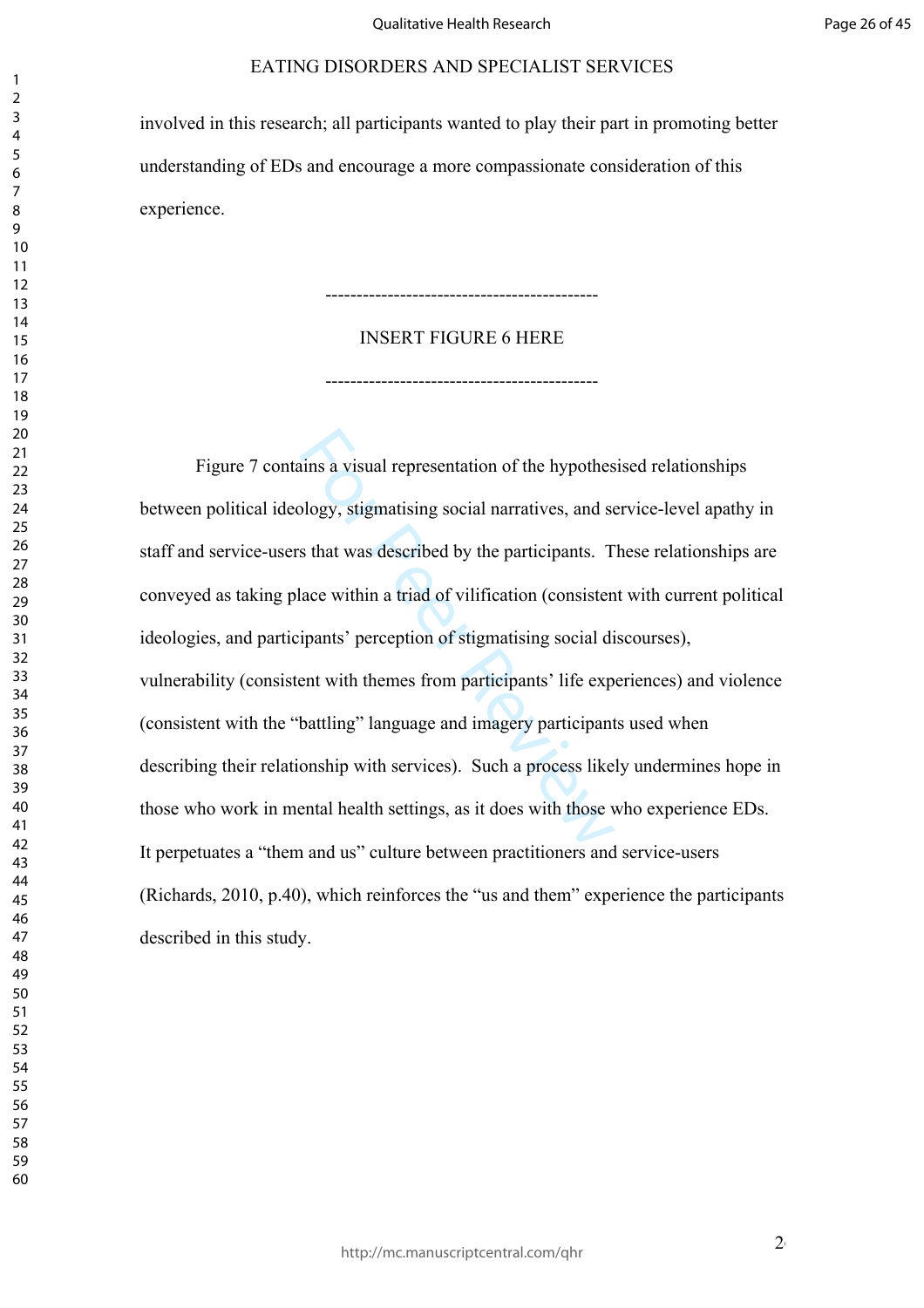$\overline{4}$  $\overline{7}$ 

 $\mathbf{1}$  $\overline{2}$ 

#### EATING DISORDERS AND SPECIALIST SERVICES



Figure 7: Triad of vilification, vulnerability and violence.

# **Discussion**

In analysing the narratives of eight individuals with long-term lived experience of EDs and specialist service provision, the findings presented here offer much to consider for professionals, service commissioners, and the public alike. Act One conveys an understanding of the courage and the vulnerability with which participants first encountered services. In Act Two, however, we learn that instead of finding the support they needed, a majority found punishment, and violent assault on their already tenuous identities. This led to indignation, and frustration, which fuelled a battle between participants and professionals.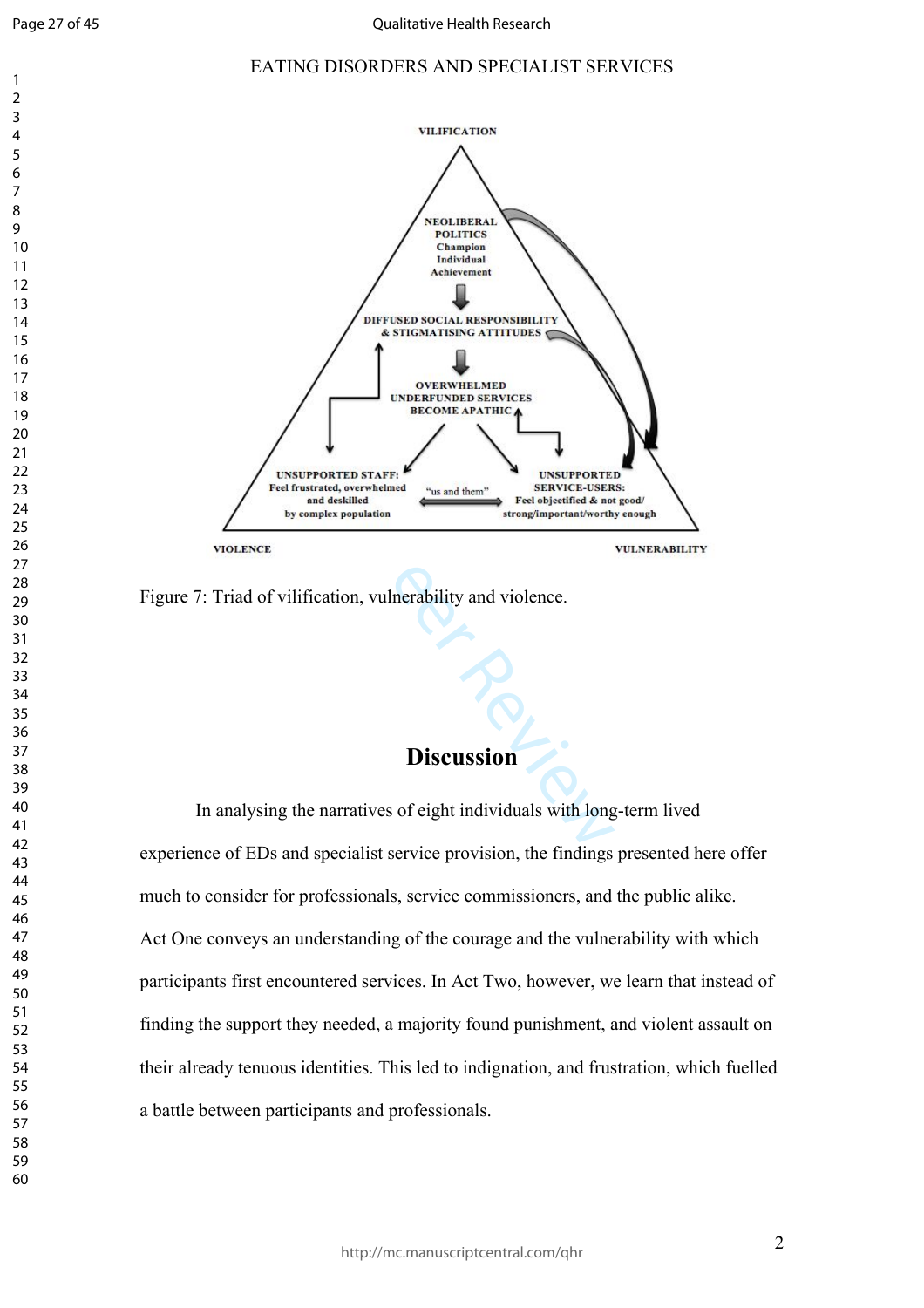In keeping with previous qualitative research, this finding highlights the determination with which individuals with EDs seek out a sense of community to protect and preserve their identities (Bates, 2015), and the role that social power and belonging plays in mitigating feelings of exclusion (Cheney, 2011). Individuals who have experienced ED inpatient services report the need for well-being orientated care environments, and empathic staff who connect with patients as people rather than sources of pathology (Sheridan & McArdle 2016). As evidenced here, the absence of such conditions creates anxiety and distrust, which serves as a barrier in the first instance to engagement. Thus, while psychiatric informed environments are experienced as oppressive, controlling and illness-focused by many with experience of ED (Eivors et al., 2003; Sheridan & McArdle, 2016) few of the participants here described finding themselves on services' more benevolent side.

Int. Thus, while psychiatric informed envirant.<br>Int. Thus, while psychiatric informed envirantsive, controlling and illness-focused by m<br>2003; Sheridan & McArdle, 2016) few of t<br>mselves on services' more benevolent side<br>cl We witness a climactic Act Three where participants described the dichotomised aspect of services. They were all consuming, malicious and indifferent to some, while others found allies within this structure who held them in a more considerate and encouraging place. This polarisation was understood in terms of systemic apathy and social stereotyping, which limited understanding, and increased the likelihood of delayed access to appropriate care. Stereotypical representations in the mainstream and social medias reflect and perpetuate oversimplified, stigmatising attitudes, and egocentric discourse around EDs being "a choice" (Bannatyne & Abel, 2015), which is consistent with demonising and commercially profitable political ideologies (Esposito & Perez, 2014; Ramon, 2008). This led to a fear and avoidance of services by the participants, which was acknowledged in the context of sociopolitical vested interest in generating repeat income for private inpatient services, and venerating the power of individualised guilt and self-blame to assure this.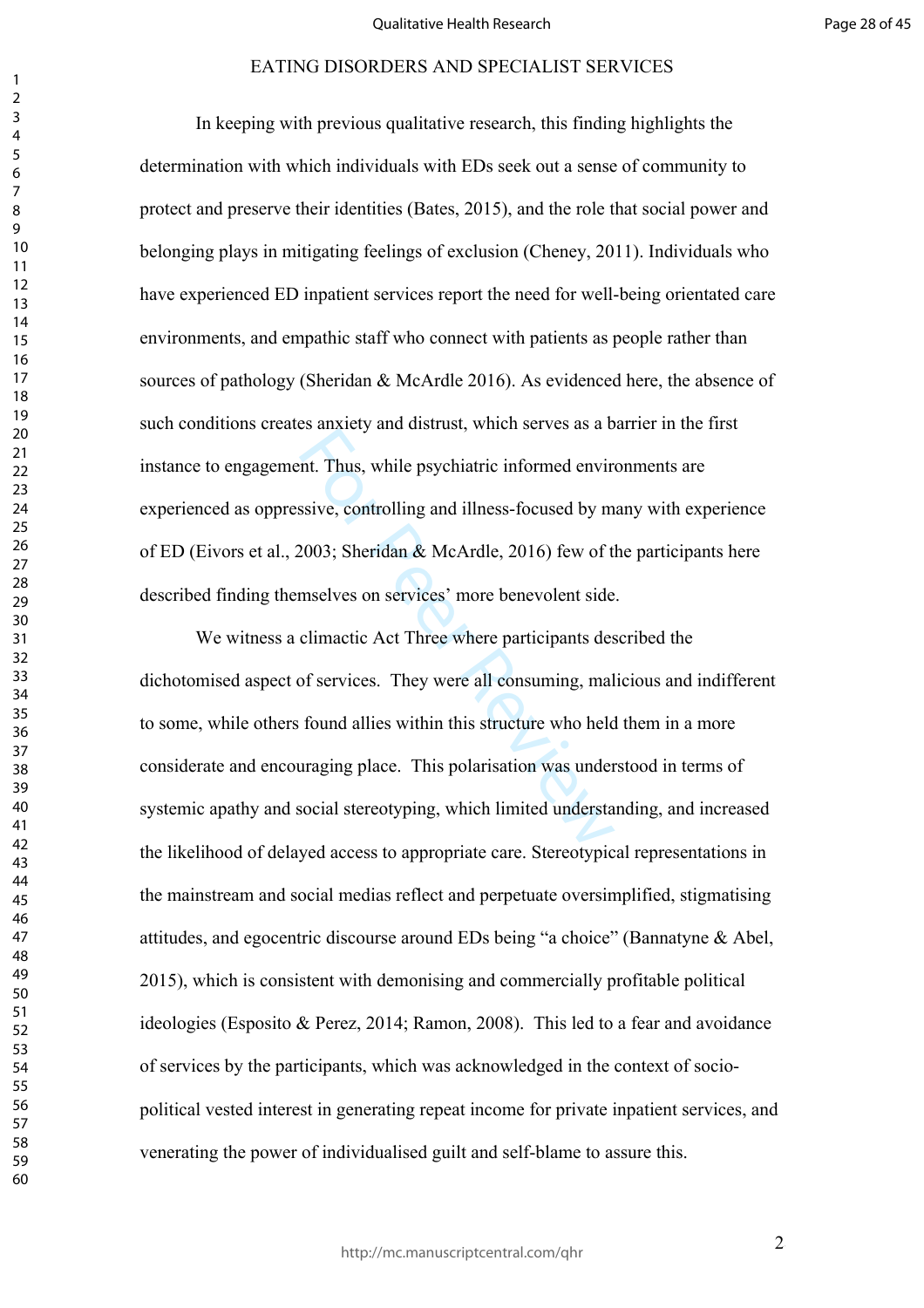$\mathbf{1}$  $\overline{2}$ 

#### Qualitative Health Research

#### EATING DISORDERS AND SPECIALIST SERVICES

Barriers to participants receiving supportive care were experienced at a political, social, service and individual level (see Figure 7). In the community context participants described missed opportunities, and examples of inadequate care that delayed people's access to appropriate supports, reinforcing the sense that they were not yet "worthy" of care. Such findings are echoed by others who report feeling like they were "not good enough", and needing to "get better at [their ED]" in order to be worthy of care and support (McCubbin, 2016). Thus, when services are not supported with the necessary funding, training and insight to provide an appropriate level of care, these findings demonstrate how they begin to play an active role in creating "revolving door" cases (BEAT, 2015, p.35).

Example 10 provide an applementative statement<br>states (BEAT, 2015, p.35).<br>dings from previous qualitative research in<br>strong sense of unworthiness and self-hatre<br>er & Park, 2014; Robinson et al., 2015; Th<br>Schussler, 1995). Similar to findings from previous qualitative research in EDs, these participants shared a strong sense of unworthiness and self-hatred at various points in their narratives (Godier & Park, 2014; Robinson et al., 2015; Thiel, Broocks, Ohlmeier, Jacoby, & Schussler, 1995). Expanding on this literature, these findings were able to root this sense of "not good enough" in the context of participants' life stories, and with an understanding of the impact of abuse, trauma and feeling overshadowed by the "more worthy other". Moreover, there was recognition of how these feelings were reinforced in early, and some on-going, interactions with services and the role that professionals can play in maintenance of participants' negative selfimage. In line with other research, notions of rigidity and inflexibility were discussed in terms of the unhelpful aspects of a "one size fits all" approach (Turton et al., 2011), and the need to foster hope above all other treatment outcomes (Dawson et al., 2014).

 $2<sup>9</sup>$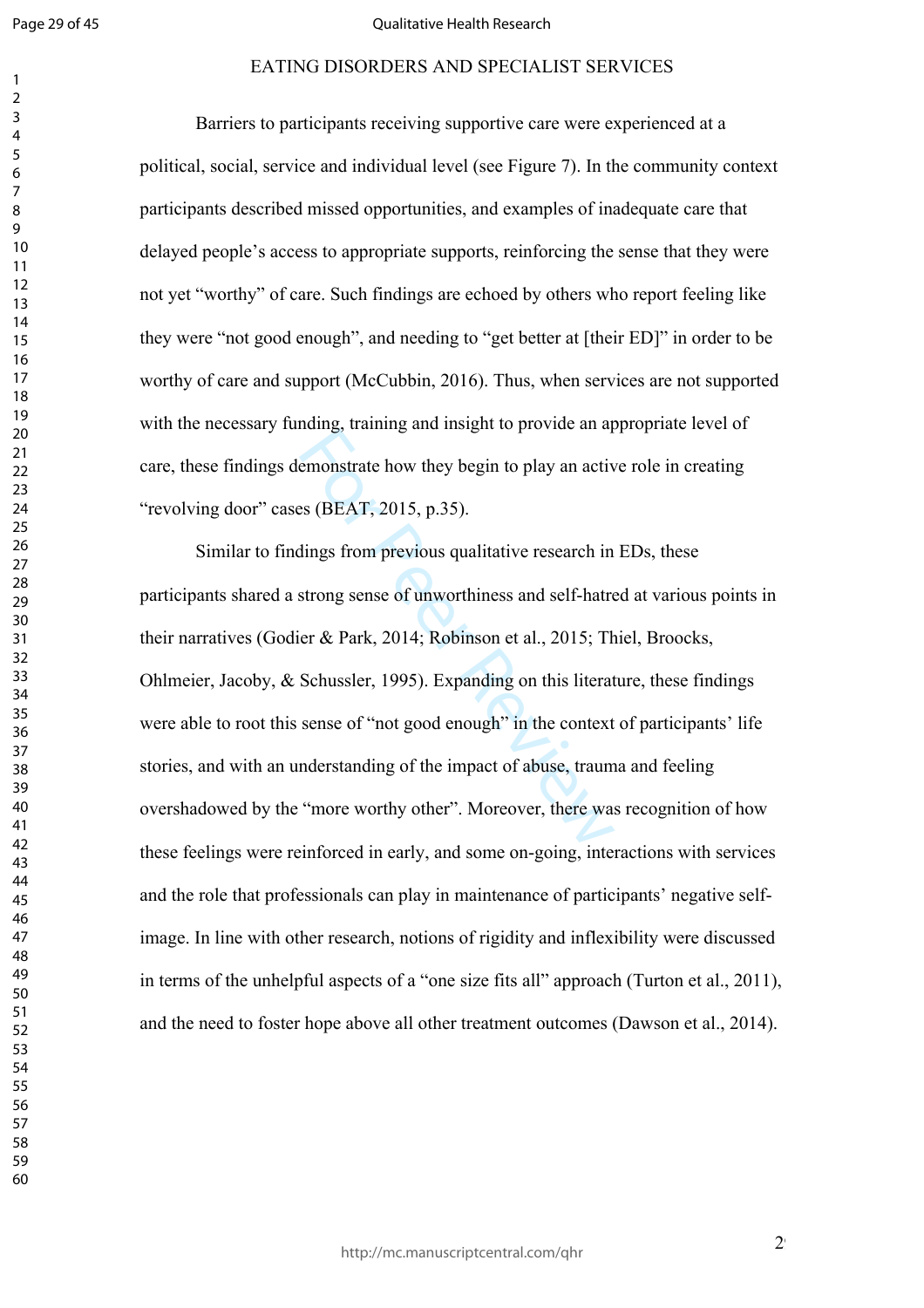#### **Attending to issues of power and control in clinical practice**

Example to issues of power and control is not<br>herapeutic interventions seek to model ware<br>litical level by challenging societies' contri<br>litical level by challenging societies' contri<br>litical level by challenging societies "The big issue" in ED literature has been portrayed as disproportionate funding compared to the seriousness of the presentations, prevalence rates and poor treatment outcomes (Schmidt et al., 2016). However, this research contests this assertion by highlighting the active role of services in shaping the experience of those who live with long-term ED<sub>s</sub>. A blind injection of funds, without a radical rethinking of how they should be employed, could cause more harm than good. Increasing detection rates, while continuing to promote medicalised, hopeless and excluding practices which don't attend to issues of power and control is not the way forward. In feminist approaches therapeutic interventions seek to model ways of managing power differentials at the political level by challenging societies' control of those affected, and at a personal level by discouraging acquiescence to social norms and encouraging a sense of legitimate agency (Surgenor et al. 2002).

Austerity measures create cultures of threat where employees do not feel secure or valued in their own roles which can promote compassion fatigue (Bhutani, Bhutani, Balhara, & Kalra, 2012; Rothschild, 2006) and increase the likelihood of staff being experienced less positively by patients. Compassion requires motivation and ability to engage with, understand and alleviate suffering, and it can rarely be born from a "doing more for less" culture (Crawford et al., 2013, p. 719), which has become the norm in UK healthcare services (Seddon, 2008). Nevertheless, it is the individuals within the system that continue to be vilified instead of the Government and organisations responsible for promoting such cultures (Crawford, 2012). Specialist ED services have a long way yet to go in providing equitable, and timely, care and support (BEAT, 2015; HM Government, 2014).

 $3<sup>0</sup>$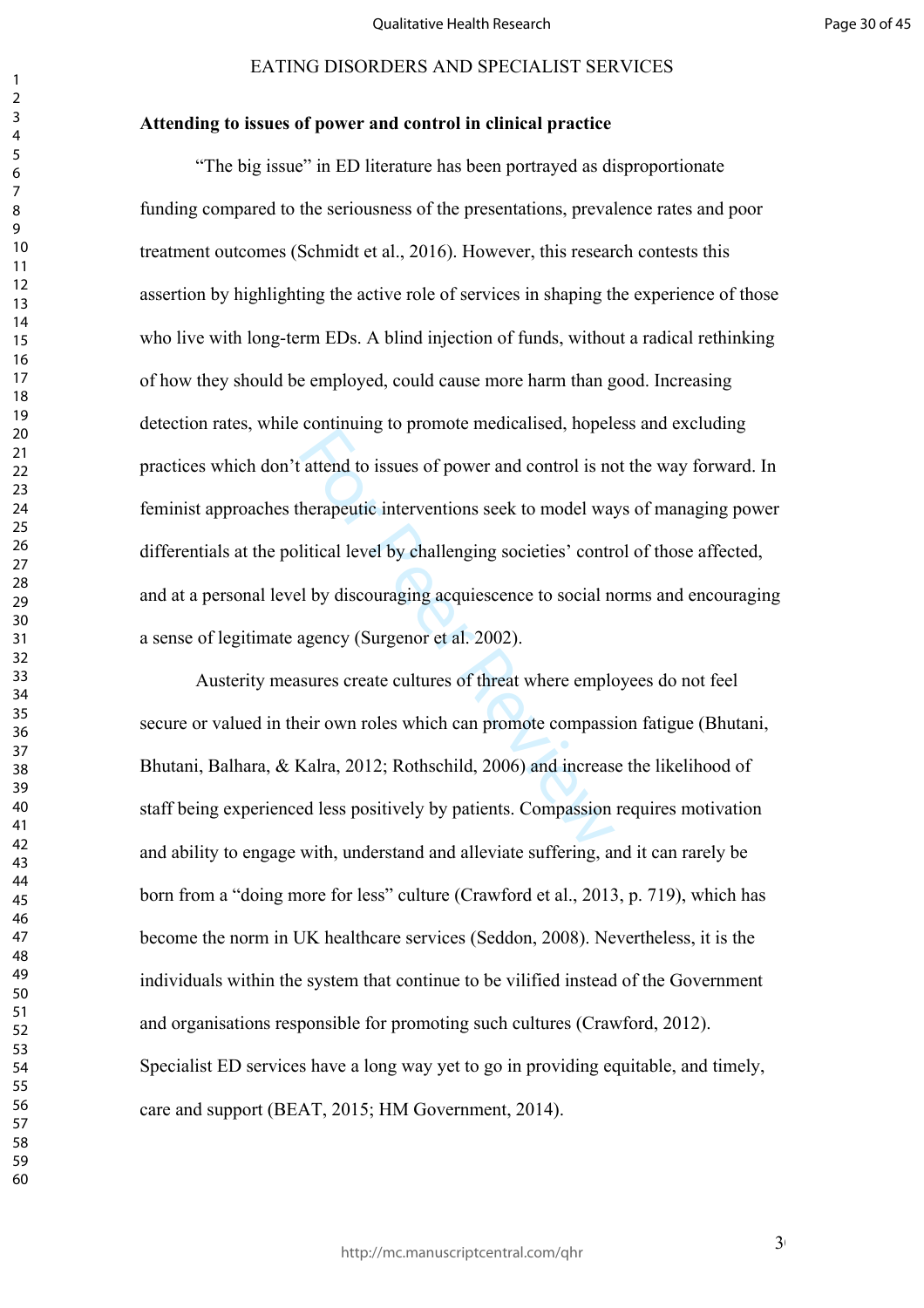$\mathbf{1}$  $\overline{2}$ 

#### Qualitative Health Research

#### EATING DISORDERS AND SPECIALIST SERVICES

Services should be encouraged by research which has found some evidence of effectiveness in intensive psychological interventions for long-term experience of EDs (Touyz et al., 2013) and in the consistent application of compassionate, psychosocial principles (Dawson et al., 2014; Gale, Gilbert, Read & Goss, 2014). However, this research highlights concern about the feasibility of compassionate ED service delivery in the current socio-political context. Table 2 outlines some suggestions about how we can use this information in practice to ensure these findings are responded to.

#### **Conclusion**

ented here paint a timely revision to the pictor<br>sisting' the benefits of effective treatment<br>ate-Daga, 2013; Hebebrand & Bulik, 2011<br>Ithcare system unable to connect and colla<br>seeks to serve. Similar to findings in Robin<br> Findings presented here paint a timely revision to the picture of the wilful, defiant ED patient 'resisting' the benefits of effective treatment approaches (Eli, 2014; Fassino & Abbate-Daga, 2013; Hebebrand & Bulik, 2011). Instead they support the depiction of a healthcare system unable to connect and collaborate with the patients it ultimately seeks to serve. Similar to findings in Robinson et al.'s (2015) thematic analysis of people with experience of enduring EDs, the findings from this study suggest that individuals with long-term experience of ED are ready to work alongside services to optimise care for themselves, and for others. The question remains: are the professionals willing to acknowledge their failings and build on their strengths in a meaningful collaboration with service-users, and with the necessary awareness of the role political and organisational contexts have played in the harm that has already been caused.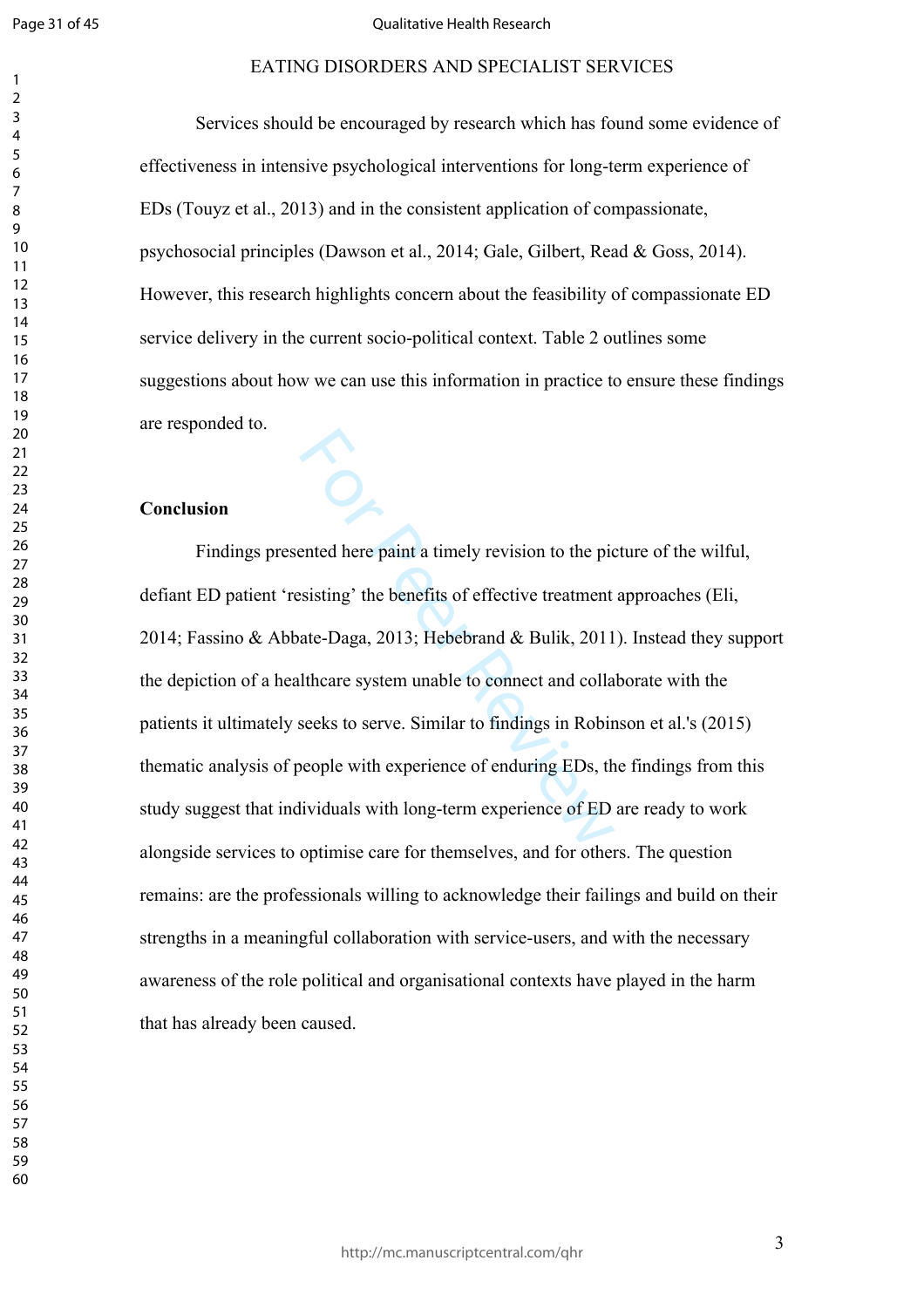Table 1. MAKE A CHANGE: What we need to do to show we are listening

| At an individual level:                                                                                                                                                                                                                               | At a service level:                                                                                                                                                                                                                                   |  |  |  |  |
|-------------------------------------------------------------------------------------------------------------------------------------------------------------------------------------------------------------------------------------------------------|-------------------------------------------------------------------------------------------------------------------------------------------------------------------------------------------------------------------------------------------------------|--|--|--|--|
| Maintain an awareness about the<br>understandable influence of eating disorder<br>stereotypes on prejudicial attitudes<br>Ask rather than assume how to behave and<br>communicate with someone in distress to<br>ensure we empower rather than offend | Challenge current practice when we know<br>it is no longer fulfilling the role it was<br>designed to undertake<br>Have recruitment, training and supervision<br>processes in place that can foster<br>compassionate approaches to service<br>delivery |  |  |  |  |
| Kindly report practices where we are not<br>adequately supported or trained to work in a<br>way that respects the people we work for<br>Educate ourselves in an understanding of<br>eating difficulties from service-user                             | Acknowledge the role that services can play<br>in the maintenance of psychological distress<br>$&$ the promotion of safe, therapeutic spaces<br>Negotiate intervention outcomes in<br>meaningful collaboration with service-users                     |  |  |  |  |
| perspectives<br>Act with compassion towards ourselves and<br>others; it is a difficult job we do                                                                                                                                                      | Generate quality benchmarks with service-<br>user guidance<br><b>Evaluate</b> service delivery with these in<br>mind to ensure long term cost-effective care                                                                                          |  |  |  |  |
| is fairly assessed<br><b>Declaration of Conflicting Interests</b><br>The authors declared no potential conflicts of interest with respect to the research,<br>authorship, and/or publication of this article.                                         |                                                                                                                                                                                                                                                       |  |  |  |  |

# **Declaration of Conflicting Interests**

### **Funding**

This research was undertaken as a contribution to gaining a Doctorate in Clinical Psychology by the primary author, Ciara Joyce. Travel expenses for the researcher and participants were funded by the academic department. No explicit financial support for the research, authorship, and/or publication of this article was received.

<sup>&</sup>lt;sup>i</sup> The primary author completed this research as part of her doctoral training in clinical psychology. She had no personal experience with EDs prior to spending 6 months working in a community based ED service in the North West of England. Here she was struck by the power of the stories she heard to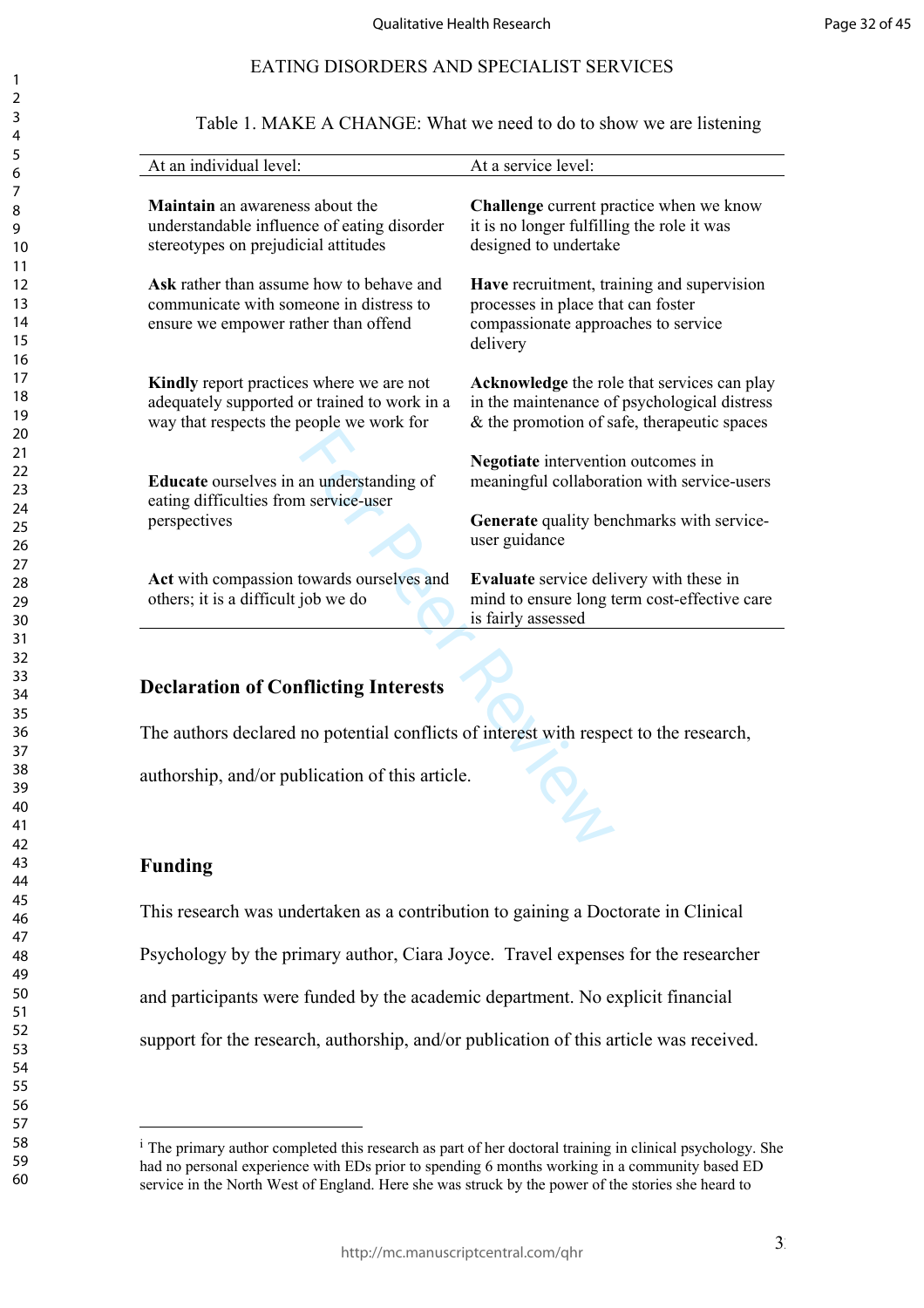$\mathbf{1}$  $\overline{2}$  $\overline{3}$  $\overline{4}$ 

#### EATING DISORDERS AND SPECIALIST SERVICES

make sense of seemingly inexplicable symptoms, and she developed an interest in systemic, narrative and compassion-focused approaches to understanding these experiences. ii Severe and Enduring Eating Disorders as described in Robinson (2009). iii The allegations of abuse referred to here were historical and had been reported and investigated at the time.

# **References**

Bannatyne, A. J., & Abel, L. M. (2015). Can we fight stigma with science? The effect

of etiological framing on attitudes towards anorexia nervosa and the impact on

volitional stigma: Stigma and anorexia nervosa. *Australian Journal of* 

*Psychology*, *67*(1), 38–46. doi: 10.1111/ajpy.12062

Bates, C., F. (2015). "I Am a Waste of Breath, of Space, of Time": Metaphors of Self in a Pro-Anorexia Group. Qualitative Health Research 2015, Vol. 25(2) 189–

204. doi: 10.1177/1049732314550004

BEAT. (2015). *The cost of eating disorders; social health and economic impacts* .

Retrieved from https://www.beat.co.uk/assets/000/000/302/

The costs of eating disorders Final original.pdf? 1424694814

- 7(1), 38–46. doi: 10.1111/ajpy.12062<br>
T Am a Waste of Breath, of Space, of Tim<br>
exia Group. Qualitative Health Research 2<br>
177/1049732314550004<br>
ost of eating disorders; social health and e<br>
m https://www.beat.co.uk/asset Becker, A. E. (2004). Television, disordered eating, and young women in Fiji: Negotiating body image and identity during rapid social change. *Culture, Medicine and Psychiatry, 28*, 533-559. doi:10.1007/s11013-004-1067-5
- Bhutani, J., Bhutani, S., Balhara, Y. P. S., & Kalra, S. (2012). Compassion Fatigue and Burnout Amongst Clinicians: A Medical Exploratory Study. *Indian Journal of Psychological Medicine*, *34*(4), 332–337. doi: 10.4103/0253- 7176.108206
- Bordo, S. (1993). *Unbearable Weight: Feminism, Western Culture, and the Body.* United States of America: University of California Press.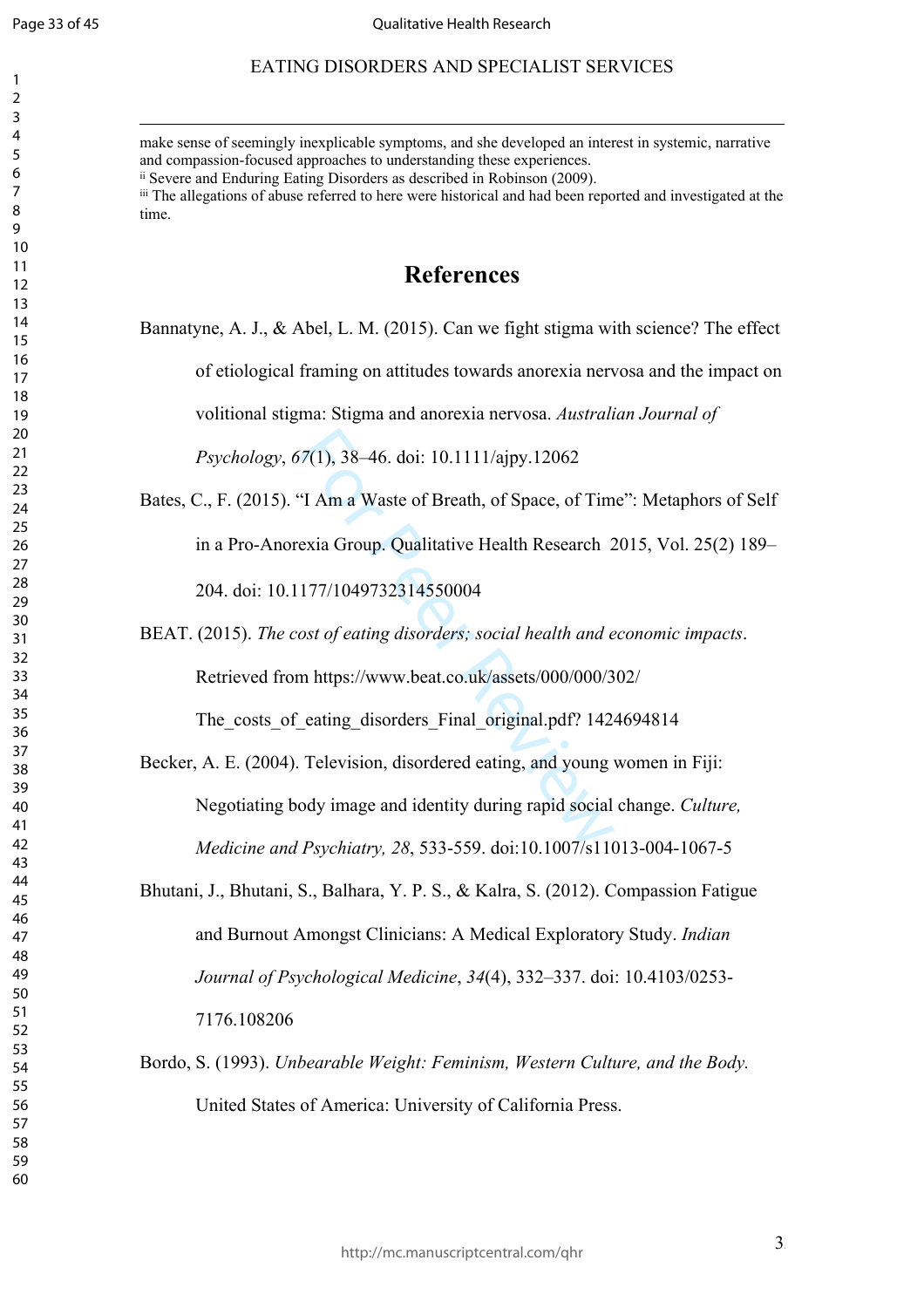Botha, D. (2015). Anorexia nervosa: A fresh perspective. *Theory & Psychology*, (3), 328–345. doi: 10.1177/0959354314566490

Brooks, S. (2009). Radio food disorder: The conversational constitution of eating disorders in radio phone-ins. *Journal of Community & Applied Social Psychology*, *19*(5), 360–373. doi: 10.1002/casp.1021

Bruch, H. (1973). *Eating disorders: Obesity, Anorexia Nervosa, and the Person Within.* United States of America: Basic Books.

Eating disorder patients' lives at risk due to<br>
2 *Guardian*. Retrieved from<br>
heguardian.com/society/2015/jun/14/eating<br>
tment-lives-risk<br>
. "Most Girls Want to be Skinny": Body (I<br>
cally Diverse Women. *Qualitative Health* Cambell, D. (2015). Eating disorder patients' lives at risk due to long waits for NHS treatment. *The Guardian*. Retrieved from https://www.theguardian.com/society/2015/jun/14/eating-disorders-longwaits-nhs-treatment-lives-risk

Cheney, A.M. (2011). "Most Girls Want to be Skinny": Body (Dis)Satisfaction Among Ethnically Diverse Women. *Qualitative Health Research* 21(10) 1347–1359. doi: 10.1177/1049732310392592

Crawford, P. (2012, October). Response to post on developing a culture of compassionate care by Jocelyn Cornwall. Retrieved 5 May 2017, from https://www.kingsfund.org.uk/blog/2012/10/developing-culturecompassionate-care

Crawford, P., Gilbert, P., Gilbert, J., Gale, C., & Harvey, K. (2013). The Language of Compassion in Acute Mental Health Care. *Qualitative Health Research*, (6), 719–727. doi: 10.1177/1049732313482190

Connelly, F., & Clandinin, D. (1990). Stories of Experience and Narrative Inquiry. *Educational Researcher, 19*(5), 2-14. doi: 10.2307/1176100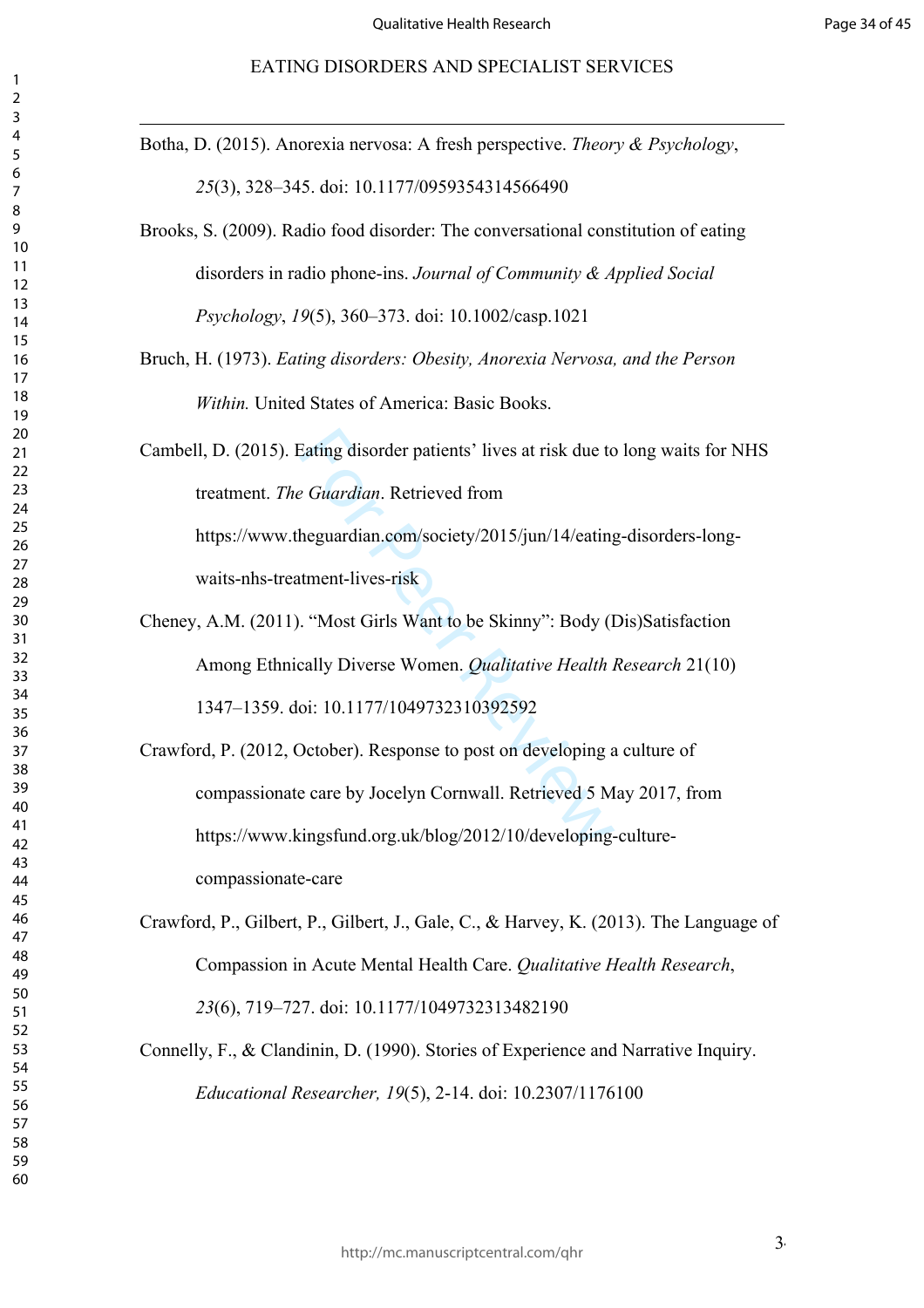$\mathbf{1}$  $\overline{2}$  $\overline{3}$  $\overline{4}$  $\overline{7}$  $\overline{9}$ 

#### EATING DISORDERS AND SPECIALIST SERVICES

| Crossley. (2007). Narrative Analysis. In E. Lyons & A. Coyle, <i>Analyzing Qualitative</i> |
|--------------------------------------------------------------------------------------------|
| Data in Psychology (pp. 131-144). London: SAGE Publications Ltd. doi:                      |
| 10.4135/9781446207536.d16                                                                  |
| Crossley, M. (2000). Introducing Narrative Psychology: self, trauma and the                |
| construction of meaning. Buckingham, UK: Open University Press.                            |
| Dawson, L., Rhodes, P., & Touyz, S. (2014). 'Doing the Impossible': The Process of         |
| Recovery From Chronic Anorexia Nervosa. Qualitative Health Research,                       |
| 24(4), 494-505. doi: 10.1177/1049732314524029                                              |
| Eivors, A., Button, E., Warner, S., & Turner, K. (2003). Understanding the experience      |
| of drop-out from treatment for anorexia nervosa. European Eating Disorders                 |
| Review, 11, 90-107. doi:10.1002/erv.492                                                    |
| Eli, K. (2014). Between Difference and Belonging: Configuring Self and Others in           |
| Inpatient Treatment for Eating Disorders. 9(9). 1-9. doi:                                  |
| 10.1371/journal.pone.0105452                                                               |
| Esposito, L., & Perez, F. M. (2014). Neoliberalism and the Commodification of              |
| Mental Health. <i>Humanity &amp; Society</i> , 38(4), 414–442. doi:                        |
| 10.1177/0160597614544958                                                                   |
| Fassino, S., & Abbate-Daga, G. (2013). Resistance to treatment in eating disorders: a      |
| critical challenge. BMC Psychiatry, 13 (294), 1-18. doi: 10.1186/1471-244X-                |
| 13-282                                                                                     |
| Fassino, S., Pierò, A., Tomba, E., & Abbate-Daga, G. (2009). Factors associated with       |
| dropout from treatment for eating disorders: a comprehensive literature                    |
| review. BMC Psychiatry, 9 (67), 1-9. doi: 10.1186/1471-244X-9-67                           |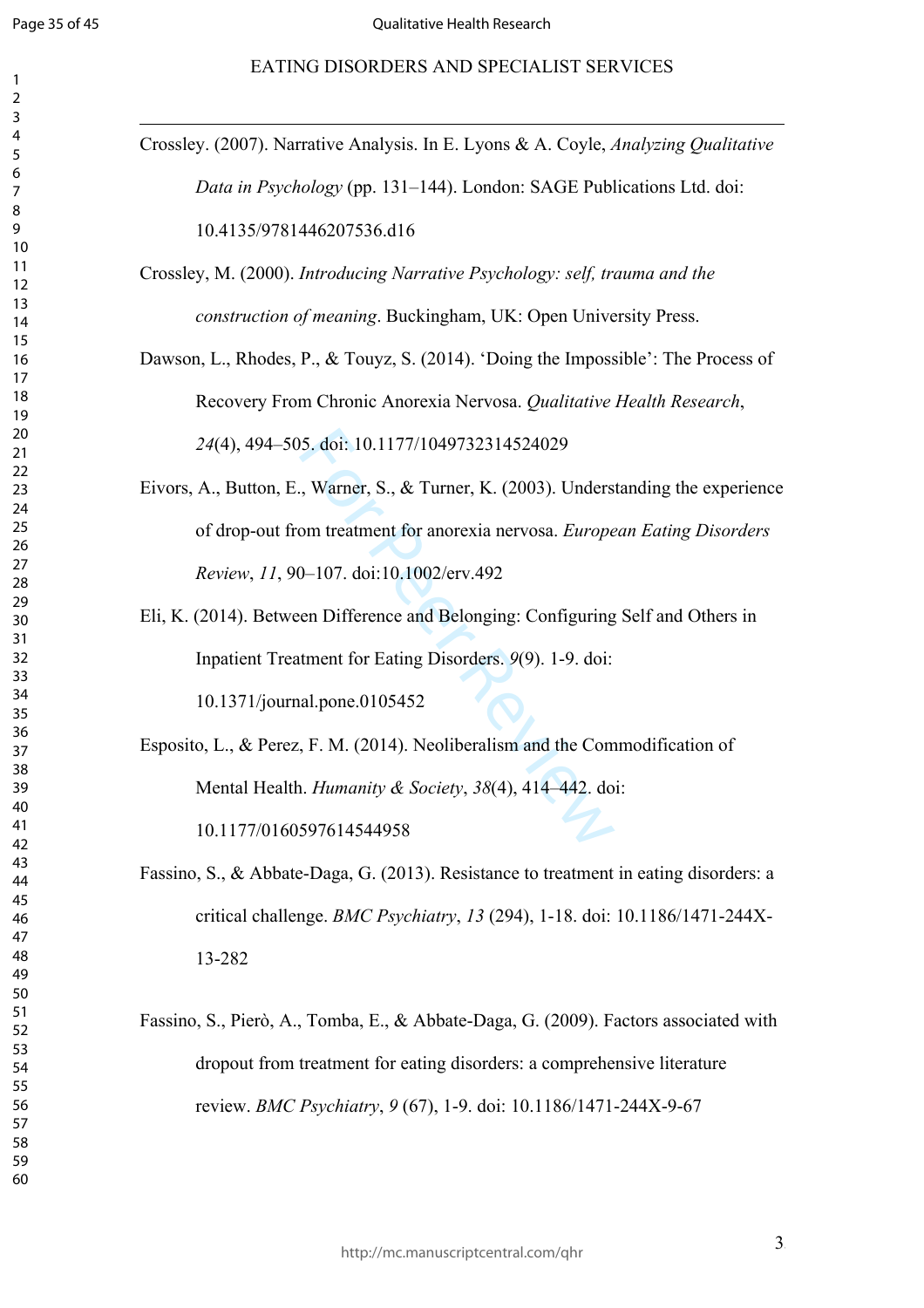Fox, J. R. E., & Power, M. J. (2009). Eating disorders and multi-level models of emotion: An integrated model. *Clinical Psychology & Psychotherapy*, *16*(4), 240–267. doi: 10.1002/cpp.626

Gale, C., Gilbert, P., Read, N., & Goss, K. (2014). An Evaluation of the Impact of Introducing Compassion Focused Therapy to a Standard Treatment Programme for People with Eating Disorders: CFT for people with eating disorders. *Clinical Psychology & Psychotherapy*, *21*(1), 1–12. doi: 10.1002/cpp.1806

- 806<br>
A., Maddux, J. E., & Gennaro, A. (2015).<br>
uction: The Case of Anorexia Nervosa. *Jot*<br>
8(2), 105–125. doi: 10.1080/10720537.20<br>
., R. J. (2014). Compulsivity in anorexia ne<br>
c concept. *Frontiers in Psychology*, 5 (7 Gelo, O. C. G., Vilei, A., Maddux, J. E., & Gennaro, A. (2015). Psychopathology as Social Construction: The Case of Anorexia Nervosa. *Journal of Constructivist Psychology*, *28*(2), 105–125. doi: 10.1080/10720537.2013.858087
- Godier, L. R., & Park, R. J. (2014). Compulsivity in anorexia nervosa: a transdiagnostic concept. *Frontiers in Psychology*, *5 (778)*, 1-18. doi: 10.3389/fpsyg.2014.00778
- Gremillion, H. (1992). Psychiatry as social ordering: Anorexia nervosa, a paradigm. *Social Science & Medicine*, *35*, 57–71. doi: 10.1016/0277-9536(92)90119-B
- Gremillion, H. (2003). *Feeding Anorexia: Gender and Power at a Treatment Center*. Durham: Duke University Press Books.

Hay, P., & Touyz, S. (2015). Treatment of patients with severe and enduring eating disorders: *Current Opinion in Psychiatry*, *28*(6), 473–477. doi: 10.1097/YCO.0000000000000191

Hay, P., Touyz, S., & Sud, R. (2012). Treatment for severe and enduring anorexia nervosa: A review. *Australian and New Zealand Journal of Psychiatry*, (12), 1136–1144. doi: 10.1177/0004867412450469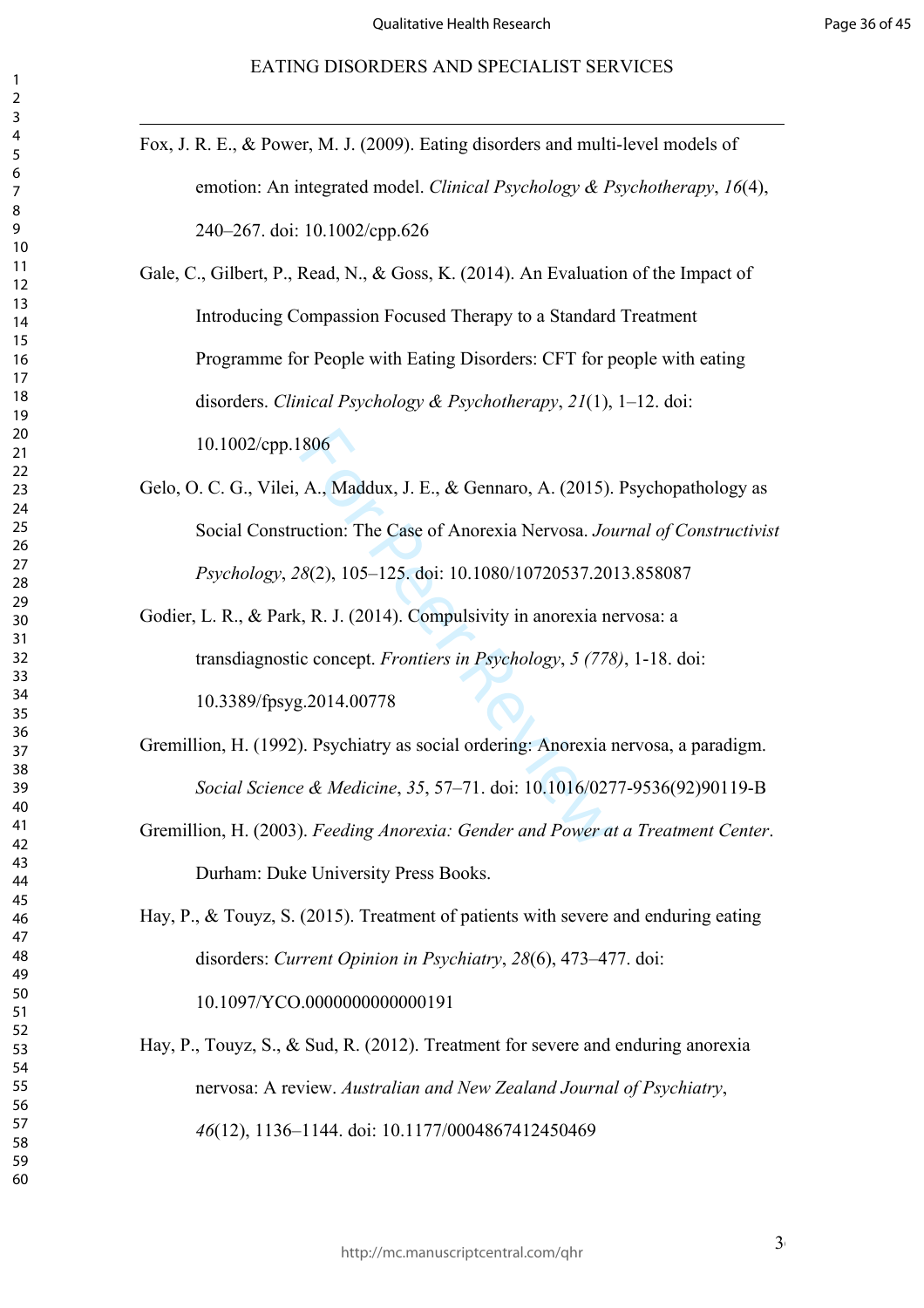$\mathbf{1}$ 

#### EATING DISORDERS AND SPECIALIST SERVICES

| Hebebrand, J., & Bulik, C. M. (2011). Critical appraisal of the provisional DSM-5      |
|----------------------------------------------------------------------------------------|
| criteria for anorexia nervosa and an alternative proposal. International Journal       |
| of Eating Disorders, 44(8), 665–678. doi: 10.1002/eat.20875                            |
| HM Government. (2014). Press Release: Deputy PM announces £150m investment to          |
| transform treatment for eating disorders. Retrieved from                               |
| https://www.gov.uk/government/news/deputy-pm-announces-150m-                           |
| investment-to-transform-treatment-for-eating-disorders                                 |
| Howitt, D. (2010). Narrative Analysis. In D. Howitt (Eds.) Introduction to Qualitative |
| Methods in Psychology (pp. 296–320). Essex, England: Pearson.                          |
|                                                                                        |
| Joyce, C. (2017). Long-term lived experience of Eating Disorders: A Narrative          |
| Review. (Unpublished doctoral dissertation). Lancaster University, UK.                 |
| Lawrence, M. (1979). Anorexia nervosa and the control paradox. Women's Studies         |
| <i>Quarterly</i> , 2, 93-101. doi: 10.1016/S0148-0685(79)93118-X                       |
| Malson, H., Riley, S., & Markula, P. (2009). Beyond psychopathology: Interrogating     |
| (dis) orders of body weight and body management. Journal of Community $\&$             |
| Applied Social Psychology, 19(5), 331-335. doi: 10.1002/casp.1019                      |
|                                                                                        |
| McCubbin, J. (2016, August 4). Eating disorders: Patients with 'wrong weight'          |
| refused care. BBC News. Retrieved from http://www.bbc.co.uk/news/health-               |
| 36956849                                                                               |
| Orbach, S. (1986). Hunger Strike: The Anorectic's Struggle as a Metaphor for Our       |
|                                                                                        |
| Age. Karnac Books.                                                                     |
| Orbach, S. (2009). Bodies. London: Profile Books.                                      |
| Personal Narratives Group. (1989). Interpreting women's lives: feminist theory and     |
| personal narratives. Indiana University Press.                                         |
|                                                                                        |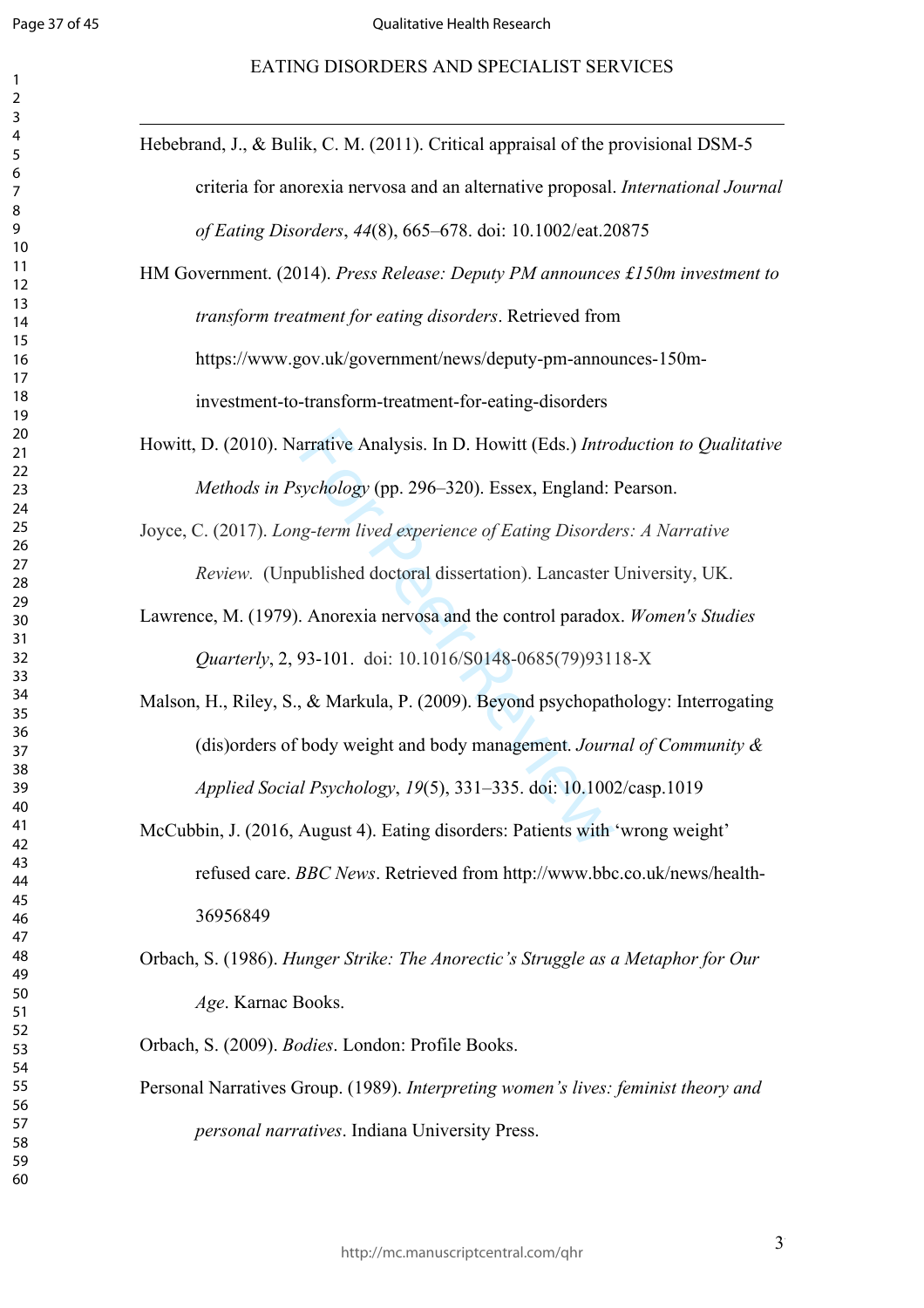| Ramon, S. (2008). Neoliberalism and its implications for mental health in the UK.  |
|------------------------------------------------------------------------------------|
| International Journal of Law and Psychiatry, 31(2), 116–125. doi:                  |
| 10.1016/j.ijlp.2008.02.006                                                         |
| Richards, C. (2010). 'Them and us' in mental health services. The Psychologist,    |
| 23(1), 40-1. Retrieved from https://thepsychologist.bps.org.uk/volume-             |
| 23/edition-1/opinion-them-and-us-mental-health-services                            |
| Riessman, C. K. (1993). Narrative analysis. California: SAGE Publications.         |
| Riessman, C. K. (2008). Narrative Methods for the Human Sciences. California:      |
| <b>SAGE Publications.</b>                                                          |
| Riley, S., Rodham, K., & Gavin, J. (2009). Doing weight: Pro-ana and recovery      |
| identities in cyberspace. Journal of Community & Applied Social Psychology,        |
| 19(5), 348–359. doi: 10.1002/casp.1022                                             |
| Robinson, P. (2009). Severe and Enduring Eating Disorder (SEED): Management of     |
| Complex Presentations of Anorexia and Bulimia Nervosa. West Sussex, UK:            |
| John Wiley & Sons.                                                                 |
| Robinson, P., Kukucska, R., Guidetti, G., & Leavey, G. (2015). Severe and Enduring |
| Anorexia Nervosa (SEED-AN): A Qualitative Study of Patients with 20+               |
| Years of Anorexia Nervosa: SEED-AN: A Qualitative Study. European                  |
| Eating Disorders Review, 23(4), 318-326. doi: 10.1002/erv.2367                     |
| Rothschild, B. (2006). Help for the Helper: The Psychophysiology of Compassion     |
| Fatigue and Vicarious Trauma. New York: W. W. Norton & Company.                    |
| Schmidt, U., Alan, R., Bohm, I., Campbell, I. C., Dingemans, A., Ehrlich, S.,      |
| Zipfel, S. (2016). Eating disorders: the big issue. The Lancet, 313–315. doi:      |
| 10.1016/S2215-0366(16)00081-X                                                      |
|                                                                                    |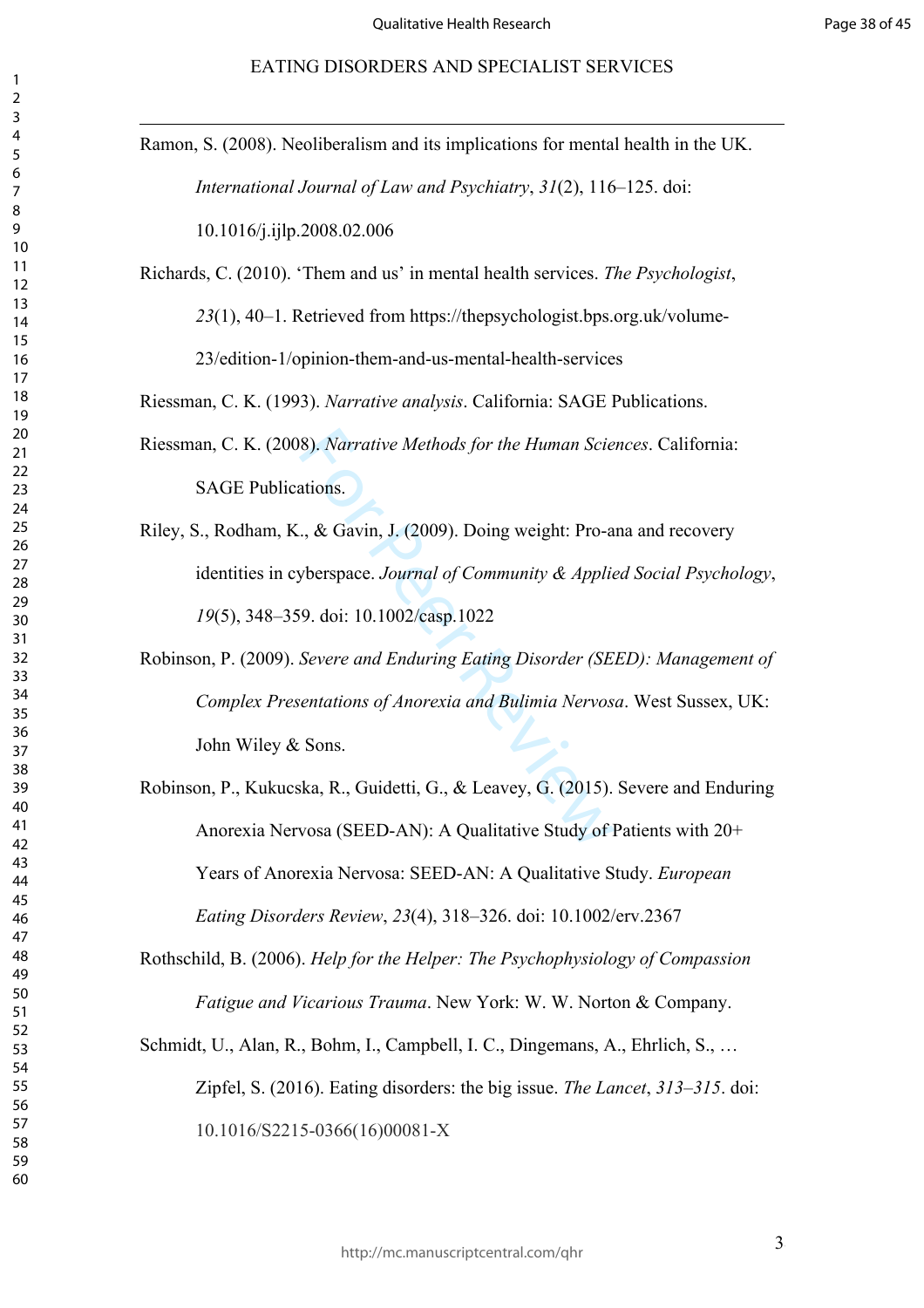#### EATING DISORDERS AND SPECIALIST SERVICES

| 1                            |
|------------------------------|
| C                            |
| 3                            |
| 4                            |
| 5                            |
| 6                            |
|                              |
| 8                            |
| d<br>)                       |
| 10                           |
| 1<br>$\mathbf{1}$            |
| 1.<br>フ                      |
| $\overline{13}$              |
|                              |
| 1<br>4                       |
| 15                           |
| 16                           |
| 1                            |
| 18                           |
| 19                           |
| 20                           |
| $\overline{21}$              |
| $\overline{2}$<br>C          |
| $\overline{2}$<br>3          |
| 24                           |
| 25                           |
| 26                           |
| 27                           |
| $\frac{28}{5}$               |
| 29                           |
| 30                           |
| $\overline{\textbf{3}}$      |
|                              |
| $\overline{\mathbf{3}}$<br>C |
| $\overline{\mathbf{3}}$<br>ξ |
| ş.<br>4                      |
| 35                           |
| 36                           |
| 37                           |
| 88                           |
| 39                           |
| 40                           |
| 41                           |
| 4<br>C                       |
| 43                           |
| 44                           |
| 45                           |
| 46                           |
| 47                           |
| 48                           |
|                              |
| 49                           |
| 50                           |
| 51                           |
| 5.<br>$\overline{c}$         |
| 5:<br>ξ                      |
| 54                           |
| 55                           |
| 56                           |
| 57                           |
| 58                           |
| 59                           |
| 60                           |
|                              |

Seddon, J. (2008). *Systems Thinking in the Public Sector: The Failure of the Reform Regime... and a Manifesto for a Better Way*. Axminster: Triarchy Press Ltd.

Sheridan, G., & McArdle, S. (2016). Exploring Patients' Experiences of Eating Disorder Treatment Services from a Motivational Perspective. *Qualitative Health Research,* 26(14) 1988-1997. doi: 10.1177/1049732315591982

Steinhausen, H. C. (2002). The Outcome of Anorexia Nervosa in the 20th Century. *American Journal of Psychiatry*, *159*(8), 1284–1293. doi:

10.1176/appi.ajp.159.8.1284

Striegel-Moore, R. H., & Bulik, C. M. (2007). Risk factors for eating disorders. *American Psychologist*, *62*(3), 181–198. doi: 10.1037/0003-066X.62.3.181

ajp.159.8.1284<br>
., & Bulik, C. M. (2007). Risk factors for e<br>
chologist, 62(3), 181–198. doi: 10.1037/00<br>
Aanaging the chronic, treatment-resistant p<br>
national Journal of Eating Disorders, 36(2<br>
0054<br>
J., Plumridge, E.W., Strober, M. (2004). Managing the chronic, treatment-resistant patient with anorexia nervosa. *International Journal of Eating Disorders*, *36*(3), 245–255. doi: 10.1002/eat.20054

Surgenor, L.J., Horn, J., Plumridge, E.W., Hudson S.M. (2002) *European Eating Disorders Review*, 10, 88-101 doi: 10.1002/erv.457

Thiel, A., Broocks, A., Ohlmeier, M., Jacoby, G. E., & Schussler, G. (1995). Obsessive-compulsive disorder among patients with anorexia nervosa and bulimia nervosa. *The American Journal of Psychiatry; Washington*, *152*(1), 72–5.

Touyz, S., & Hay, P. (2015). Severe and enduring anorexia nervosa (SE-AN): in search of a new paradigm. *Journal of Eating Disorders*, *3*(1), 1-3. doi: 10.1186/s40337-015-0065-z

Touyz, S., Le Grange, D., Lacey, H., Hay, P., Smith, R., Maguire, S., … Crosby, R. D. (2013). Treating severe and enduring anorexia nervosa: a randomized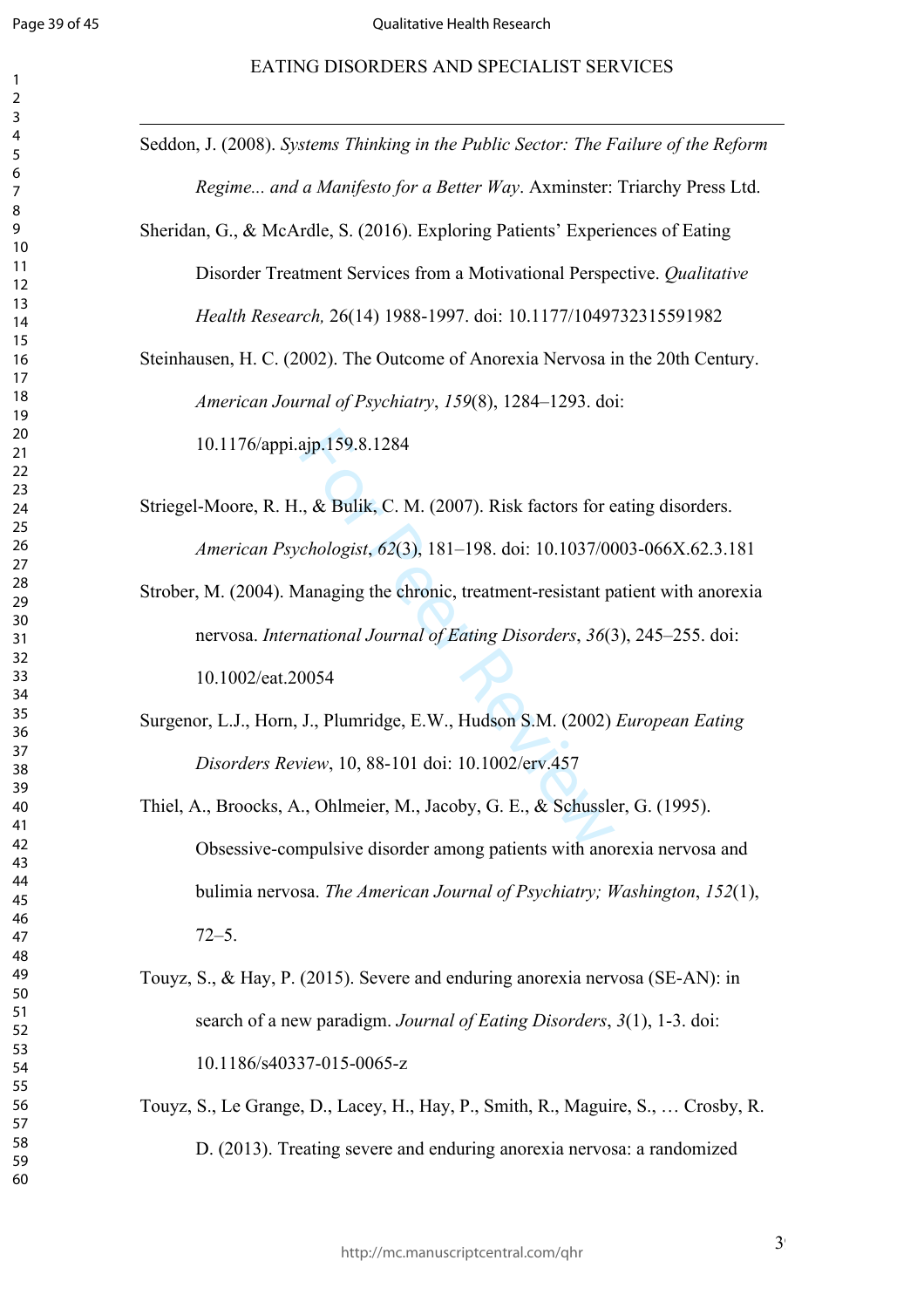controlled trial. *Psychological Medicine*, *43*(12), 2501–2511. doi: 10.1017/S0033291713000949

Turton, P., Demetriou, A., Boland, W., Gillard, S., Kavuma, M., Mezey, G., … Wright, C. (2011). One size fits all: or horses for courses? Recovery-based care in specialist mental health services. *Social Psychiatry & Psychiatric Epidemiology*, *46*(2), 127–136. doi: 10.1007/s00127-009-0174-6

Weatherhead, S. (2011). Narrative Analysis: An often overlooked approach. *Clinical Psychology Forum*, (218), 47–52.

Wiggins, S. (2009). Managing blame in NHS weight management treatment: Psychologizing weight and 'obesity'. *Journal of Community & Applied Social Psychology*, *19*(5), 374–387. doi: 10.1002/casp.1017

**PRACTICAL**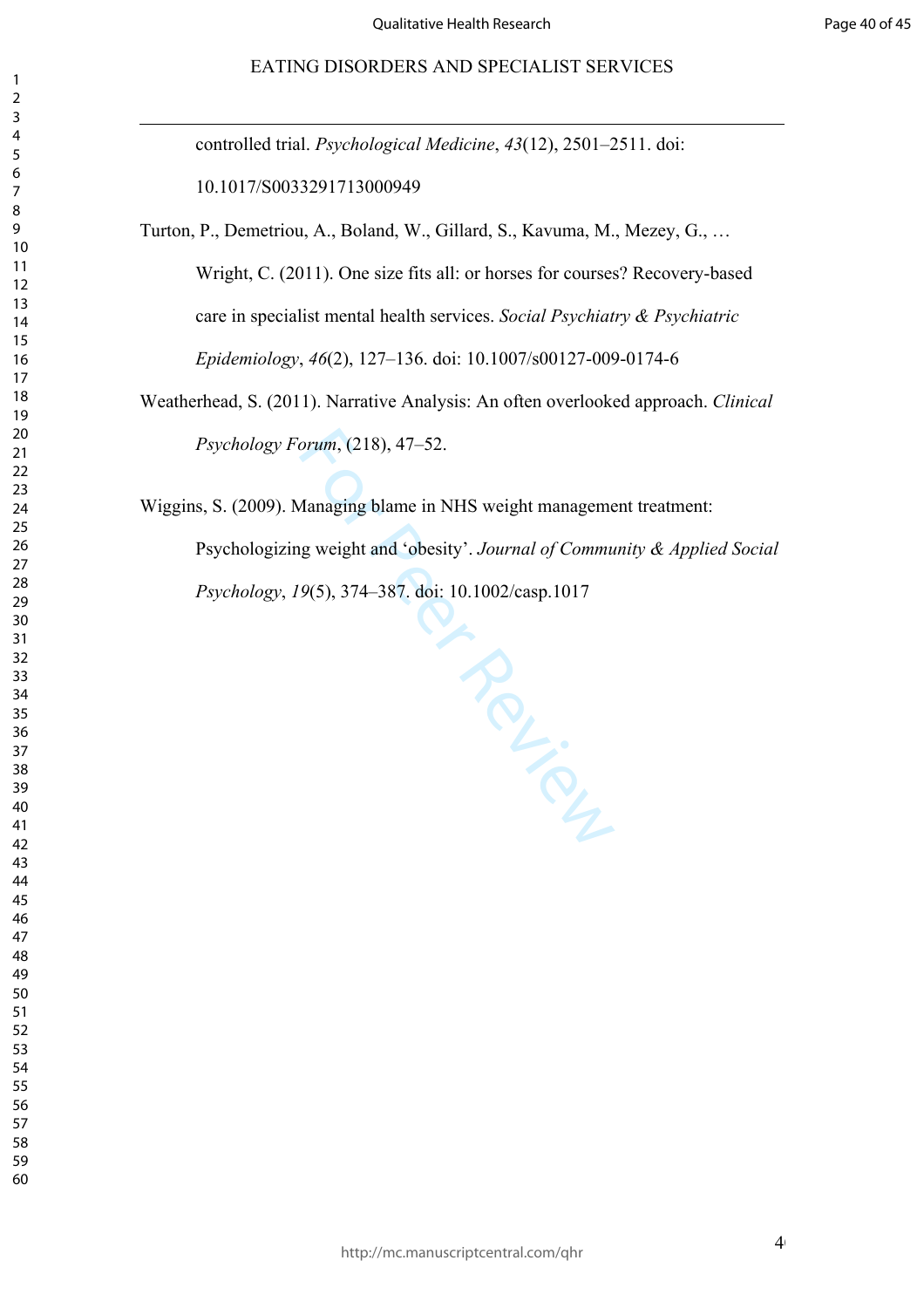$\mathbf{1}$  $\overline{2}$  $\overline{3}$  $\overline{4}$  $\overline{7}$ 

# **Figures to be inserted in Main Text for Eating Disorders**

# **and Specialist Services**



Frontier Review Figure 2. A participant's chosen image at interview.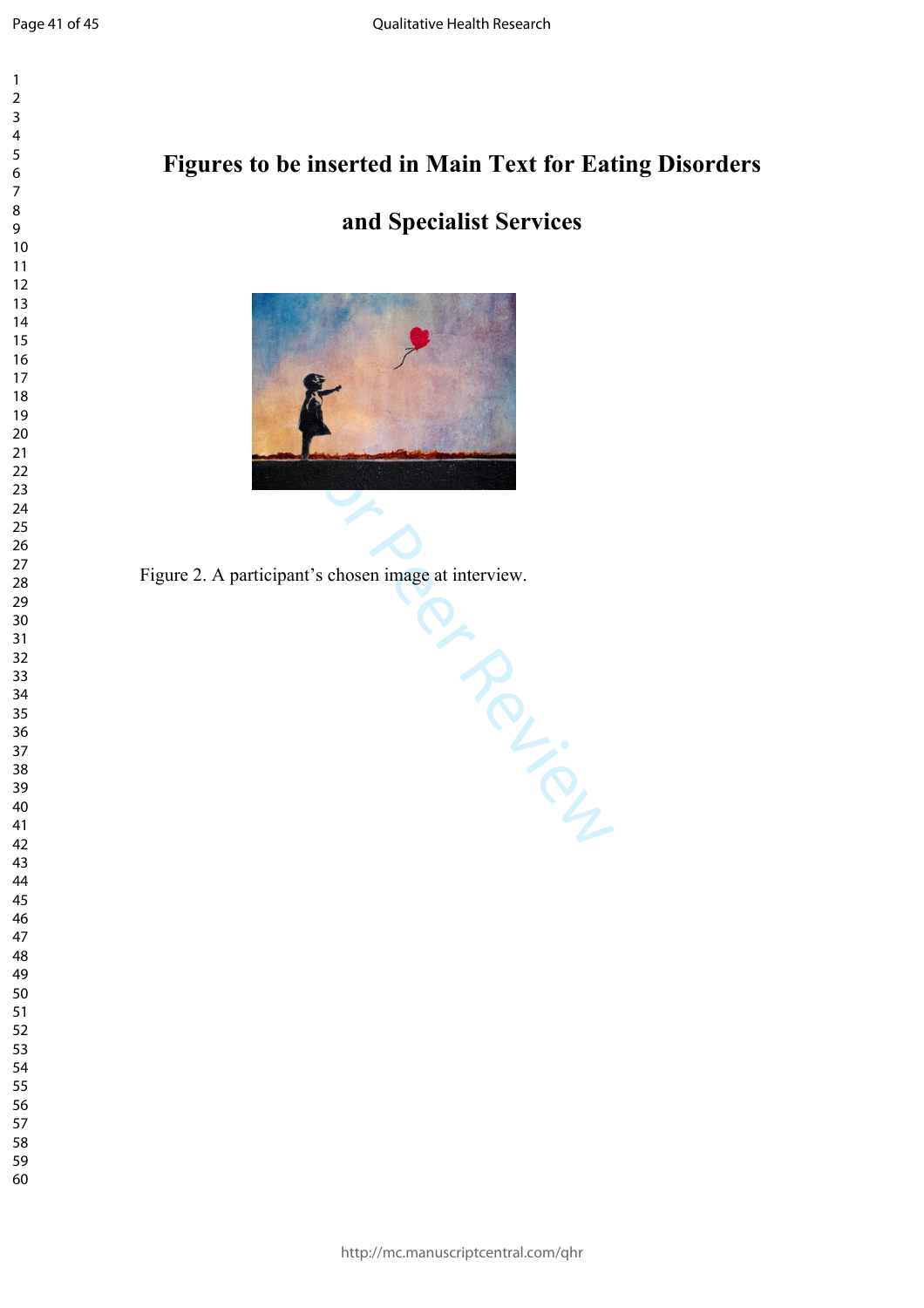#### (Mass Exodus? 2, Verse 1)

- Thou shalt be assumed to be stereotypical.<br>Thou shalt eat a yoghurt with a dessert spoon, not a tea spoon, even though it is too<br>big to fit in the port Thou shall eat a yoghurt with a dessert spoon, not a tea spoon, even though it is too<br>big to fit in the pot!<br>Thou shall only eat Bran Flakes on Tuesdays & Fridays.<br>Thou shall valk, at a small's pace, the same route at the Thou shalt not have a serviette, even if you have food round your mouth  $\&$  all over Finou shart not have a servicite, even if you have tood<br>your hands.<br>Thou shalt not have a caffeinated cup of tea or coffee. Thou shall to have a cartented cup of tea or coffee.<br>Thou shall only have one sachet of source, salt & pepper.<br>Thou shall ask permission to use the laundry (lest you should set the place on fire).<br>Thou shall te regularly w Thou shall be worken up by strangers staring at you in bed in the middle of the night<br>(supposedly checking you are still breathing).<br>Thou shalt do the same routine seven days a week, no matter how mundane & bad for your well being.<br>Thou shalt not be trusted to take so much as a vitamin tablet without supervision. Thou shall trappel to the structure of the section and dipper a review mean the structure and the structure of the structure of the structure of the structure of the structure of the structure of the structure of the stru supervision
- of all of the above!

#### Figure 3. "The commandments" a poem written by one of the participants.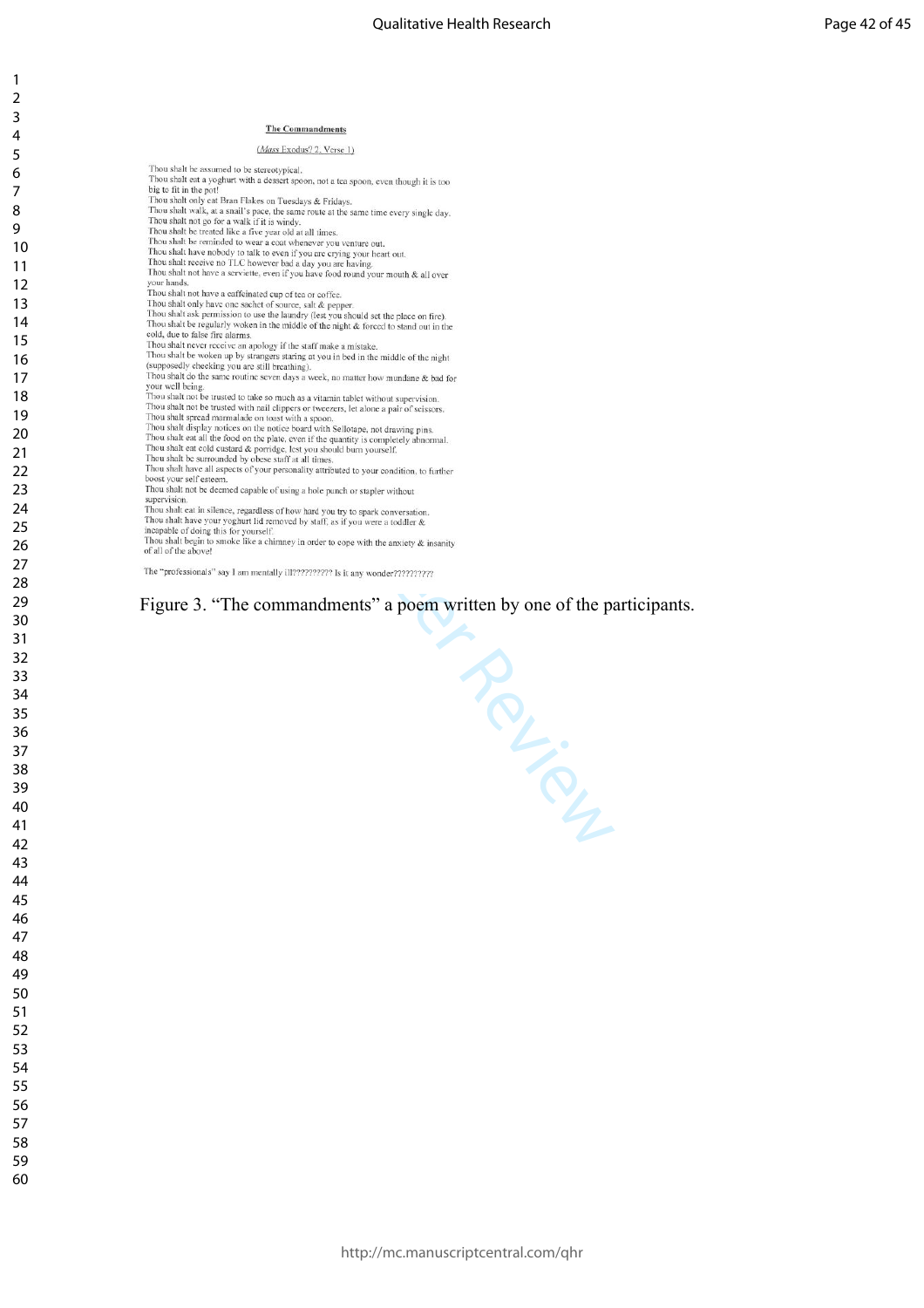



Figure 4. Image from "Newspaper Piece", artwork created by one of the participants. Bottom left writing reads: "NO patients allowed in this dining room at all except at mealtimes" Caption on the bottom of image on the right reads "Yay! Getting out for the weekend and party! mealtimes" Caption on the bottom of image on the right reads "Yay! Getting out for the weekend and party!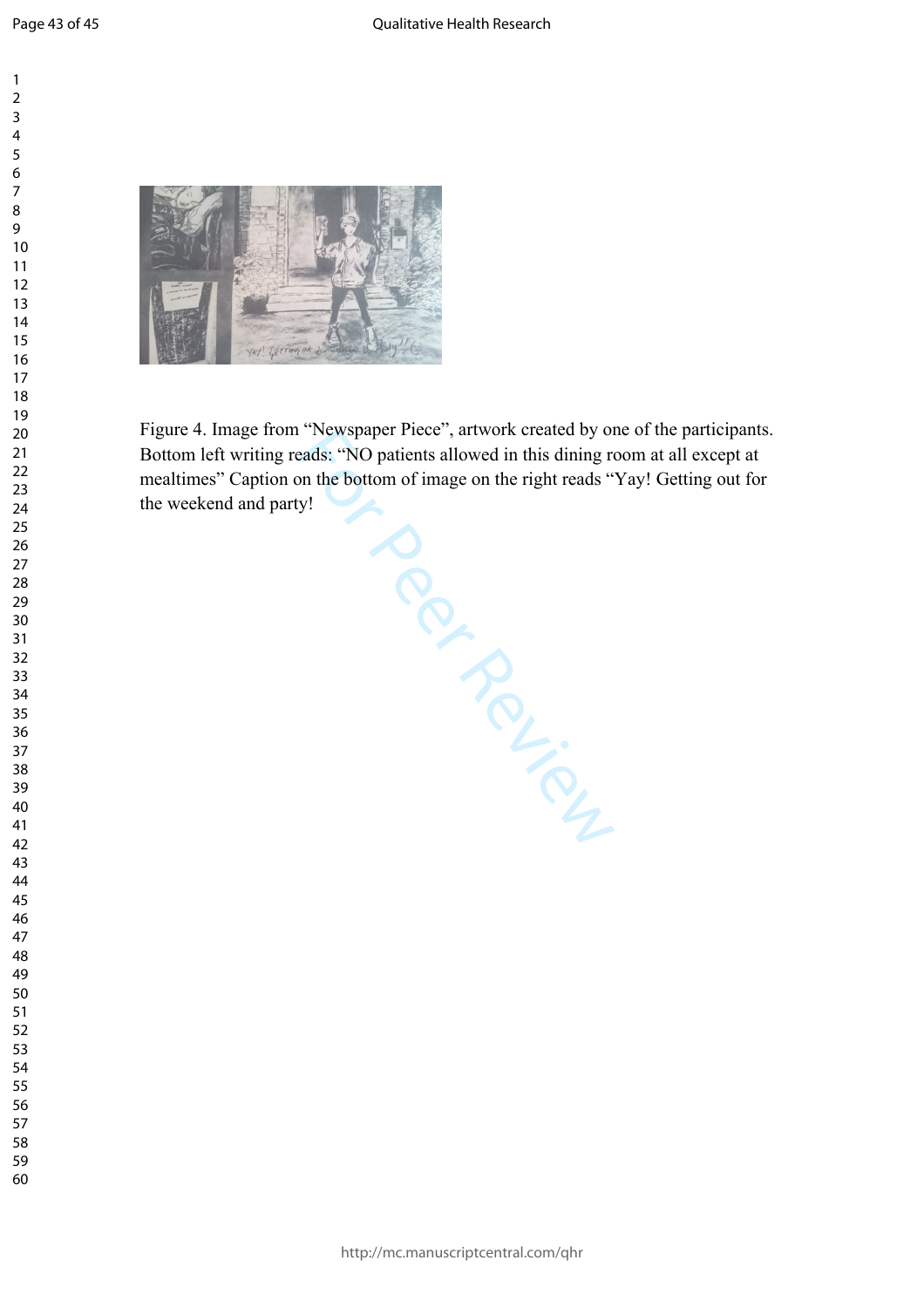



Figure 5. Image from "Newspaper Piece", artwork created by one of the participants. Caption reads: "Hey, How are you doing? xxx They don't like us happy in here do they? x bye bye! Not normal, but fuck 'em! xxx"

Formal, Put<br>Per Review Review Review